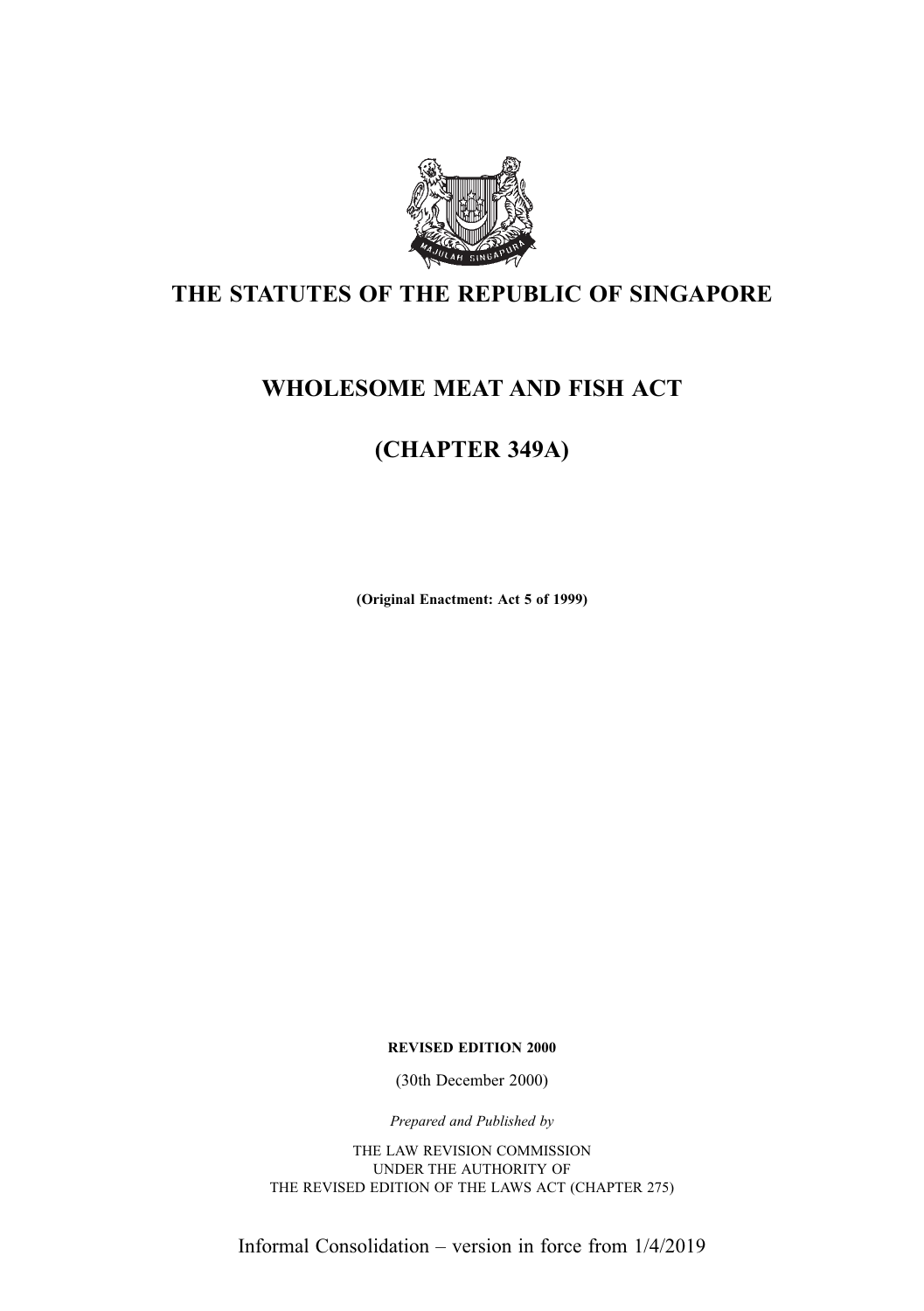## CHAPTER 349A

# Wholesome Meat and Fish Act

#### ARRANGEMENT OF SECTIONS

#### PART I

#### PRELIMINARY

#### **Section**

- 1. Short title
- 2. Interpretation
- 3. Administration of Act and appointment of officers, etc.
- 4. Identification card to be produced

#### PART II

#### CONTROL OF IMPORT, EXPORT AND TRANSHIPMENT OF MEAT PRODUCTS AND FISH PRODUCTS

- 5. Prohibition of import, export or transhipment of meat products or fish products without licence
- 6. Prohibition of import, export or transhipment of meat products or fish products without permit
- 7. Application for licences and permits and renewal of licences
- 8. Suspension and revocation of licences and permits
- 9. Appeals
- 10. Inspection of meat products and fish products upon import or prior to export

#### PART III

#### LICENSING OF SLAUGHTER-HOUSES, PROCESSING ESTABLISHMENTS AND COLD STORES

- 11. Slaughter of animals to be carried out at licensed slaughterhouses or premises permitted by Director-General
- 12. Processing establishments and cold stores to be licensed
- 13. Application for licences and permits and renewal of licences
- 14. Suspension and revocation of licences and permits
- 15. Appeals
- 16. Ante mortem and post mortem examination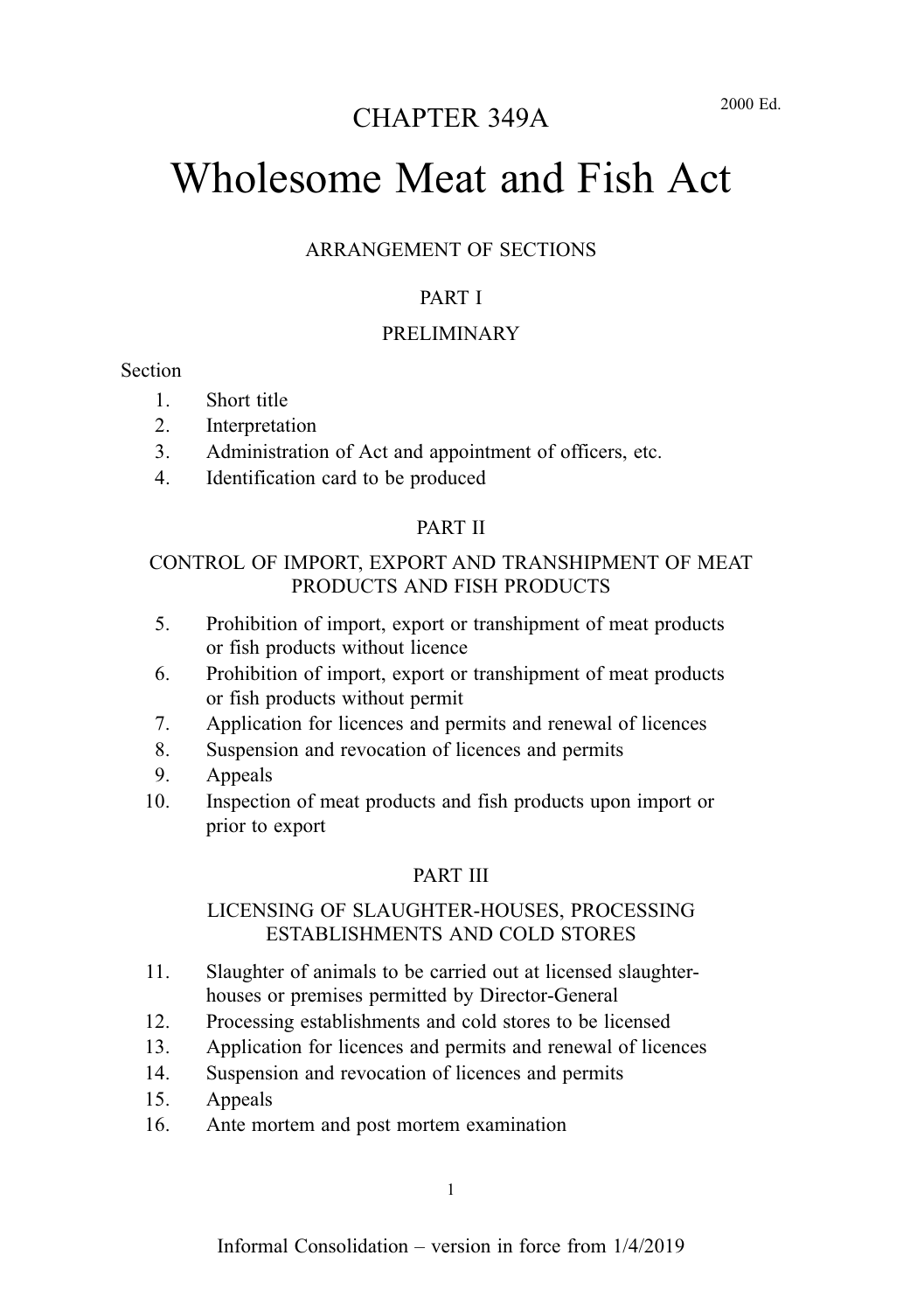#### Section

- 17. Owners and occupiers of licensed slaughter-houses to ensure that animals are fit for slaughter
- 18. Power to prohibit slaughter
- 19. Power to prohibit dressing of carcases
- 20. Marking, branding or tagging of carcases
- 21. Power to close slaughter-houses, processing establishments and cold stores

#### PART IV

#### SALE OF MEAT PRODUCTS AND FISH PRODUCTS

- 22. Licensing of wholesale markets
- 23. Sale of meat products and fish products

#### PART V

#### POWERS OF ENFORCEMENT

- 24. Power to require production of documents, etc.
- 24A. Other powers of investigation
- 25. Powers of entry, search and seizure, etc.
- 26. Power to require destruction treatment or disposal of meat products or fish products found to be diseased, etc.
- 27. Powers of arrest

#### PART VI

#### MISCELLANEOUS

- 28. Obstructing officers in execution of their duties
- 29. Altering licence, permit or certificate
- 30. Penalty for false declaration, etc.
- 31. Offences committed by bodies corporate and by agents and servants
- 32. Forfeiture
- 33. Form and authentication of notices, orders and other documents
- 34. Inaccuracies in documents
- 35. Service of documents
- 36. Protection from liability
- 37. Jurisdiction of Courts
- 38. Evidence
- 39. Composition of offences
- 40. Exemption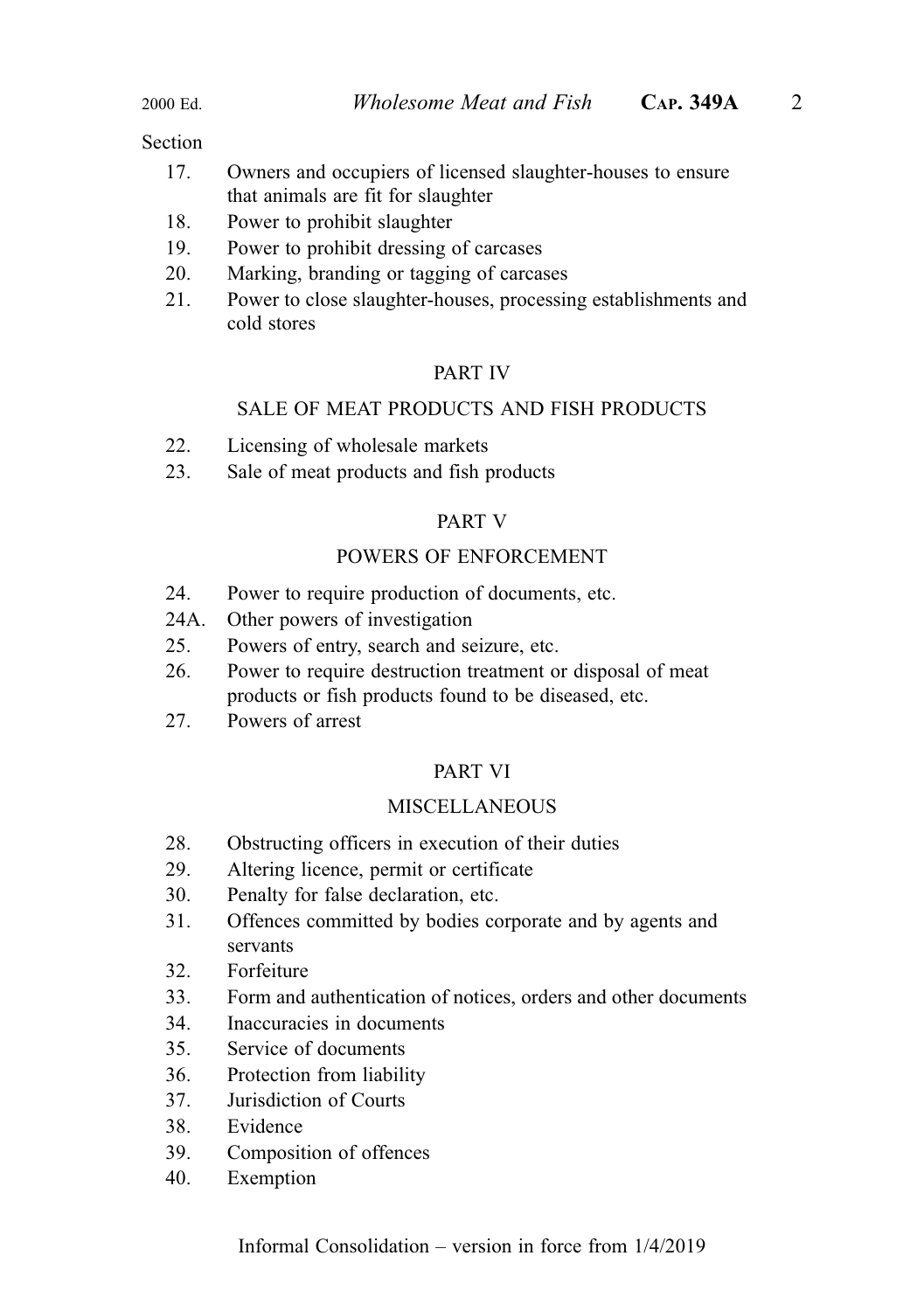#### Section

- 41. Fees, etc., payable to Agency
- 42. Rules
- 43. Transitional provisions

An Act to regulate the slaughtering of animals and the processing, packing, inspection, import, distribution, sale, transhipment and export of meat products and fish products and for matters connected therewith.

[10th December 1999]

## PART I

## PRELIMINARY

### Short title

1. This Act may be cited as the Wholesome Meat and Fish Act.

## Interpretation

**2.**—(1) In this Act, unless the context otherwise requires —

"Agency" means the Singapore Food Agency established by the Singapore Food Agency Act 2019;

[Act 11 of 2019 wef 01/04/2019]

"animal" means any bird, mammal, reptile or amphibian;

- "authorised examiner" means any person or body of persons designated by the Director-General under section 3(5) to carry out any inspection, examination and certification of any meat product or fish product under this Act and includes any authorised officer;
- "authorised officer" means any person appointed by the Director-General to be an authorised officer under section  $3(2)$ ;

## [Deleted by Act 11 of 2019 wef 01/04/2019]

"cold store" means any chiller, freezer, cold room or other refrigerated facility used for the storage of meat products or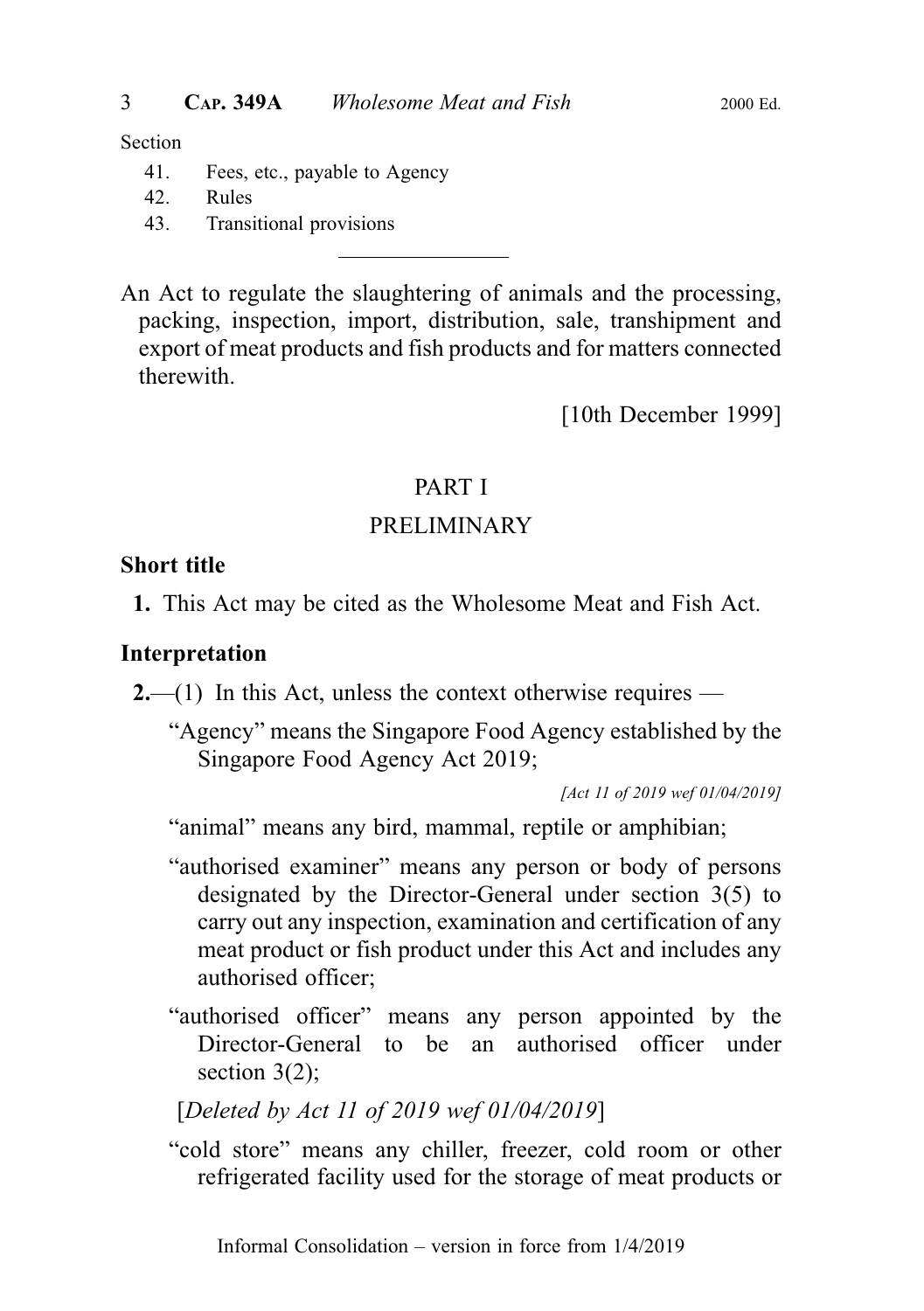fish products and includes any refrigerated conveyance used for transportation of meat products or fish products in the course of any trade or business;

- "conveyance" includes any aircraft, vessel, train, vehicle or any other artificial contrivance, whether mechanically propelled or otherwise, used or capable of being used as a means of transport on land, water or air;
- "Director-General" means the Director-General, Food Administration appointed under section 3(1) of the Sale of Food Act (Cap. 283);

[Act 11 of 2019 wef 01/04/2019]

"Director-General of Customs" means the Director-General of Customs appointed under section 4(1) of the Customs Act (Cap. 70);

[4/2003 wef 01/04/2003]

- "disease" means any animal disease and any other disease as is likely to infect human beings;
- "examination" includes laboratory analysis;
- "export" does not include the taking out of Singapore of any goods in transit or any goods which are being transhipped;
- "fish" means any species of fish and includes crustacea, shellfish, echinoderm, mollusc, and the young and eggs thereof;

"fish product" means —

- (a) any fish or part thereof; and
- (b) any product or by-product of any fish,

which is intended for human consumption;

- "goods in transit" means goods that are brought into Singapore solely for the purpose of taking them out of Singapore and that which remains at all times on the conveyance that brought them into Singapore;
- "import" does not include the bringing into Singapore of any goods in transit or any goods which are being transhipped;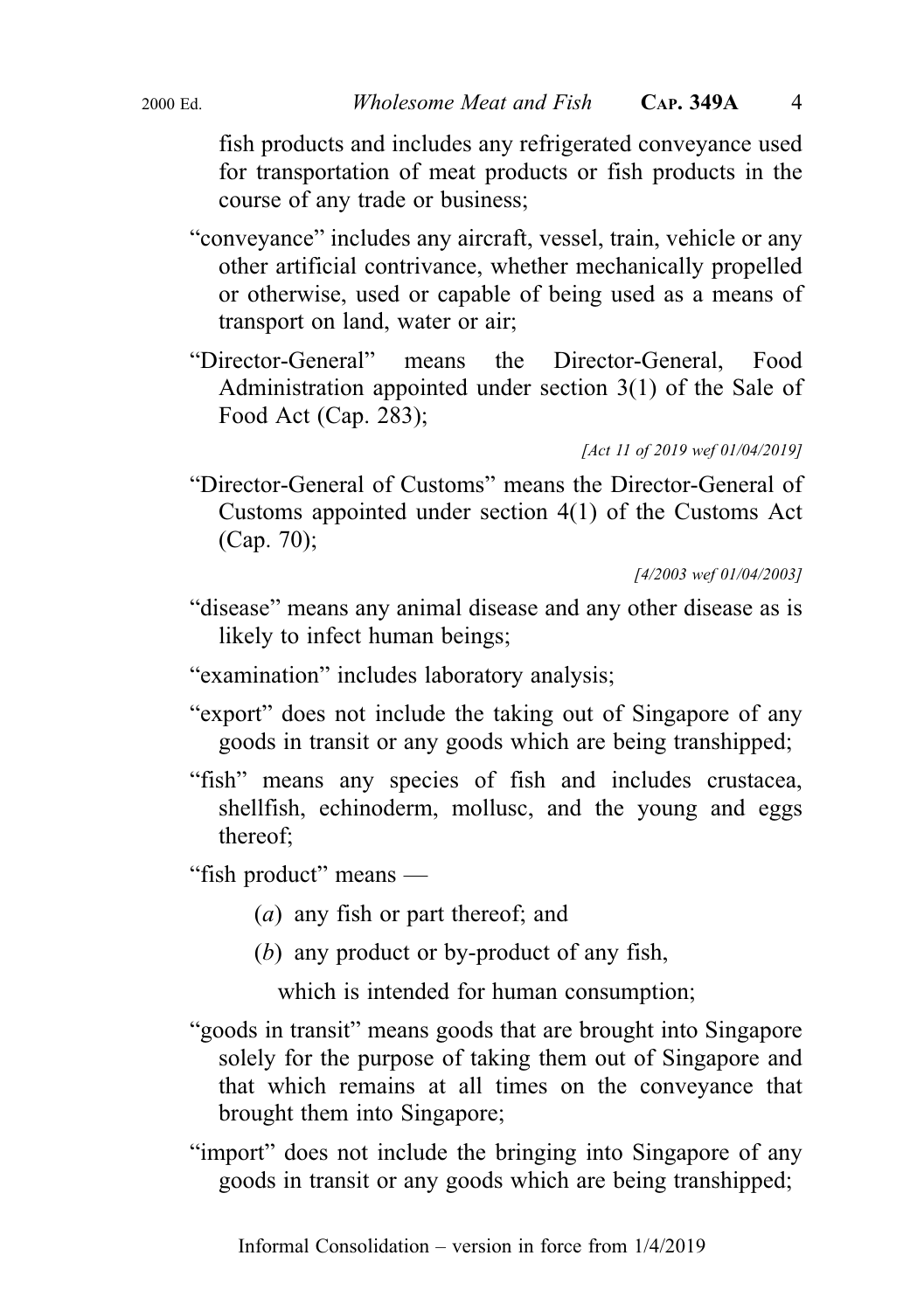"label" means any written, printed, pictorial or other descriptive matter that is to be applied or attached to or included in, or that accompanies or is to accompany, any meat product or fish product or the package or receptacle thereof, and "labelled" shall be construed accordingly;

"meat product" means —

- (a) a carcase or any part thereof; and
- (b) any product or by-product of a carcase,

which is intended for human consumption;

- "occupier", in relation to any premises or conveyance, means the person in occupation of the premises or conveyance or having the charge, management or control thereof and, in relation to any part of any premises different parts of which are occupied by different persons, means the person in occupation or having the charge, management or control of that part;
- "officer of customs" has the same meaning as in the Customs Act (Cap. 70);

"owner" —

- (a) in relation to any premises or conveyance, means the person for the time being receiving the rent of the premises or conveyance whether on his own account or as agent or trustee or as receiver, or who would receive the same if the premises or conveyance were let or chartered and, in relation to any premises, includes the person whose name is entered in the Valuation List authenticated under section 15 of the Property Tax Act (Cap. 254);
- (b) in relation to any licensed slaughter-house, processing establishment, cold store or wholesale market, means the person holding the licence granted under this Act in respect of the slaughter-house, processing establishment, cold store or wholesale market; and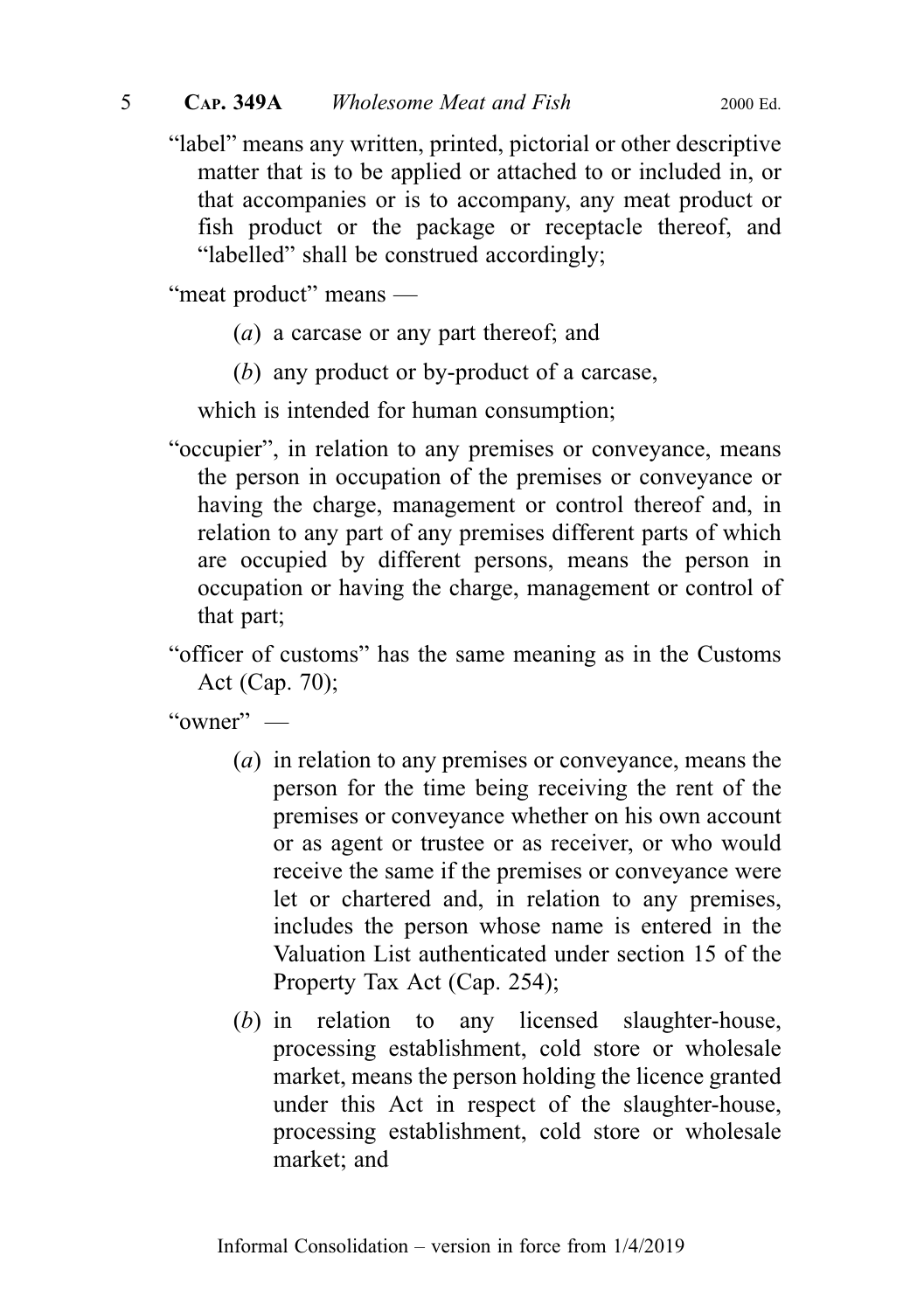- 
- (c) in relation to any meat product or fish product or any other item to which this Act applies, includes the person who is the consignor or consignee thereof;
- "premises" includes messuages, houses, buildings, structures, lands, tenements, easements and hereditaments of any tenure, whether open or enclosed, whether built on or not, whether public or private, and whether maintained or not under statutory authority;
- "process", with its grammatical variations and cognate expressions, includes cutting and the use of any method of manufacture, preservation or preparation;
- "processing establishment" means any factory, plant or other premises where meat products or fish products, as the case may be, are processed for distribution to wholesalers or retailers or for export;
- "receptacle", in relation to any meat product or fish product, means any basket, carton, bag, box, packet or article which contains the meat product or fish product and where any such receptacle is contained in another such receptacle includes the latter receptacle;
- "rules" means rules made under section 42;
- "sell" means to sell by way of retail or wholesale dealing and includes barter, and also includes offering or attempting to sell, or receiving for sale, or exposing for sale, or sending or delivering for sale, or causing or allowing to be sold, offered or exposed for sale;
- "slaughter-house" means any premises where animals are slaughtered for the production of meat products;
- "tranship", with its grammatical variations and cognate expressions, means to bring any goods into Singapore by land, sea or air from any place which is outside Singapore and thereafter to remove those goods from the conveyance in which they were brought into Singapore and —
	- (a) return them to that same conveyance; or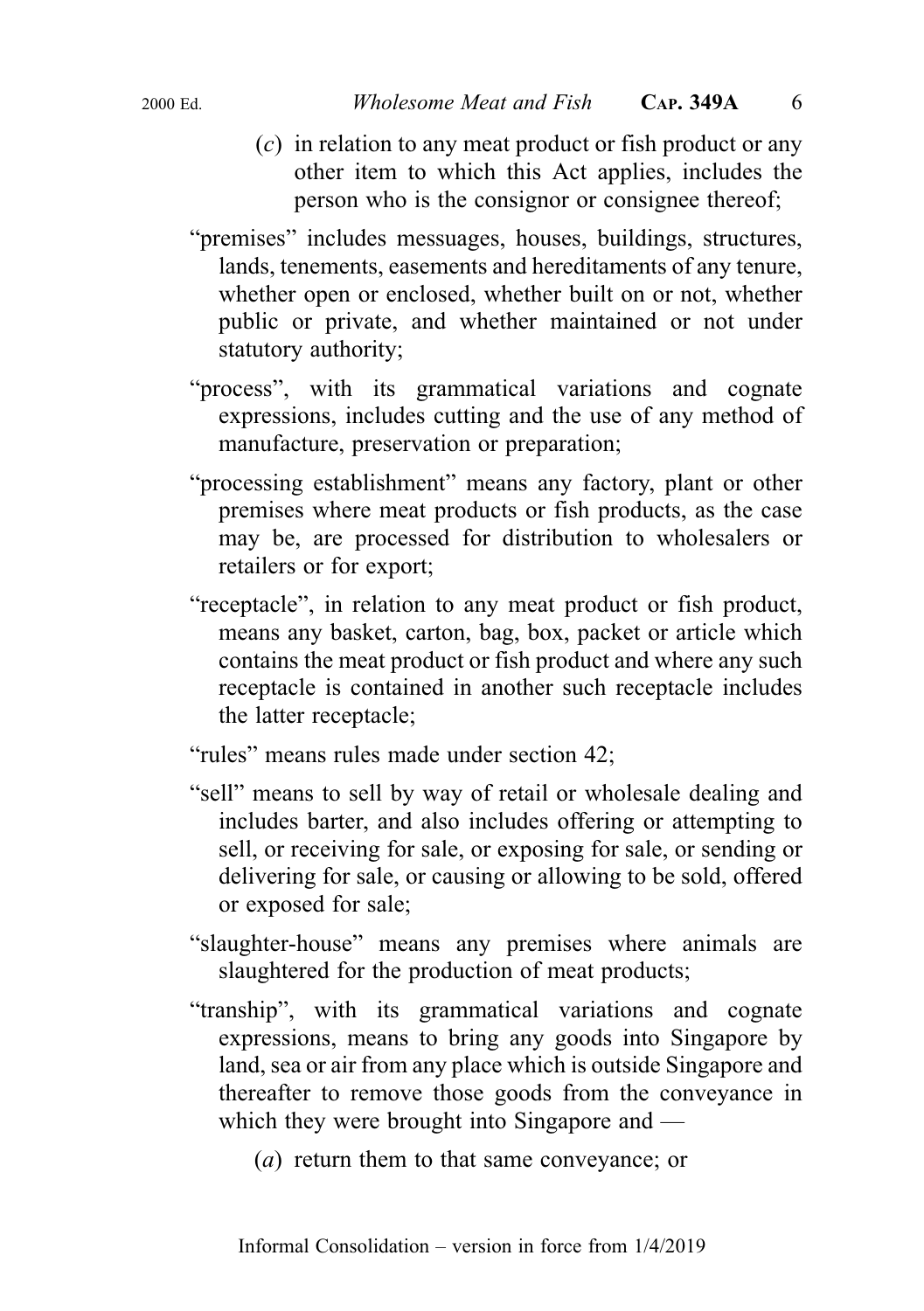(b) transfer them to another conveyance for the purpose of being taken out of Singapore,

whether those goods are to be transferred directly between conveyances or whether they are to be landed in Singapore after they were brought into Singapore and stored, pending their being taken out of Singapore;

"vehicle" means any conveyance used to carry goods by land.

[16/2000]

(2) For the purposes of this Act, any meat product or fish product shall be deemed to be adulterated if —

- (a) it does not comply with the prescribed standards; or
- (b) it contains any chemical, drug or other substance which renders the meat product or fish product injurious to health or unfit for human consumption.

## Administration of Act and appointment of officers, etc.

3.—(1) The Director-General shall be responsible for the administration of this Act, subject to the general or special directions of the Minister.

[16/2000]

(2) The Director-General may in writing appoint any public officer or any officer of the Agency or any other statutory authority, or an auxiliary police officer appointed under the Police Force Act (Cap. 235), to be an authorised officer for the purposes of this Act and the rules.

> [16/2000] [Act 11 of 2019 wef 01/04/2019]

(3) The Director-General may delegate the exercise of all or any of the powers conferred or duties imposed upon him by this Act (except the power of delegation conferred by this subsection) to any authorised officer.

> [16/2000] [Act 11 of 2019 wef 01/04/2019]

(4) All authorised officers shall be deemed to be public servants within the meaning of the Penal Code (Cap. 224).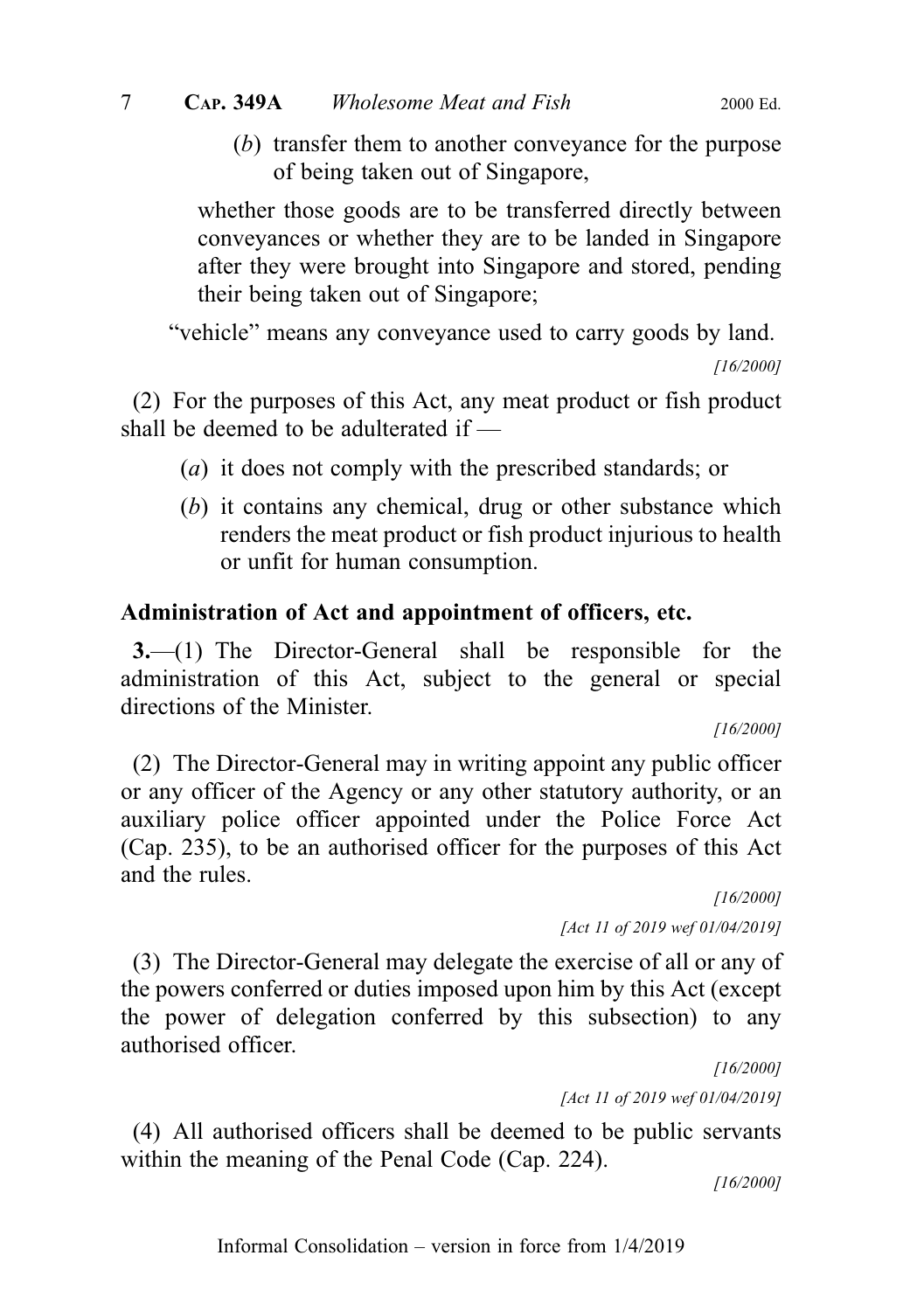2000 Ed. *Wholesome Meat and Fish* CAP. 349A 8

(5) The Director-General may designate any person or body of persons to carry out at any appointed place any inspection, examination and certification of any meat product or fish product under this Act.

[16/2000]

(6) The Director-General may, for any reason that appears to the Director-General to be sufficient, at any time revoke a person's appointment as an authorised officer or a person's or body's designation under subsection (5).

[Act 11 of 2019 wef 01/04/2019]

(7) An auxiliary police officer who is appointed as an authorised officer under subsection (2) does not, by virtue only of the appointment, become an employee or agent of the Agency.

[Act 11 of 2019 wef 01/04/2019]

## Identification card to be produced

4.—(1) Every authorised officer, when exercising any of his powers under this Act or the rules shall, if not in uniform, declare his office and shall, on demand, produce to any person affected by the exercise of such power such identification card as the Director-General, the Director-General of Customs or the Commissioner of Police may direct to be carried by an authorised officer.

> [16/2000] [4/2003 wef 01/04/2003]

(2) It shall not be an offence for any person to refuse to comply with any request, demand or order made or given by any authorised officer if the authorised officer is not in uniform and refuses to declare his office and produce his identification card, on demand being made by the person.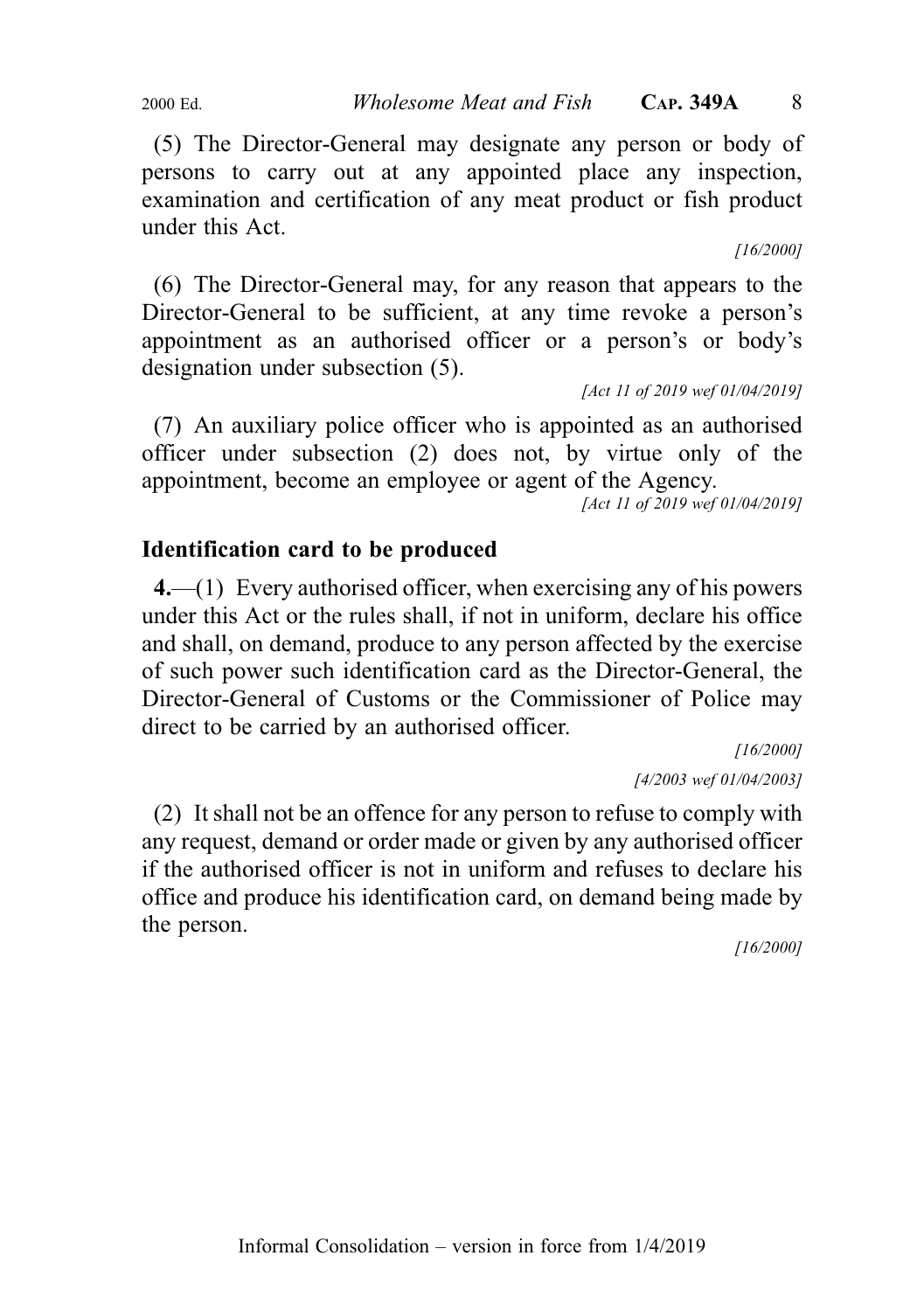## PART II

## CONTROL OF IMPORT, EXPORT AND TRANSHIPMENT OF MEAT PRODUCTS AND FISH PRODUCTS

## Prohibition of import, export or transhipment of meat products or fish products without licence

5.—(1) No person shall import, export or tranship any meat product or fish product except under and in accordance with the conditions of a licence granted by the Director-General under this Part.

[16/2000]

- (2) Any person who
	- (a) imports, exports or tranships any meat product or fish product without a licence; or
	- (b) fails to comply with any of the conditions of his licence,

shall be guilty of an offence and shall be liable on conviction to a fine not exceeding \$50,000 or to imprisonment for a term not exceeding 2 years or to both and, in the case of a second or subsequent conviction, to a fine not exceeding \$100,000 or to imprisonment for a term not exceeding 3 years or to both.

## Prohibition of import, export or transhipment of meat products or fish products without permit

6.—(1) No licensee shall import any meat product or fish product for sale, supply or distribution in Singapore unless —

- (a) the licensee has obtained a permit from the Director-General in respect of each consignment of meat products or fish products to be imported by him and the import of each such consignment is carried out in accordance with the conditions of the permit;
- (b) the whole consignment conforms to the description as contained in the permit;
- (c) the whole consignment meets with the prescribed standards; and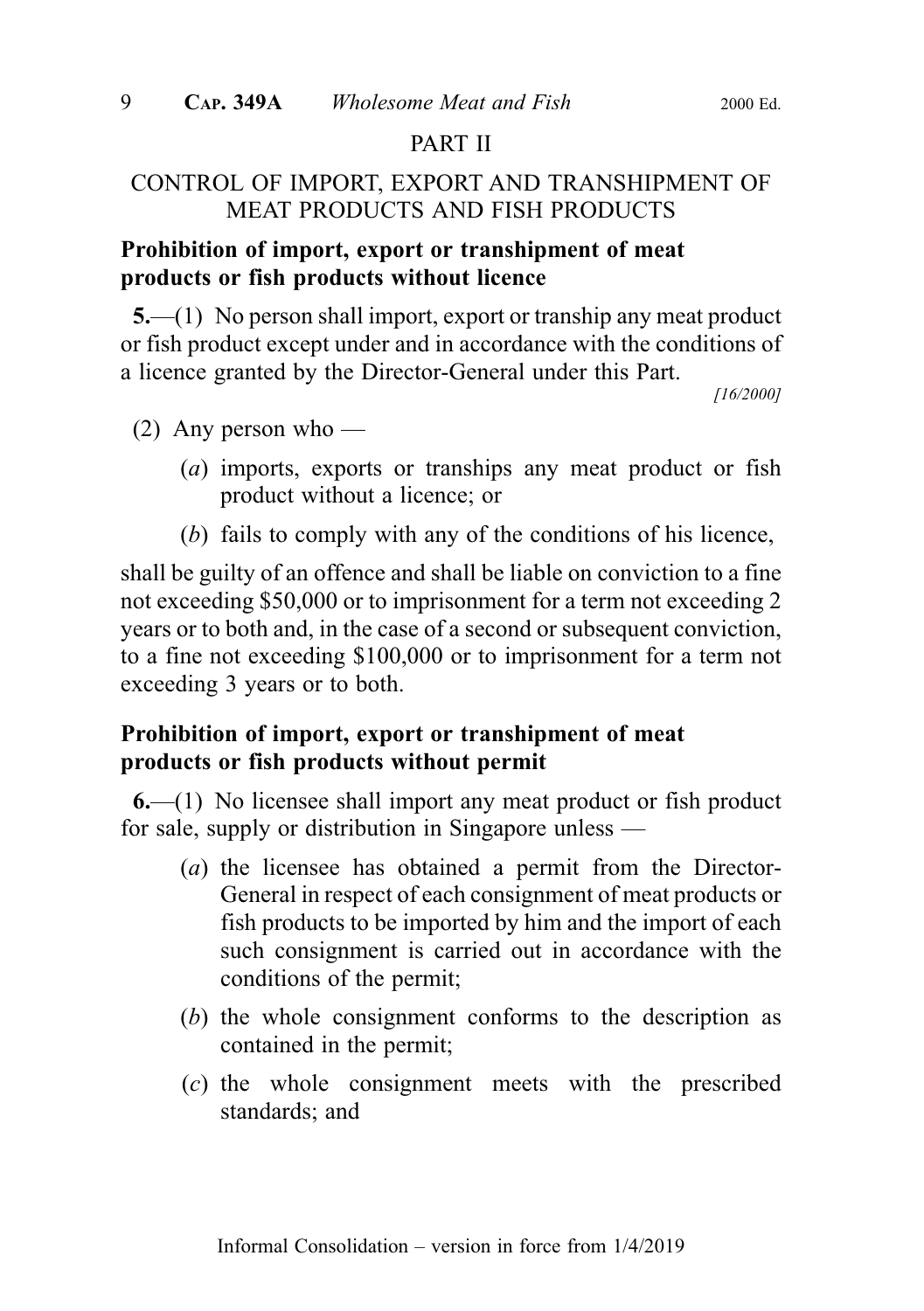(d) the meat products or fish products constituting the consignment are packaged and labelled in the prescribed manner.

[16/2000]

(2) No licensee shall export any meat product or fish product from Singapore to any country, territory or place unless —

- (a) the licensee has obtained a permit from the Director-General in respect of each consignment of meat products or fish products to be exported by him and the export of each such consignment is carried out in accordance with the conditions of the permit;
- (b) the whole consignment to be exported conforms to the description as contained in the permit;
- (c) in the case of a consignment of meat products, the whole consignment has been derived from animals which have been slaughtered in slaughter-houses licensed under this Act or from meat products which have been imported in accordance with this Act;
- (d) the whole consignment has been processed in a processing establishment licensed under this Act;
- (e) in the case of a consignment which requires to be stored in a cold store, the cold store in which the consignment has been or is being stored is licensed under this Act;
- (f) the licensee provides the Director-General with satisfactory evidence that the whole consignment meets with the requirements of the country to which it is being exported; and
- (g) the meat products or fish products constituting the consignment are packaged and labelled in the prescribed manner.

[16/2000]

(3) No licensee shall tranship any meat product or fish product in Singapore unless the licensee has obtained a permit from the Director-General in respect of each consignment of meat products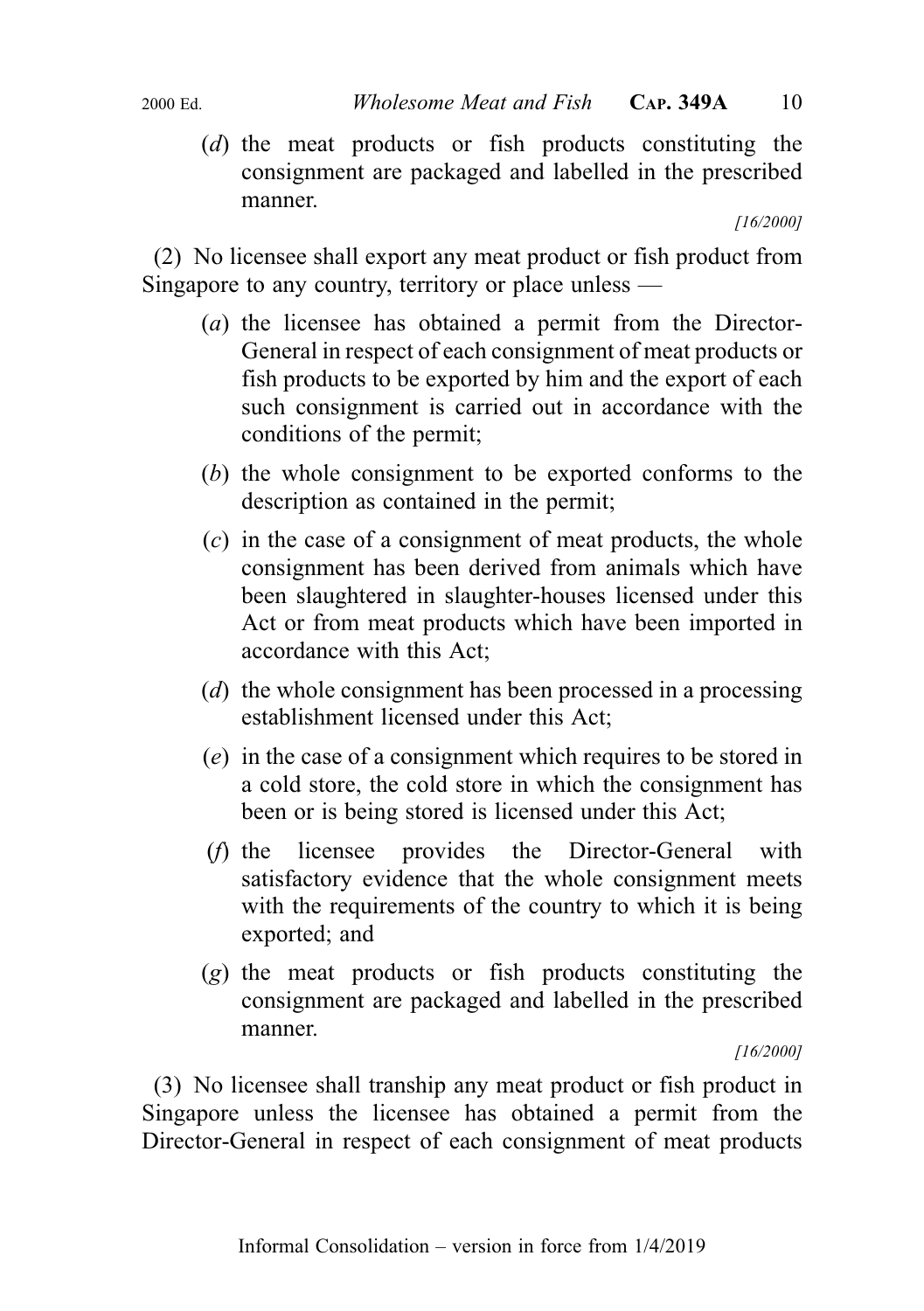or fish products to be transhipped by him and the transhipment is carried out in accordance with the conditions of the permit.

[16/2000]

(4) Any licensee who contravenes or fails to comply with subsection (1), (2) or (3) shall be guilty of an offence and shall be liable on conviction to a fine not exceeding \$10,000 or to imprisonment for a term not exceeding 12 months or to both and, in the case of a second or subsequent conviction, to a fine not exceeding \$20,000 or to imprisonment for a term not exceeding 2 years or to both.

(5) Subject to subsection (6), in any proceedings for an offence under subsection (4), it shall be a defence for the person charged to prove —

- (a) that the commission of the offence was due to the act or default of another person or to some other cause beyond his control; and
- (b) that he took all reasonable precautions and exercised all due diligence to avoid the commission of such an offence by himself or by any person under his control.

(6) If in any case the defence provided by subsection (5) involves the allegation that the commission of the offence was due to the act or default of another person, the person charged shall not, without leave of the court, be entitled to rely on that defence unless, within a period ending 7 clear days before the hearing, he has served on the prosecutor a notice in writing giving such information as was then in his possession identifying or assisting in the identification of that other person.

(7) In this section, "licensee" means any person who has obtained a licence as required under section 5 for the import, export or transhipment of any meat product or fish product.

## Application for licences and permits and renewal of licences

7.—(1) An application for a licence required under section 5 or a permit required under section 6 shall be made to the Director-General in such form or manner as the Director-General may require and shall be accompanied by —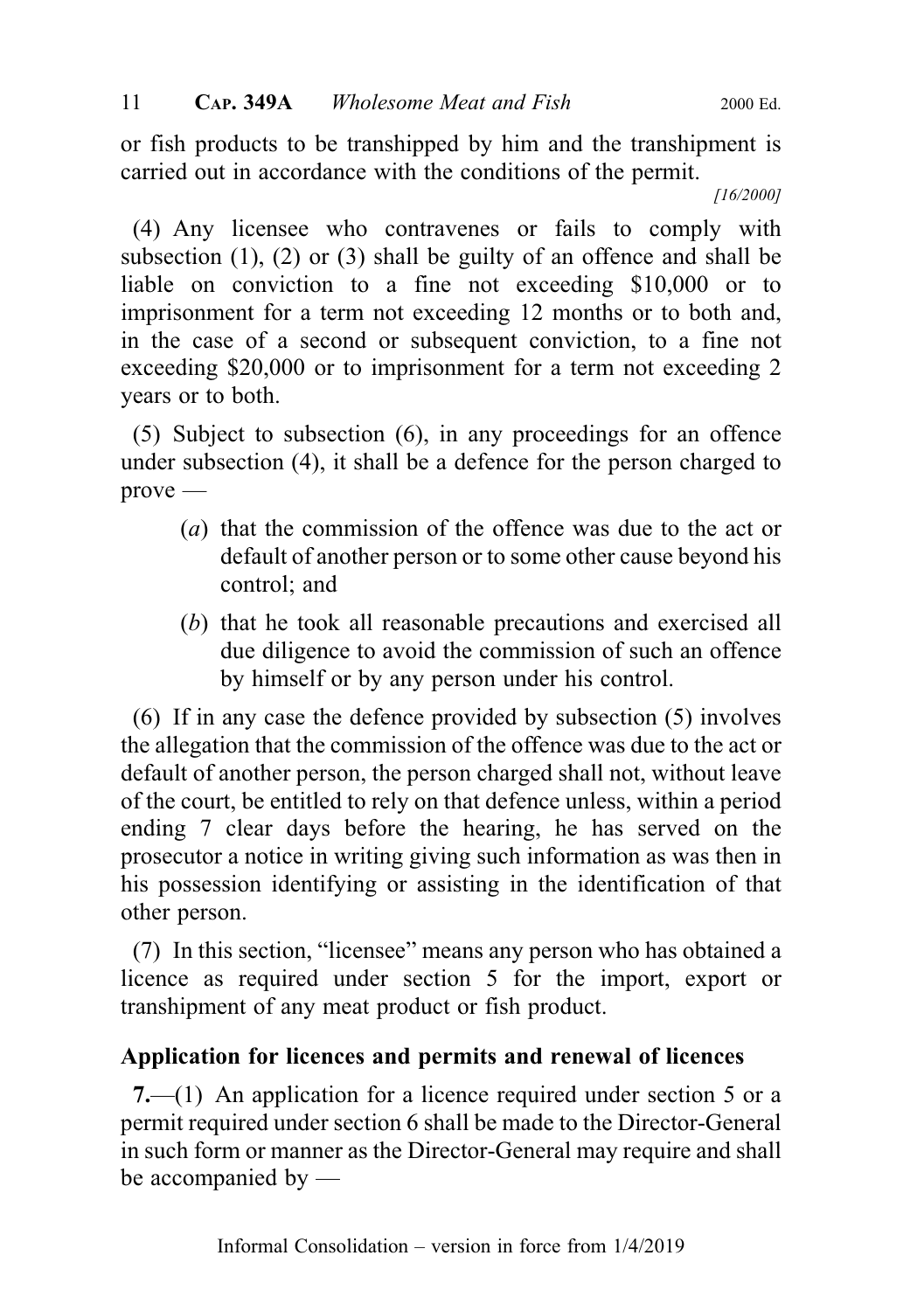- (a) the prescribed fee;
- (b) such particulars, information and documents as may be specified by the Director-General; and
- $(c)$  if required by the Director-General, a statutory declaration by the applicant verifying any information contained in or relating to the application.

[16/2000]

(1A) In deciding whether to grant a licence under section 5 for the import of any meat product or fish product, the Director-General may make inquiries and investigations that are reasonable and appropriate in the circumstances so as to be satisfied as to the experience and resources of the applicant in providing a secure and reliable supply in Singapore of the meat product or fish product.

[Act 11 of 2019 wef 01/04/2019]

(1B) Without limiting subsection (1A), those inquiries and investigations may include whether the applicant for a licence to import any meat product or fish product has a procurement plan stating —

- (a) the risks (including assessments thereof) of any disruption occurring to the import of the meat product or fish product from the markets from which they are to be procured; and
- (b) any plan of action (including preventive strategies) for the purpose of —
	- (i) ensuring, so far as is reasonably practicable, that the applicant can still provide a secure and reliable supply in Singapore of the meat product or fish product of acceptable quality; or
	- (ii) otherwise reducing or mitigating the effect of any disruption to the supply of the meat product or fish product from any such market from which they are to be procured.

[Act 11 of 2019 wef 01/04/2019]

(2) On receipt of an application under subsection (1), the Director-General may —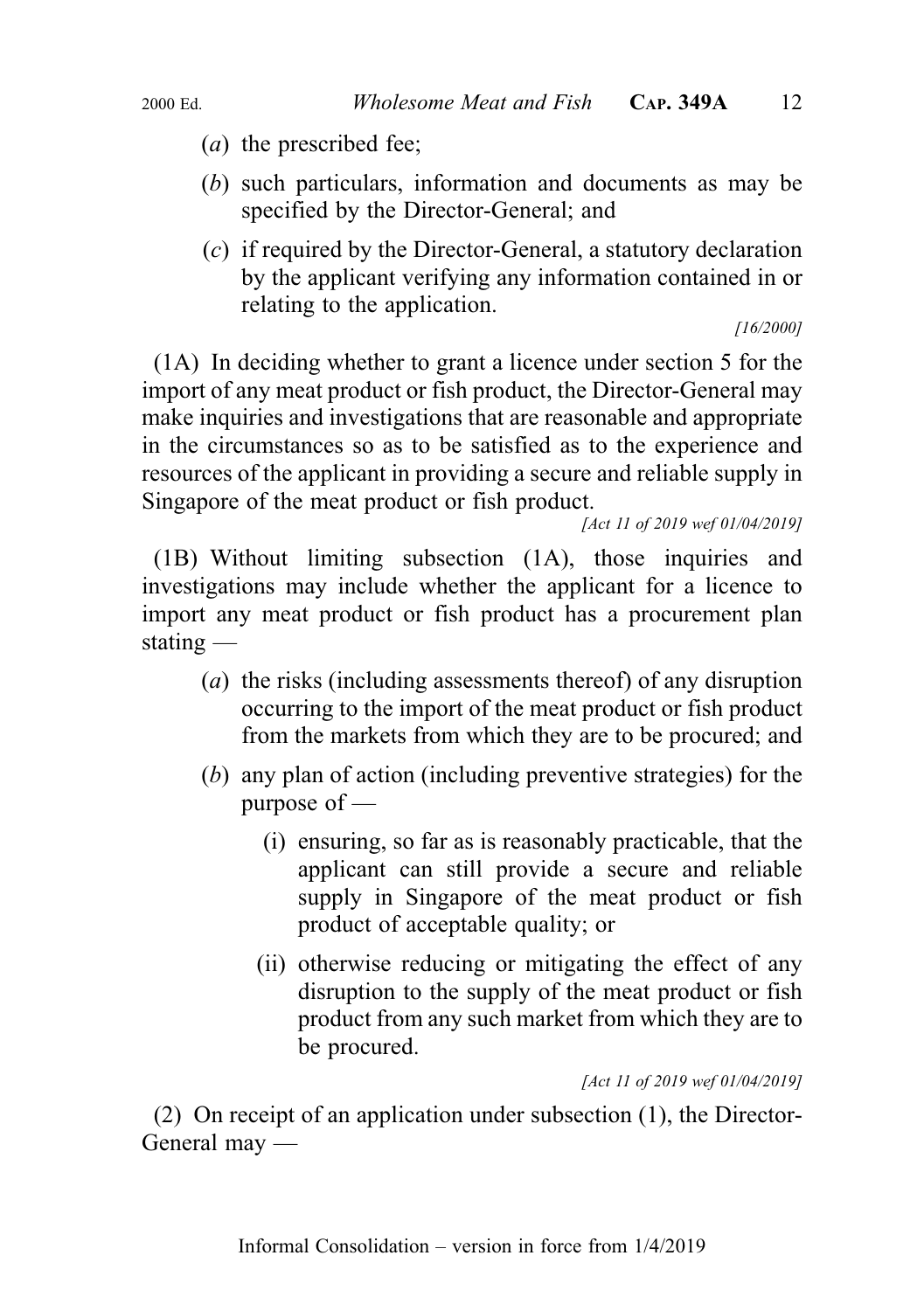- (a) grant the licence or permit applied for, with or without conditions; or
- (b) refuse to grant the licence or permit applied for.

[16/2000]

(2A) Without limiting subsection (2), the Director-General may grant a licence under section 5 subject to such conditions as the Director-General thinks fit, including but not limited to the conditions necessary or related to ensuring a secure and reliable supply in Singapore of any meat product or fish product.

[Act 11 of 2019 wef 01/04/2019]

(3) Where the Director-General has refused to grant a licence or permit under subsection  $(2)(b)$ , the Director-General shall, if requested to do so by the applicant, state in writing the reasons for his refusal.

[16/2000]

(4) The conditions which the Director-General may impose under subsection  $(2)(a)$  include any condition which —

- (a) restricts or prohibits the import of any meat product or fish product from any country, territory or place or any farm, slaughter-house or processing establishment therein; or
- (b) restricts or prohibits the export of any meat product or fish product from Singapore to any country, territory or place. [16/2000]

(5) The Director-General may at any time vary or revoke any of the existing conditions imposed under subsection  $(2)(a)$  or impose new conditions.

[16/2000]

(6) Every licence or permit granted under this section —

- (a) shall be in such form as the Director-General may determine;
- (b) shall be valid for the period stated therein unless it is sooner revoked under section 8; and
- (c) in the case of a licence, may be renewed upon its expiry. [16/2000]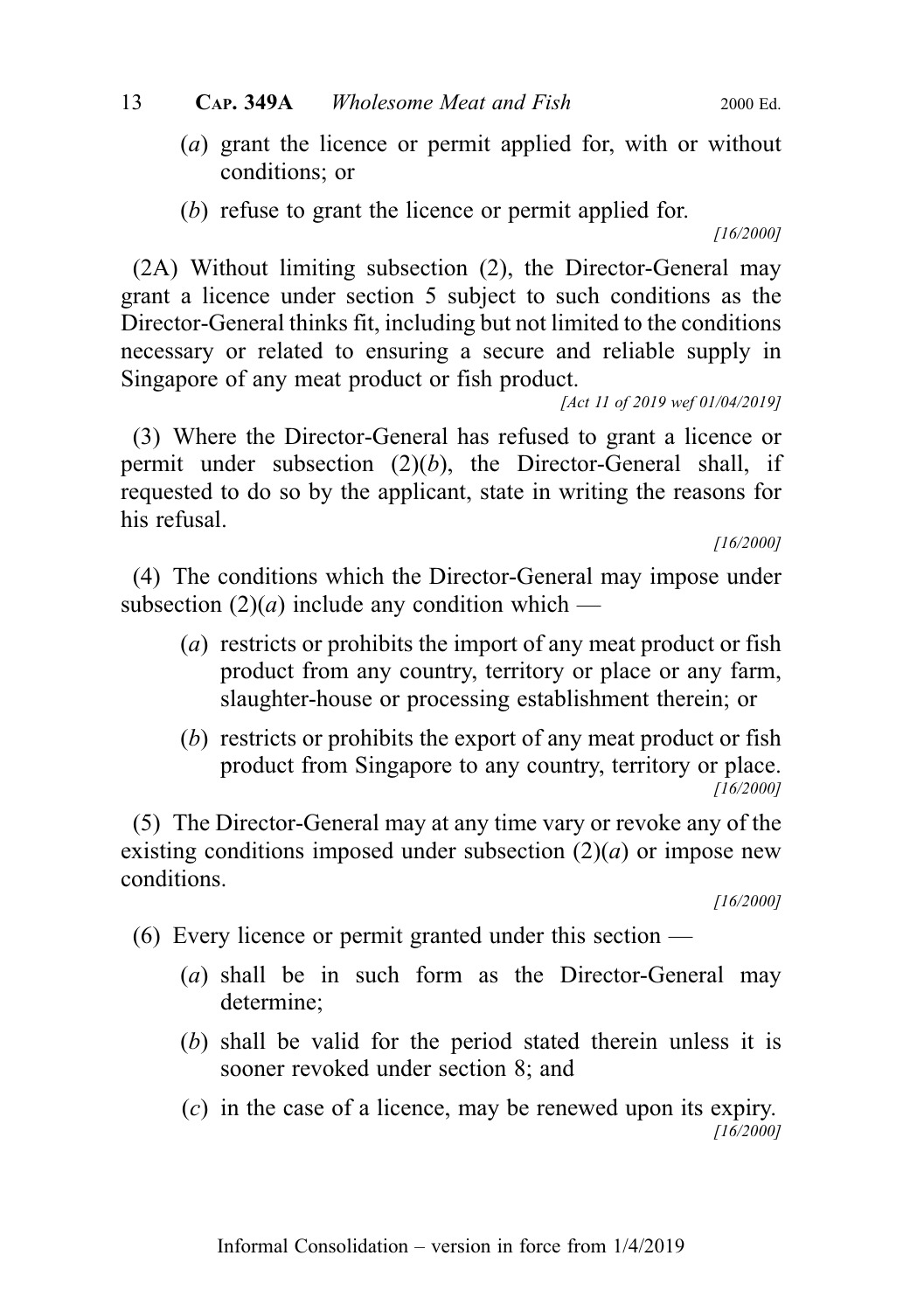(7) Subsections (1) to (6) shall apply, with the necessary modifications, to an application for the renewal of a licence.

#### Suspension and revocation of licences and permits

8.—(1) The Director-General may suspend or revoke a licence or permit granted under section 7 if he is satisfied that —

- (a) the grant of the licence or permit has been obtained by fraud or misrepresentation;
- (b) the holder of the licence or permit is contravening or has contravened or has failed to comply with —
	- (i) any of the provisions of this Act or the rules;
	- (ii) any condition of his licence or permit; or
	- (iii) any direction given to him by the Director-General or an authorised officer under this Act or the rules or by the Director-General under Part IIA of the Sale of Food Act (Cap. 283); or

[Act 48 of 2017 wef 01/02/2018] [Act 11 of 2019 wef 01/04/2019]

(c) it is in the public interest to suspend or revoke the licence or permit.

[16/2000]

(2) The Director-General shall, before suspending or revoking the licence or permit under subsection (1), give to the holder of the licence or permit notice in writing of his intention to do so and shall in such notice call upon the holder of the licence or permit to show cause within such time as may be specified in the notice as to why his licence or permit should not be suspended or revoked.

- (3) If the holder of the licence or permit
	- (a) fails to show cause within the period of time given to him to do so or such extended period of time as the Director-General may allow; or
	- (b) fails to show sufficient cause,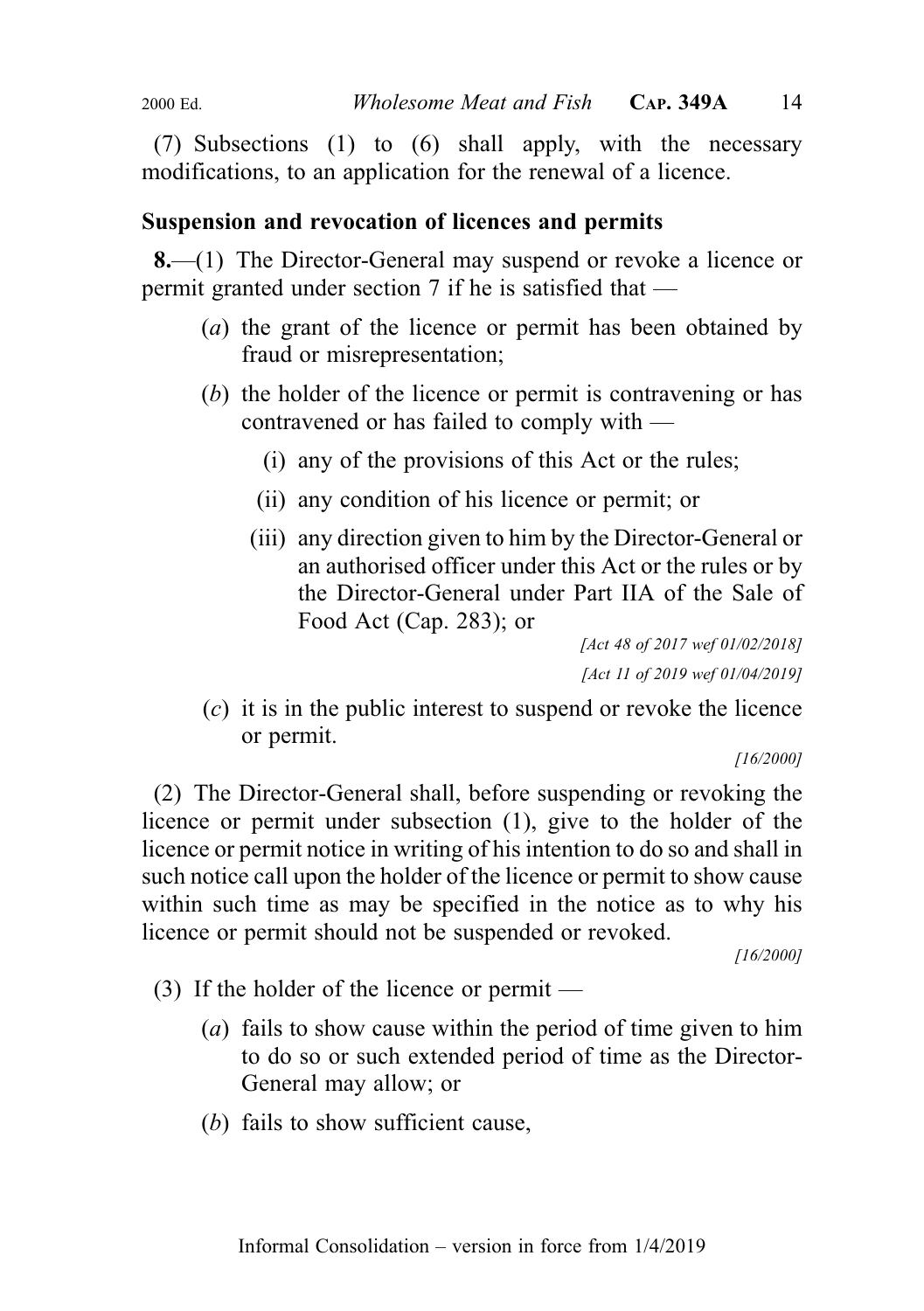the Director-General shall give notice in writing to the holder of the licence or permit of the date from which the suspension or revocation of his licence or permit is to take effect.

[16/2000]

## Appeals

**9.**—(1) Any person who is aggrieved by —

- (a) the imposition of any condition by the Director-General upon granting or renewing a licence or upon granting a permit under section 7;
- (b) the refusal of the Director-General to grant or renew a licence or to grant a permit under section 7; or
- (c) the decision of the Director-General to suspend or revoke a licence or permit under section 8,

may, within 7 days of the date of receipt of the notice informing him of the imposition of conditions, refusal, suspension or revocation, as the case may be, appeal in writing to the Minister whose decision shall be final.

[16/2000]

(2) Notwithstanding that any appeal under subsection (1) is pending —

- (a) any condition imposed by the Director-General upon granting or renewing a licence or upon granting a permit under section 7; or
- (b) the suspension or revocation of a licence or permit under section 8,

shall take effect from the date specified in the notice by the Director-General therefor, unless the Minister otherwise orders.

[16/2000]

(3) Upon the suspension or revocation of a licence or permit, the holder of the licence or permit shall surrender the licence or permit to the Director-General within the time specified in the notice referred to in subsection (1), failing which the holder of the licence or permit shall be guilty of an offence and shall be liable on conviction to a fine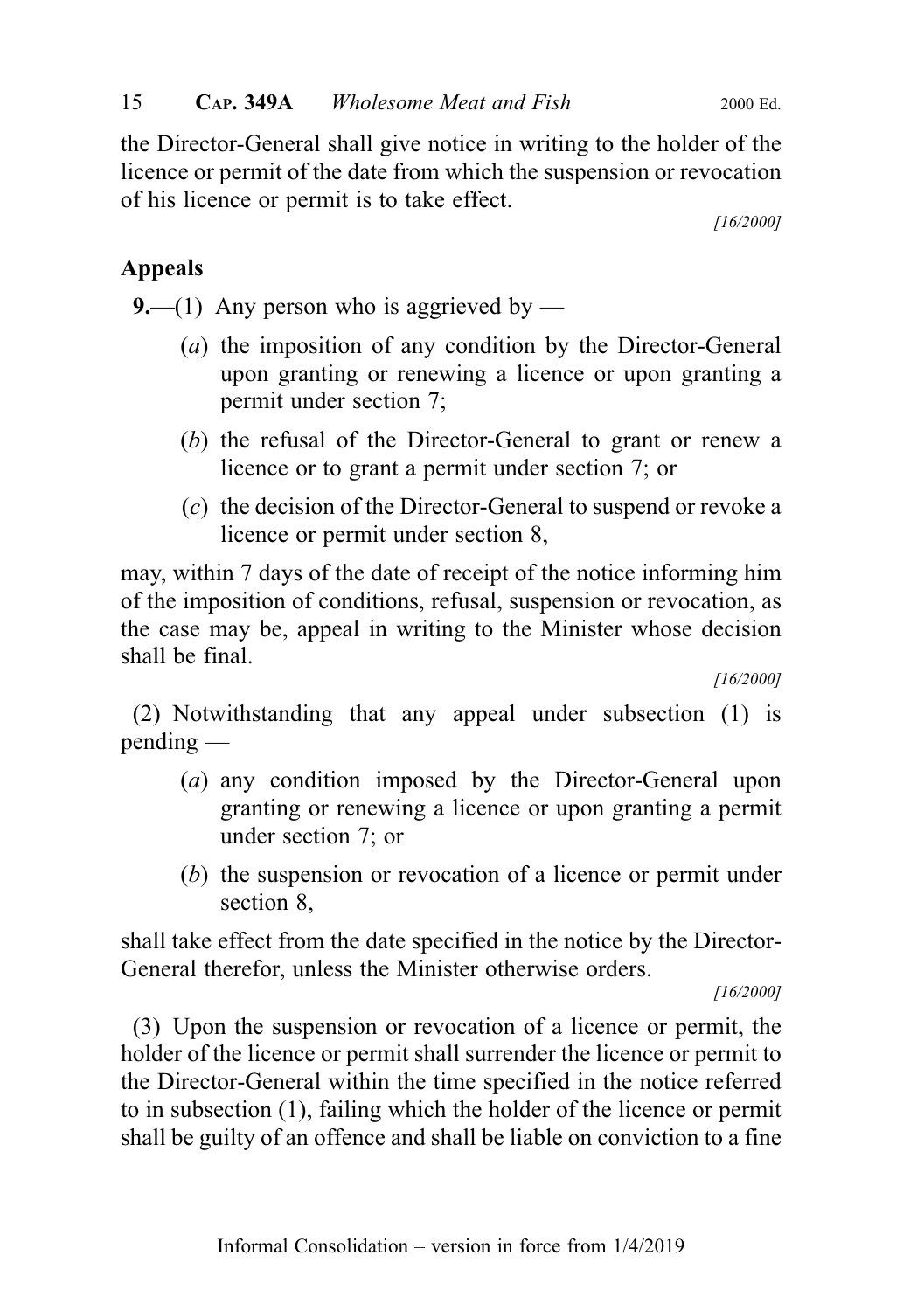not exceeding \$10,000 or to imprisonment for a term not exceeding 12 months or to both.

[16/2000]

## Inspection of meat products and fish products upon import or prior to export

 $10.$ — $(1)$  Any person who has imported any meat product or fish product into Singapore or who intends to export any meat product or fish product from Singapore shall forthwith arrange, at his own expense, for the meat product or fish product to be inspected, examined and certified by an authorised examiner before it is sold or distributed or exported, as the case may be.

(2) Where any meat product or fish product which has been inspected and examined by an authorised examiner under subsection (1) is found by the authorised examiner to be diseased, adulterated or otherwise unfit for human consumption —

- (a) the authorised examiner shall issue to the person who imported or who intends to export the meat product or fish product a certificate stating his finding; and
- (b) the person who imported, or who intends to export, the meat product or fish product shall, at his own expense and within the prescribed time —
	- (i) in the case of an imported meat product or fish product, remove the meat product or fish product from Singapore or destroy or otherwise dispose of the meat product or fish product in the prescribed manner; or
	- (ii) in the case of any meat product or fish product which is intended for export, destroy or otherwise dispose of the meat product or fish product in the prescribed manner.

(3) Where a person who has imported, or who intends to export, any meat product or fish product fails to comply with subsection (1) or  $(2)(b)$ , he shall be guilty of an offence and shall be liable on conviction to a fine not exceeding \$10,000 or to imprisonment for a term not exceeding 12 months or to both.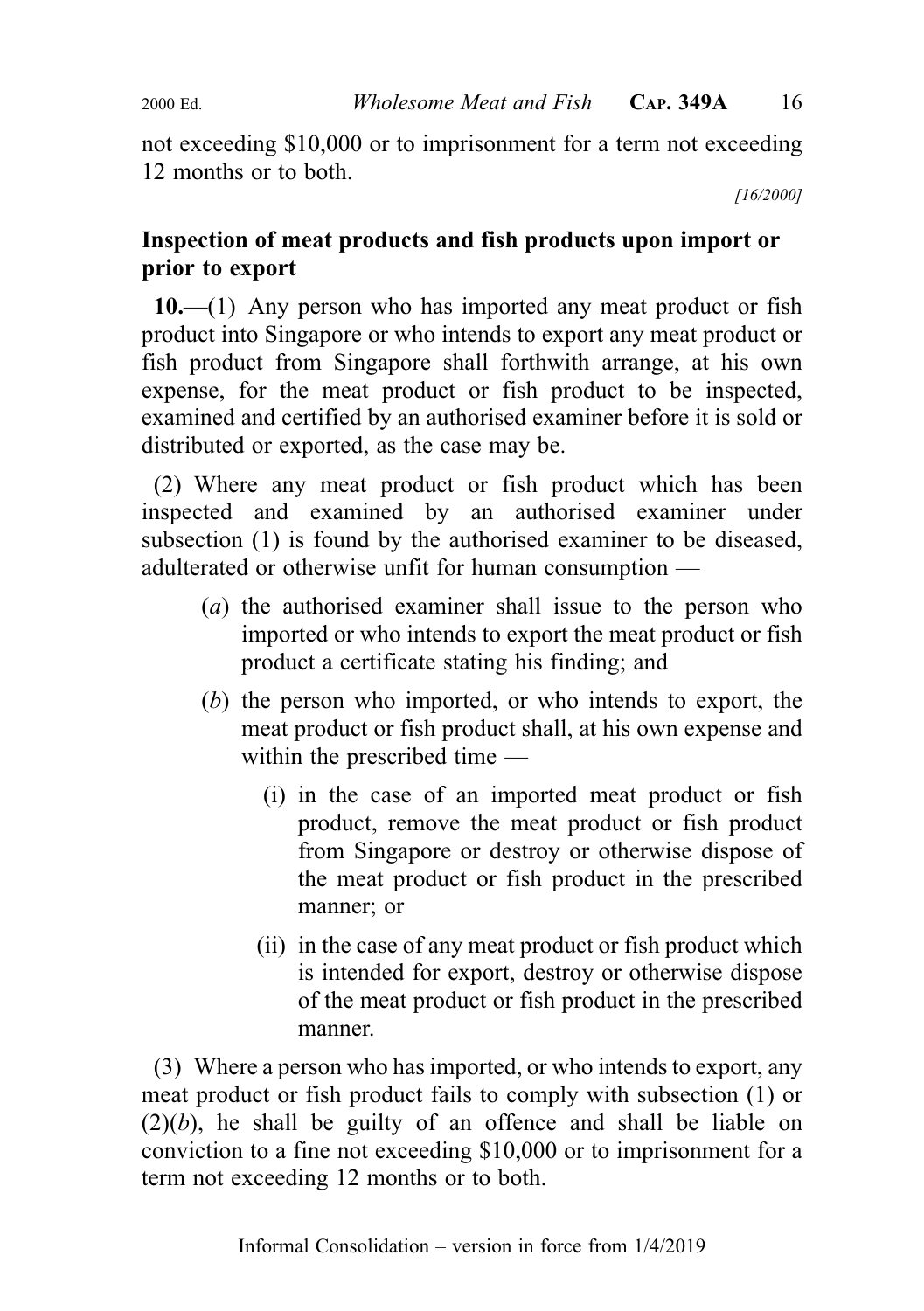(4) Where a person to whom paragraph  $(b)$  of subsection  $(2)$  applies fails to comply with that paragraph, any authorised officer may take such steps as he thinks fit to secure the removal, destruction or

[16/2000]

## PART III

disposal of the meat product or fish product and recover any costs and

expenses reasonably incurred by him from that person.

## LICENSING OF SLAUGHTER-HOUSES, PROCESSING ESTABLISHMENTS AND COLD STORES

## Slaughter of animals to be carried out at licensed slaughterhouses or premises permitted by Director-General

11.—(1) No person shall slaughter any animal which is intended for human consumption or permit any such animal to be slaughtered on any premises, unless —

- (a) those premises have been licensed by the Director-General as a slaughter-house under this Act and the slaughter of the animal is carried out in accordance with the rules and the conditions of the licence; or
- (b) the Director-General has granted a permit to such person allowing him to slaughter the animal on those premises for any special reason and the slaughter of the animal is carried out in accordance with the rules and the conditions of the permit.

[16/2000]

(2) Any person who contravenes or fails to comply with subsection (1) shall be guilty of an offence and shall be liable on conviction to a fine not exceeding \$10,000 or to imprisonment for a term not exceeding 12 months or to both.

(3) For the purpose of this section, the occupier of any premises in which any animal is slaughtered in contravention of subsection (1) shall be deemed to have slaughtered that animal, until he proves that it was slaughtered without his knowledge or consent.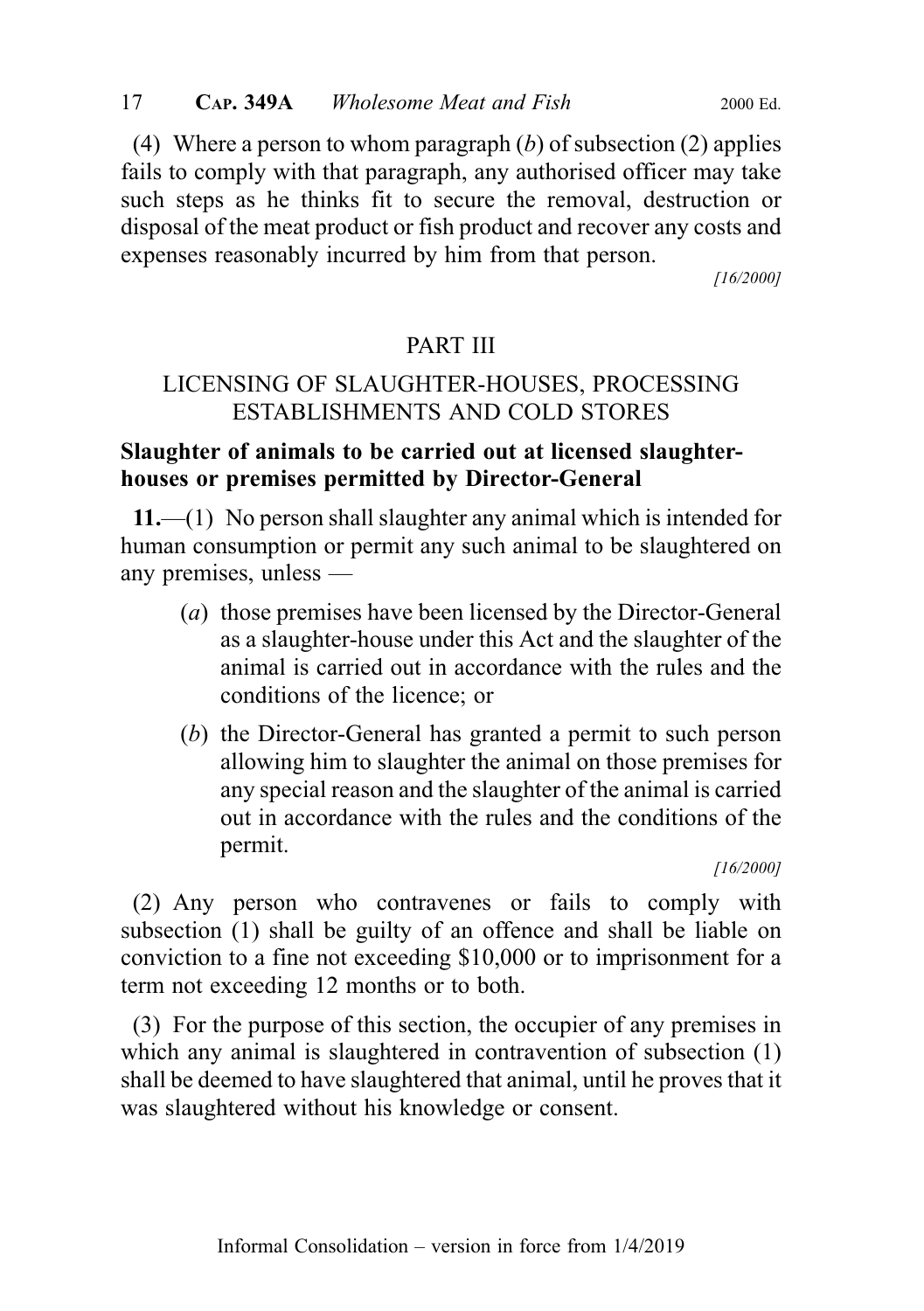## Processing establishments and cold stores to be licensed

 $12$ —(1) No person shall use any premises or permit any premises to be used as a processing establishment or a cold store except under and in accordance with the conditions of a licence granted by the Director-General.

[16/2000]

(2) Any person who contravenes or fails to comply with subsection (1) shall be guilty of an offence and shall be liable on conviction to a fine not exceeding \$10,000 or to imprisonment for a term not exceeding 12 months or to both.

## Application for licences and permits and renewal of licences

13.—(1) An application for a licence required under section  $11(1)(a)$  or  $12(1)$  or a permit required under section  $11(1)(b)$  shall be made to the Director-General in such form or manner as the Director-General may require and shall be accompanied by —

- (a) the prescribed fee;
- (b) such particulars, information and documents as may be specified by the Director-General; and
- (c) if required by the Director-General, a statutory declaration by the applicant verifying any information contained in or relating to the application.

[16/2000]

(2) On receipt of an application under subsection (1), the Director-General may —

- (a) grant the licence or permit applied for, with or without conditions; or
- (b) refuse to grant the licence or permit applied for.

[16/2000]

(3) Where the Director-General has refused to grant a licence or permit under subsection  $(2)(b)$ , the Director-General shall, if required by the applicant, state in writing the reasons for his refusal.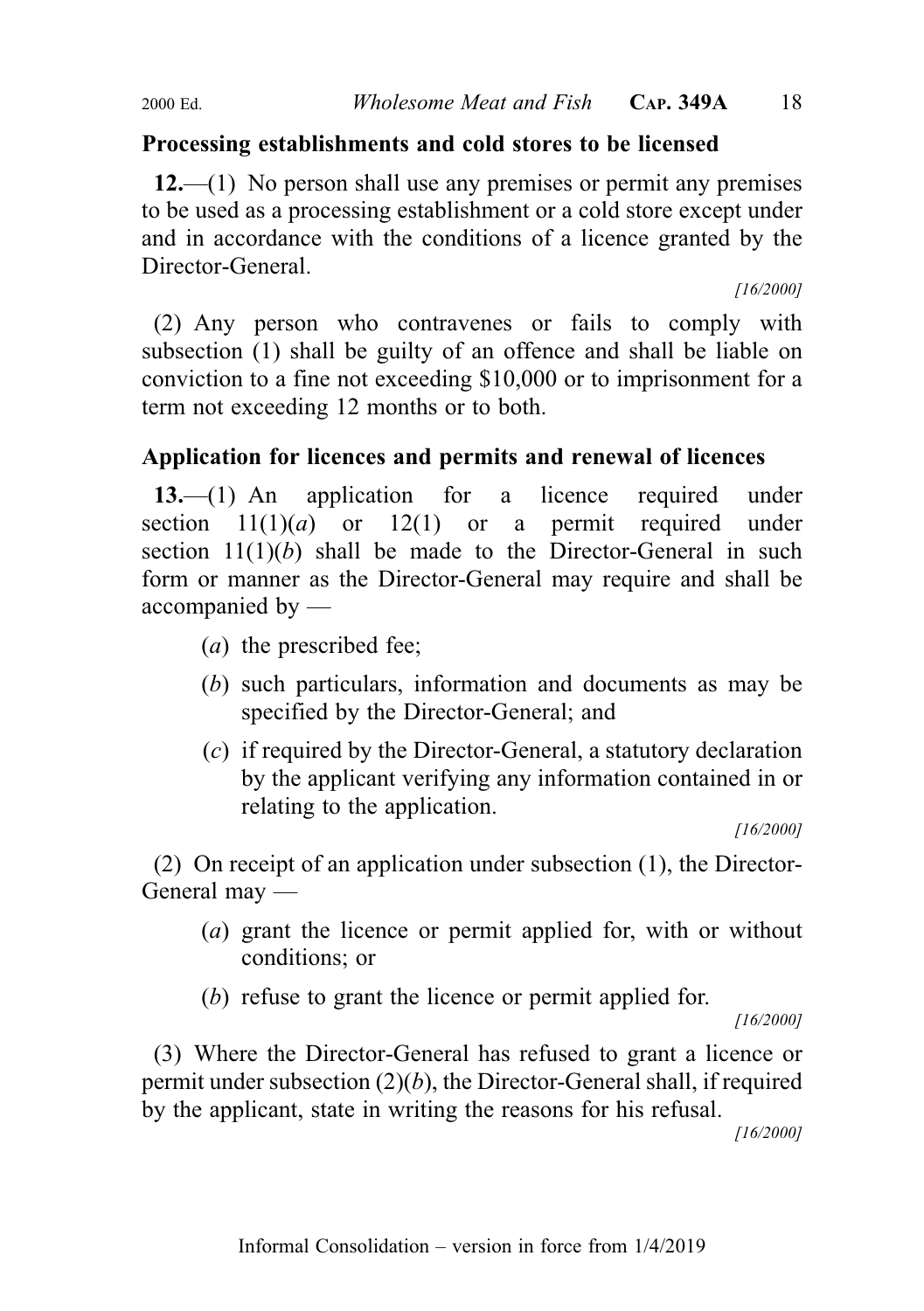(4) In determining whether to grant or refuse to grant a licence required under section  $11(1)(a)$  or  $12(1)$ , the Director-General shall have regard to —

- (a) the financial standing of the applicant and his ability to operate and maintain a slaughter-house, processing establishment or cold store, as the case may be, in accordance with the prescribed standards; and
- (b) the suitability of the premises to be licensed for use as a slaughter-house, processing establishment or cold store, as the case may be.

[16/2000]

(5) For the purpose of subsection (4), the Director-General, before granting the licence applied for, may —

- (a) require the applicant to produce to the Director-General evidence of his financial standing or to furnish a cash security deposit or a bank guarantee not exceeding the prescribed amount;
- (b) inspect the premises to be licensed, or cause such premises to be inspected by an authorised officer; and
- (c) require the applicant to make, at his own expense, such alteration or improvements to the premises to be licensed, or to provide, fix or install such facilities therein, as the Director-General may specify.

[16/2000]

(6) The Director-General may at any time vary or revoke any of the existing conditions imposed under subsection  $(2)(a)$  or impose new conditions.

- (7) Every licence or permit granted under this section
	- (a) shall be in such form as the Director-General may determine;
	- (b) shall be valid for the period stated therein unless it is sooner revoked under section 14; and
	- (c) in the case of a licence, may be renewed upon its expiry. [16/2000]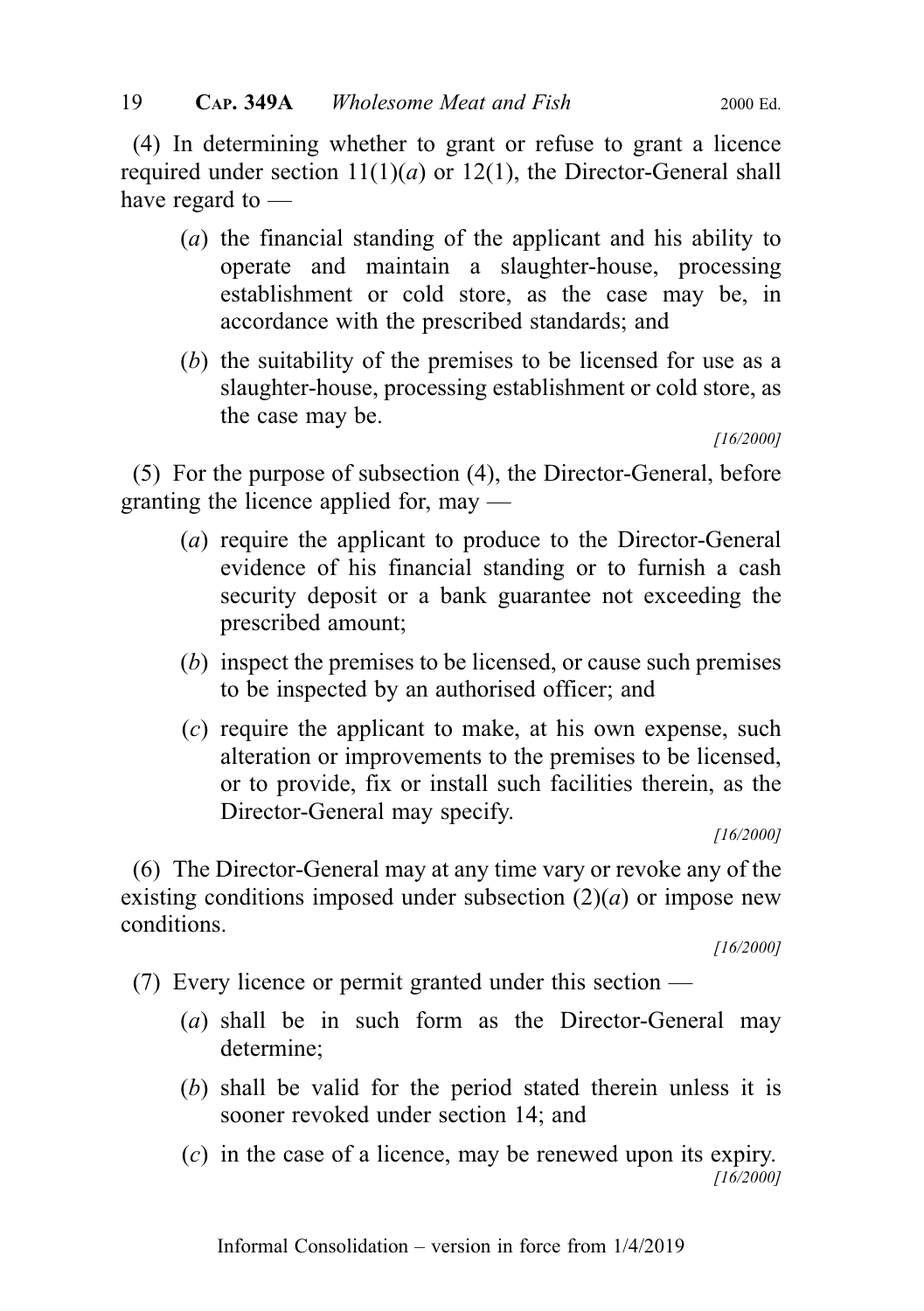(8) Subsections (1) to (7) shall apply, with the necessary modifications, to an application for the renewal of a licence.

### Suspension and revocation of licences and permits

14.—(1) The Director-General may suspend or revoke a licence or permit granted under section 13, if he is satisfied that —

- (a) the grant of the licence or permit has been obtained by fraud or misrepresentation;
- (b) the holder of the licence or permit is contravening or has contravened or failed to comply with —
	- (i) any of the provisions of this Act or the rules;
	- (ii) any condition of his licence or permit; or
	- (iii) any direction given to him by the Director-General or an authorised officer under this Act or the rules or by the Director-General under Part IIA of the Sale of Food Act (Cap. 283); or

[Act 48 of 2017 wef 01/02/2018] [Act 11 of 2019 wef 01/04/2019]

(c) it is in the public interest to suspend or revoke the licence or permit.

[16/2000]

(2) The Director-General shall, before suspending or revoking the licence or permit under subsection (1), give to the holder of the licence or permit notice in writing of his intention to do so and shall in such notice call upon the holder of the licence or permit to show cause within such time as may be specified in the notice as to why his licence or permit should not be suspended or revoked.

- (3) If the holder of the licence or permit
	- (a) fails to show cause within the period of time given to him to do so or such extended period of time as the Director-General may allow; or
	- (b) fails to show sufficient cause,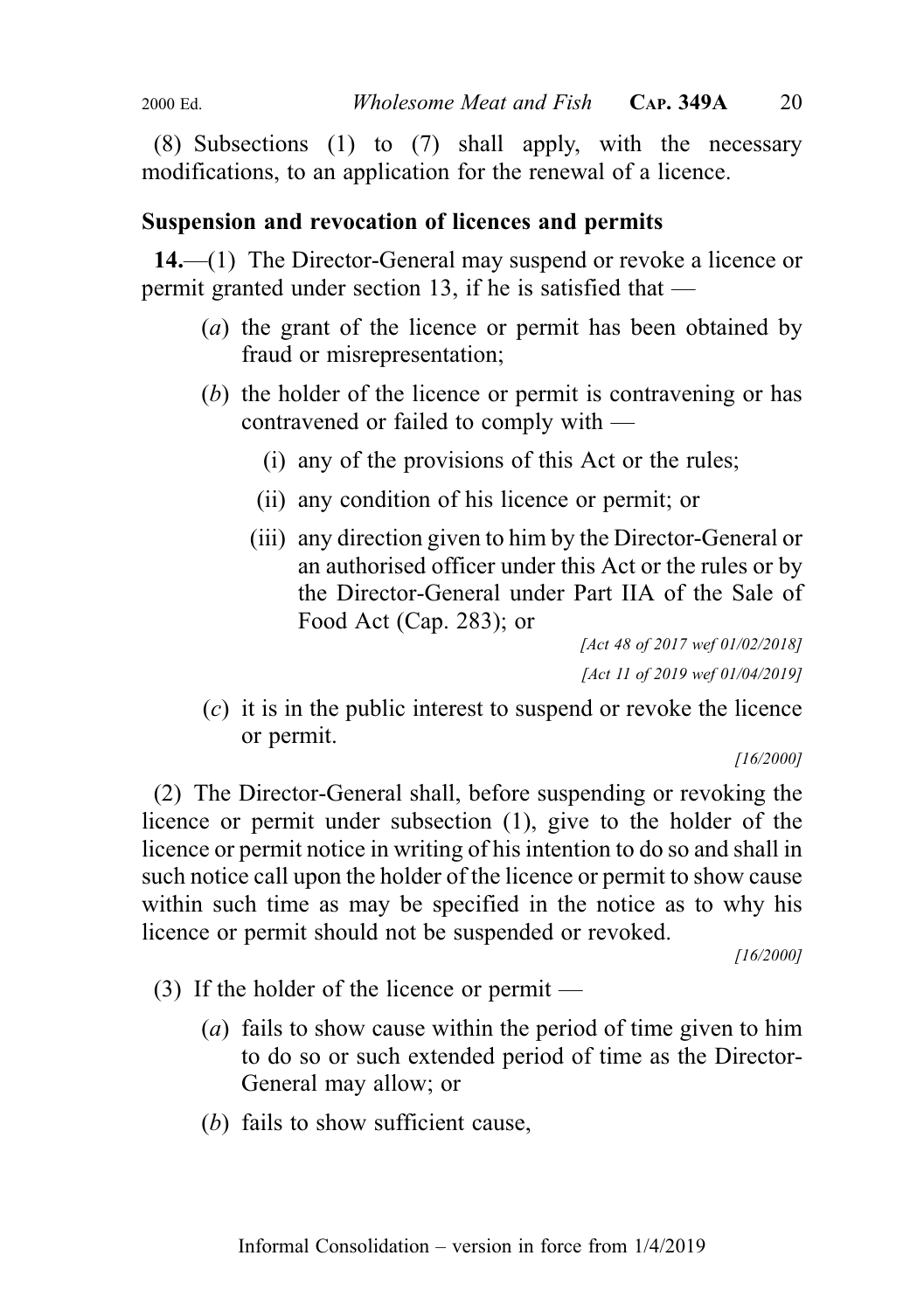the Director-General shall give notice in writing to the holder of the licence or permit of the date from which the suspension or revocation of his licence or permit is to take effect.

[16/2000]

## Appeals

15.—(1) Any person who is aggrieved by —

- (a) the imposition of any condition by the Director-General upon granting or renewing a licence or upon granting a permit under section 13;
- (b) the refusal of the Director-General to grant or renew a licence or to grant a permit under section 13; or
- (c) the decision of the Director-General to suspend or revoke a licence or permit under section 14,

may, within 7 days of the date of receipt of the notice informing him of such imposition of conditions, refusal, suspension or revocation, as the case may be, appeal in writing to the Minister whose decision shall be final.

[16/2000]

(2) Notwithstanding that any appeal under subsection (1) is pending —

- (a) any condition imposed by the Director-General upon granting or renewing a licence or upon granting a permit under section 13; or
- (b) the suspension or revocation of a licence or permit under section 14,

shall take effect from the date specified in the notice by the Director-General, unless the Minister otherwise orders.

[16/2000]

(3) Upon the suspension or revocation of a licence or permit, the holder of the licence or permit shall surrender the licence or permit to the Director-General within the time specified in the notice referred to in subsection (1), failing which the holder of the licence or permit shall be guilty of an offence and shall be liable on conviction to a fine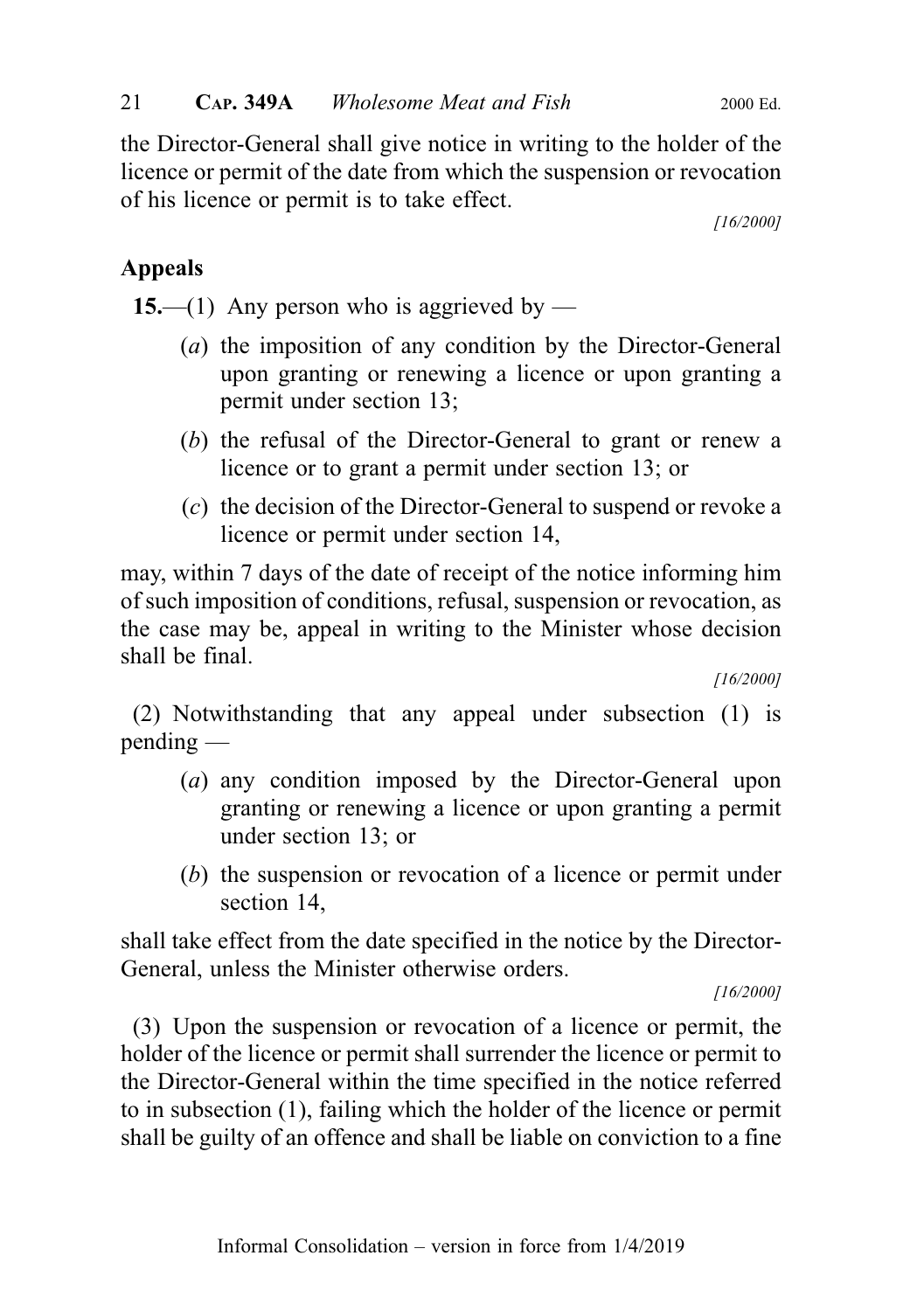not exceeding \$10,000 or to imprisonment for a term not exceeding 12 months or to both.

[16/2000]

## Ante mortem and post mortem examination

16.—(1) The Director-General may in writing direct the owner or occupier of a licensed slaughter-house to subject all or any of the animals intended for slaughter at the slaughter-house to an ante mortem examination before slaughter, and to a post mortem examination after slaughter, by an authorised examiner.

[16/2000]

(2) The costs of and incidental to any examination referred to in subsection (1) shall be borne by the person to whom the direction under that subsection is given.

(3) Any person who fails to comply with any direction given to him by the Director-General under subsection (1) shall be guilty of an offence and shall be liable on conviction to a fine not exceeding \$10,000 or to imprisonment for a term not exceeding 12 months or to both.

[16/2000]

## Owners and occupiers of licensed slaughter-houses to ensure that animals are fit for slaughter

17.—(1) It shall be the duty of the owner and occupier of a licensed slaughter-house to ensure —

- (a) that no animal which is diseased or which is, for any other reason, unfit for human consumption is slaughtered at the slaughter-house; and
- (b) that the carcase of any animal which, upon being slaughtered at the slaughter-house, is found to have any disease or to be otherwise unfit for human consumption is destroyed or disposed of in the prescribed manner.

(2) The owner or occupier of a licensed slaughter-house who fails to comply with any of his duties under subsection (1) shall be guilty of an offence and shall be liable on conviction to a fine not exceeding \$10,000 or to imprisonment for a term not exceeding 12 months or to both.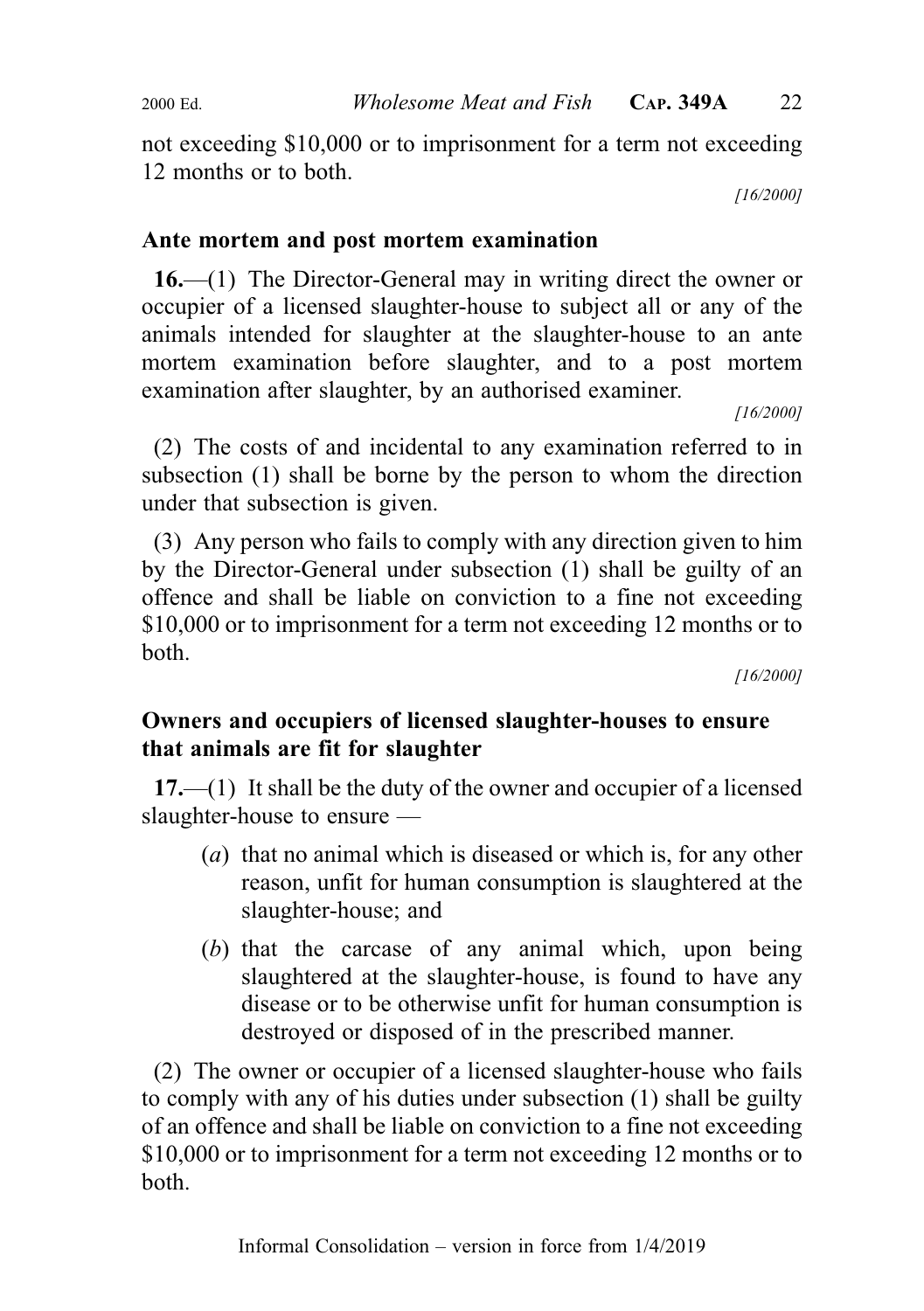(3) In any proceedings against the owner or occupier of a licensed slaughter-house for failing to comply with his duty under subsection  $(1)(a)$ , it shall be a defence for the person charged to  $prove -$ 

- (a) that until the animal had been slaughtered, he did not know, and could not with reasonable diligence have ascertained, that the animal was diseased or otherwise unfit for human consumption; and
- (b) that he took all reasonable precautions and exercised all due diligence to avoid the commission of such an offence by himself or by any person under his control.

## Power to prohibit slaughter

18.—(1) Where the Director-General or an authorised officer knows or has reason to believe that any animal intended for slaughter at a licensed slaughter-house is diseased or is, for any other reason, unfit for human consumption, the Director-General or authorised officer may by order in writing —

- (a) prohibit the owner or occupier of the licensed slaughterhouse from slaughtering that animal; and
- (b) require the owner or occupier of the licensed slaughterhouse to destroy or treat such animal at his own expense in such manner as the Director-General or authorised officer thinks fit.

[16/2000]

(2) Any person who fails to comply with an order given to him by the Director-General or an authorised officer under subsection (1) shall be guilty of an offence and shall be liable on conviction to a fine not exceeding \$10,000 or to imprisonment for a term not exceeding 12 months or to both.

[16/2000]

#### Power to prohibit dressing of carcases

19.—(1) Where the Director-General or an authorised officer knows or has reason to believe that the carcase of any animal which has been slaughtered at a licensed slaughter-house is diseased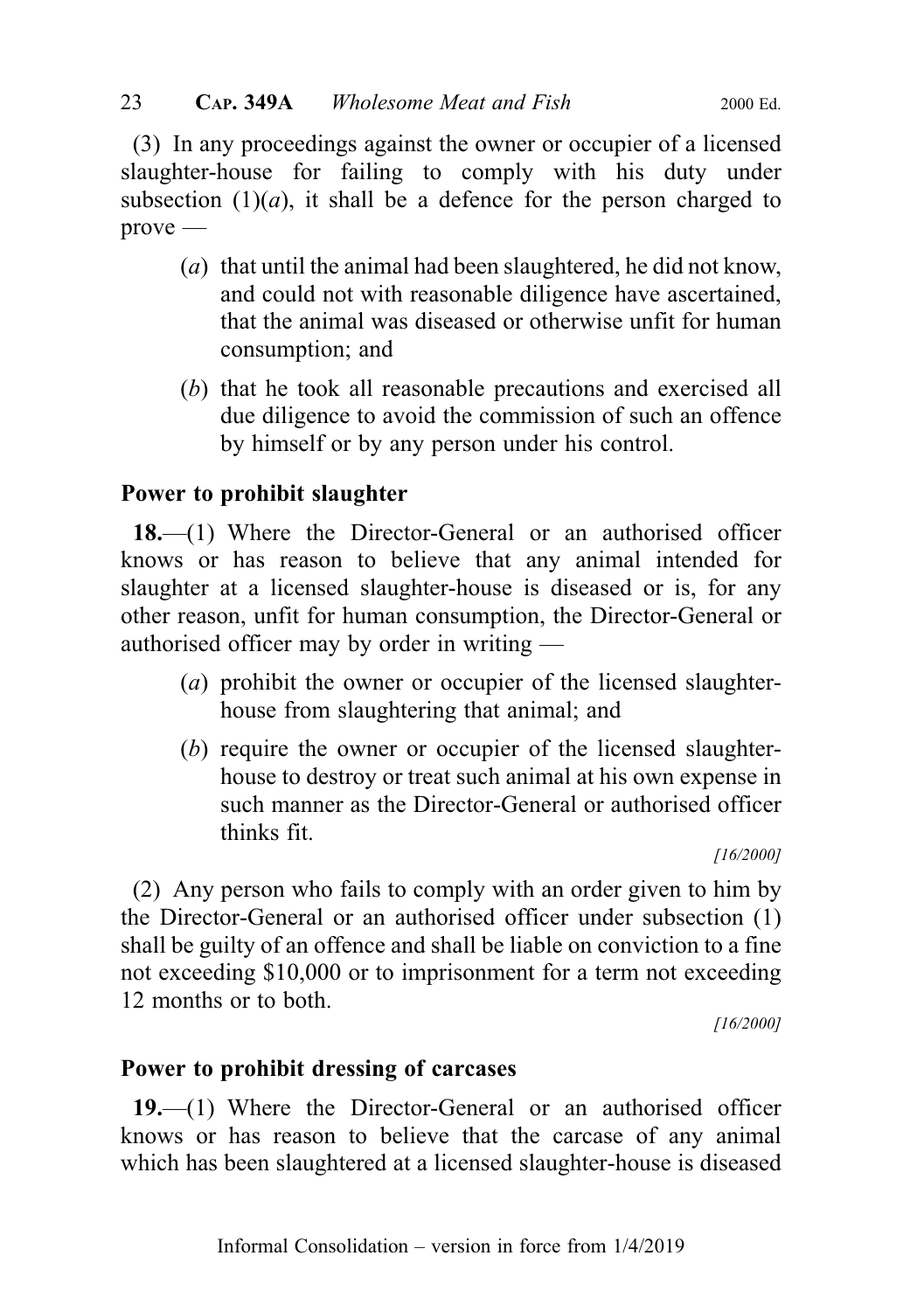or is, for any other reason, unfit for human consumption, the Director-General or authorised officer may by order in writing —

- (a) prohibit the owner or occupier of the licensed slaughterhouse from dressing that carcase; and
- (b) require the owner or occupier of the licensed slaughterhouse to destroy or treat such carcase at his own expense in such manner as the Director-General or authorised officer thinks fit.

[16/2000]

(2) Any person who fails to comply with an order given to him by the Director-General or an authorised officer under subsection (1) shall be guilty of an offence and shall be liable on conviction to a fine not exceeding \$10,000 or to imprisonment for a term not exceeding 12 months or to both.

[16/2000]

## Marking, branding or tagging of carcases

**20.**—(1) Before the carcase of any animal that has been slaughtered in a licensed slaughter-house is removed, it shall be marked, branded or tagged in the prescribed manner to denote that that animal has been slaughtered in compliance with section  $11(1)(a)$ .

(2) Any person who —

- (a) removes, without lawful excuse, the carcase of any animal that has been slaughtered in a licensed slaughter-house before that carcase is marked, branded or tagged in accordance with subsection (1);
- (b) marks, brands or tags the carcase or any part of the carcase of an animal which was not slaughtered at a licensed slaughter-house with the intention of causing it to be believed that the animal was slaughtered at such a slaughter-house;
- (c) makes or has in his possession any dye, plate or other instrument for the purpose of it being used or knowing or having reason to believe that it is intended to be used for the purpose of counterfeiting the mark, brand or tag of a licensed slaughter-house; or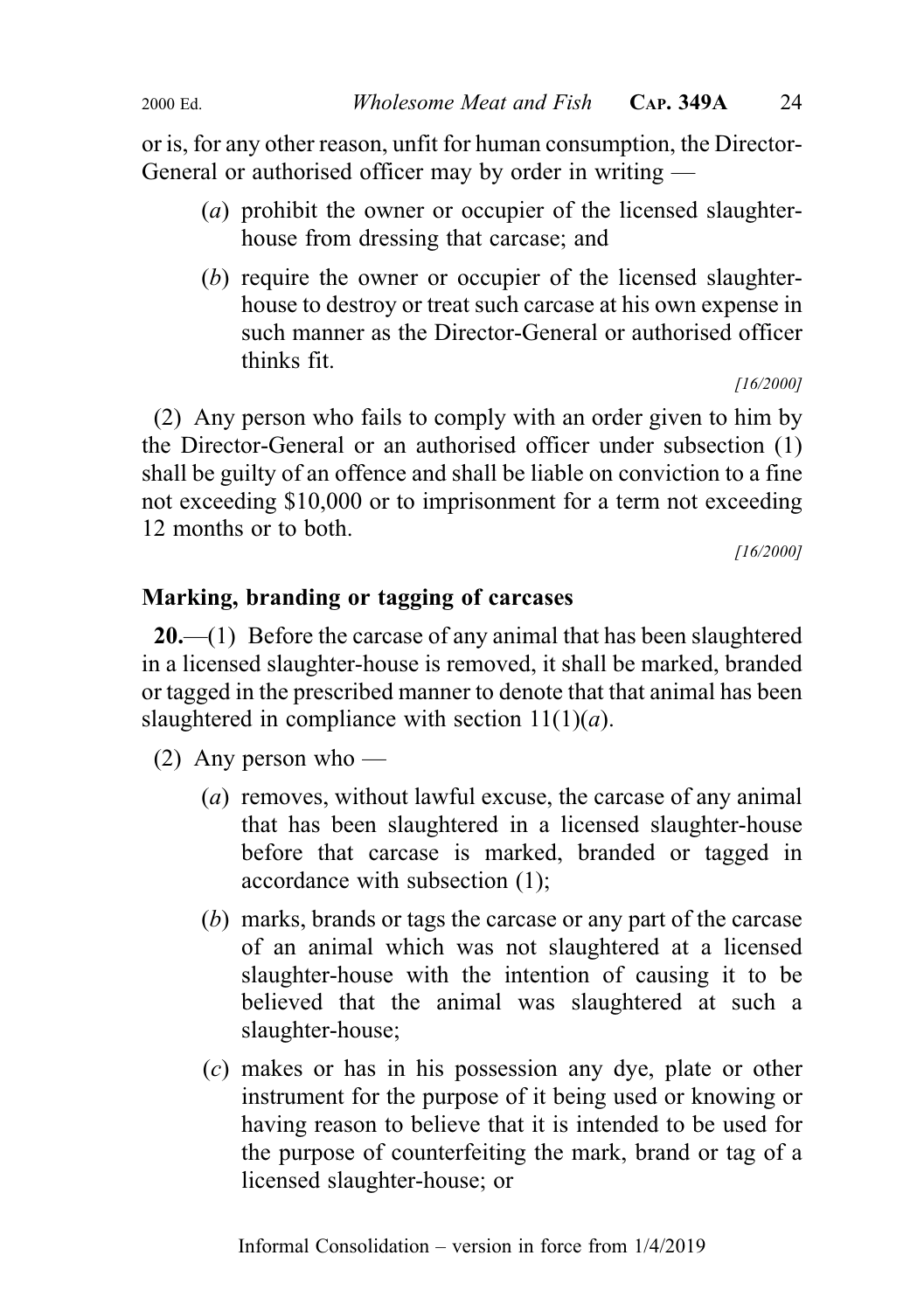- (d) sells or exposes for sale or has in his possession for sale the carcase or any part of the carcase of an animal which was not slaughtered at a licensed slaughter-house but which —
	- (i) bears any mark, brand or tag which is intended to represent the mark, brand or tag of a licensed slaughter-house; or
	- (ii) is so marked, branded or tagged as to cause it to be believed that the animal was slaughtered in a licensed slaughter-house,

shall be guilty of an offence and shall be liable on conviction to a fine not exceeding \$10,000 or to imprisonment for a term not exceeding 12 months or to both.

(3) Subject to subsection (4), in any proceedings for an offence under subsection  $(2)(d)$ , it shall be a defence for the person charged to prove —

- (a) that the commission of the offence was due to the act or default of another person or to some other cause beyond his control; and
- (b) that he took all reasonable precautions and exercised all due diligence to avoid the commission of such an offence by himself or by any person under his control.

(4) If in any case the defence provided by subsection (3) involves the allegation that the commission of the offence was due to the act or default of another person, the person charged shall not, without leave of the court, be entitled to rely on that defence unless, within a period ending 7 clear days before the hearing, he has served on the prosecutor a notice in writing giving such information as was then in his possession identifying or assisting in the identification of that other person.

## Power to close slaughter-houses, processing establishments and cold stores

21.—(1) Where the Director-General or an authorised officer finds that any condition in a licensed slaughter-house, processing establishment or cold store has become dangerous to health or may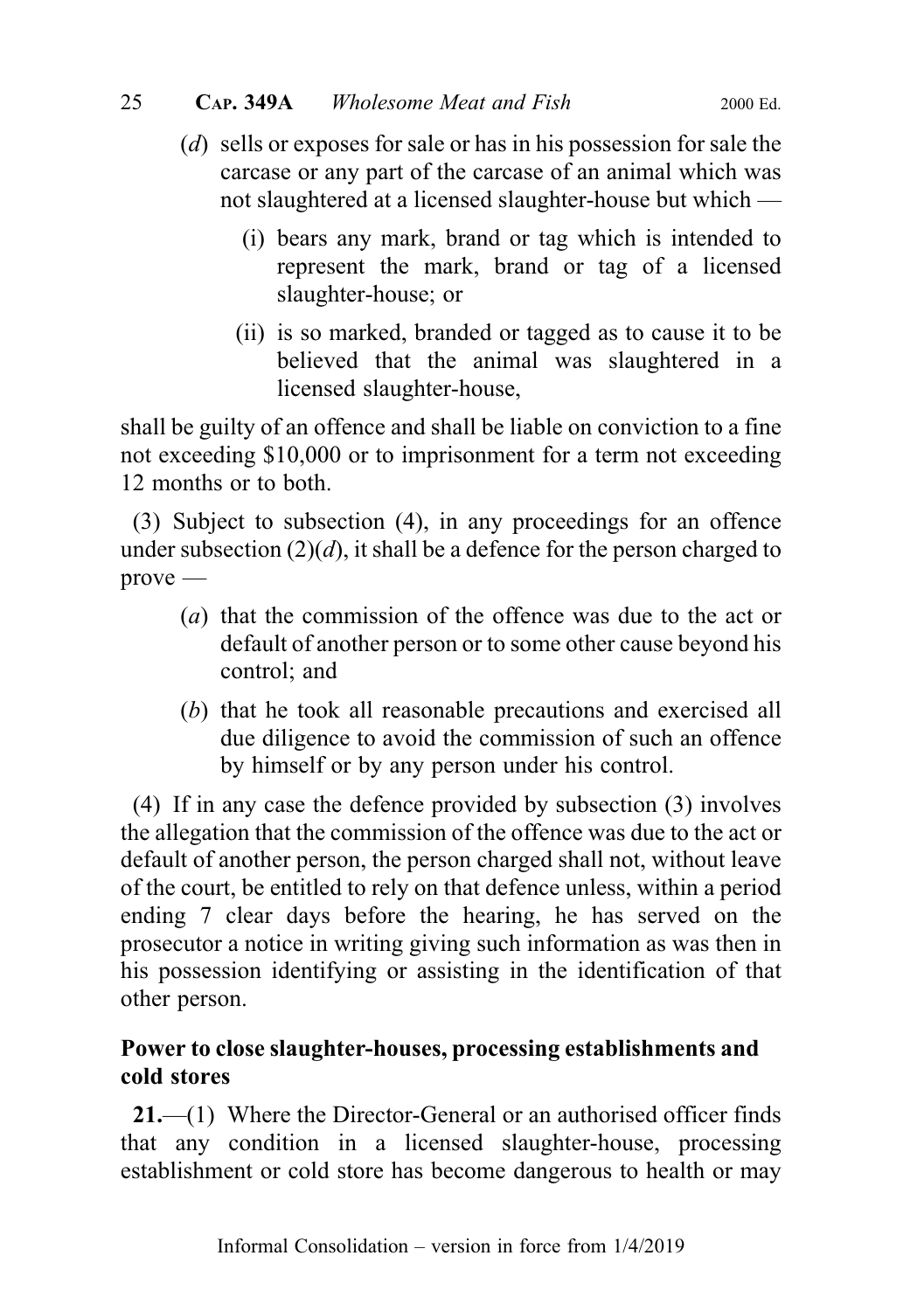hinder in any manner the suppression of disease or that the licensed slaughter-house, processing establishment or cold store has been or is being kept in an unhygienic condition, the Director-General or authorised officer may —

- (a) give written directives requiring that the slaughter-house, processing establishment or cold store, as the case may be, be closed for such time as the Director-General may determine; or
- (b) give directives for the immediate stoppage of any slaughtering, processing or other work until he is satisfied that the owner or occupier of the slaughterhouse, processing establishment or cold store, as the case may be, has taken action to render the slaughter-house, processing establishment or cold store in a clean and hygienic condition again.

[16/2000]

(2) The Director-General or an authorised officer shall, as soon as possible after he has given written directives under subsection  $(1)(a)$ , inform the owner or occupier of the slaughter-house, processing establishment or cold store of the reasons why the directives were given.

[16/2000]

(3) Any person who fails to comply with any directive given to him by the Director-General or an authorised officer under subsection (1) shall be guilty of an offence and shall be liable on conviction to a fine not exceeding \$10,000 or to imprisonment for a term not exceeding 12 months or to both.

[16/2000]

## PART IV

## SALE OF MEAT PRODUCTS AND FISH PRODUCTS

## Licensing of wholesale markets

 $22$ —(1) In this section, "wholesale market" means a place where any animal, meat product, fish or fish product is sold wholesale or through auction.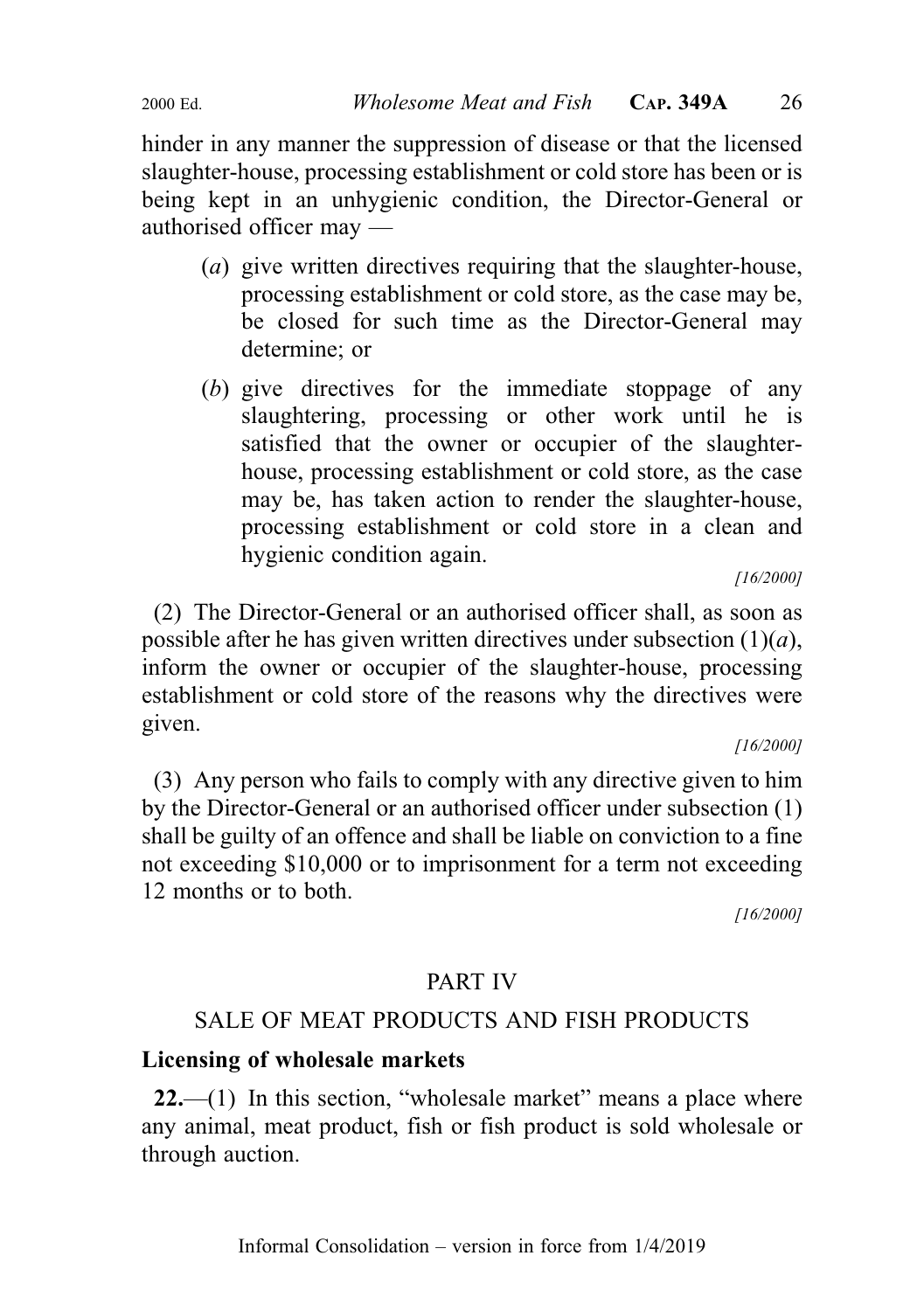(2) No person shall use any premises or permit any premises to be used as a wholesale market unless he has been granted a licence by the Director-General to use those premises as such.

[16/2000]

 $(3)$  Any person who —

- (a) uses any premises or permits any premises to be used as a wholesale market without a licence; or
- (b) fails to comply with any of the conditions of his licence,

shall be guilty of an offence and shall be liable on conviction to a fine not exceeding \$10,000 or to imprisonment for a term not exceeding 12 months or to both.

(4) Sections 13, 14 and 15 shall apply, with the necessary modifications, to a licence required under this section as they apply to a licence required under section 11 or 12.

## Sale of meat products and fish products

23.—(1) No person shall sell or supply, or have in his possession for the purpose of selling or supplying, or advertise the sale or supply of, any meat product or fish product —

- (a) which has been imported in contravention of section 5 or 6;
- (b) which has not been inspected, examined and certified by an authorised examiner as required under section 10;
- (c) which has been derived from any animal that has been slaughtered in Singapore in contravention of section 11, 17 or 18;
- (d) which has been
	- (i) processed in a processing establishment; or
	- (ii) kept for any period of time in a cold store,

that has not been licensed under section 12;

(e) which has not been marked, branded or tagged in accordance with section 20;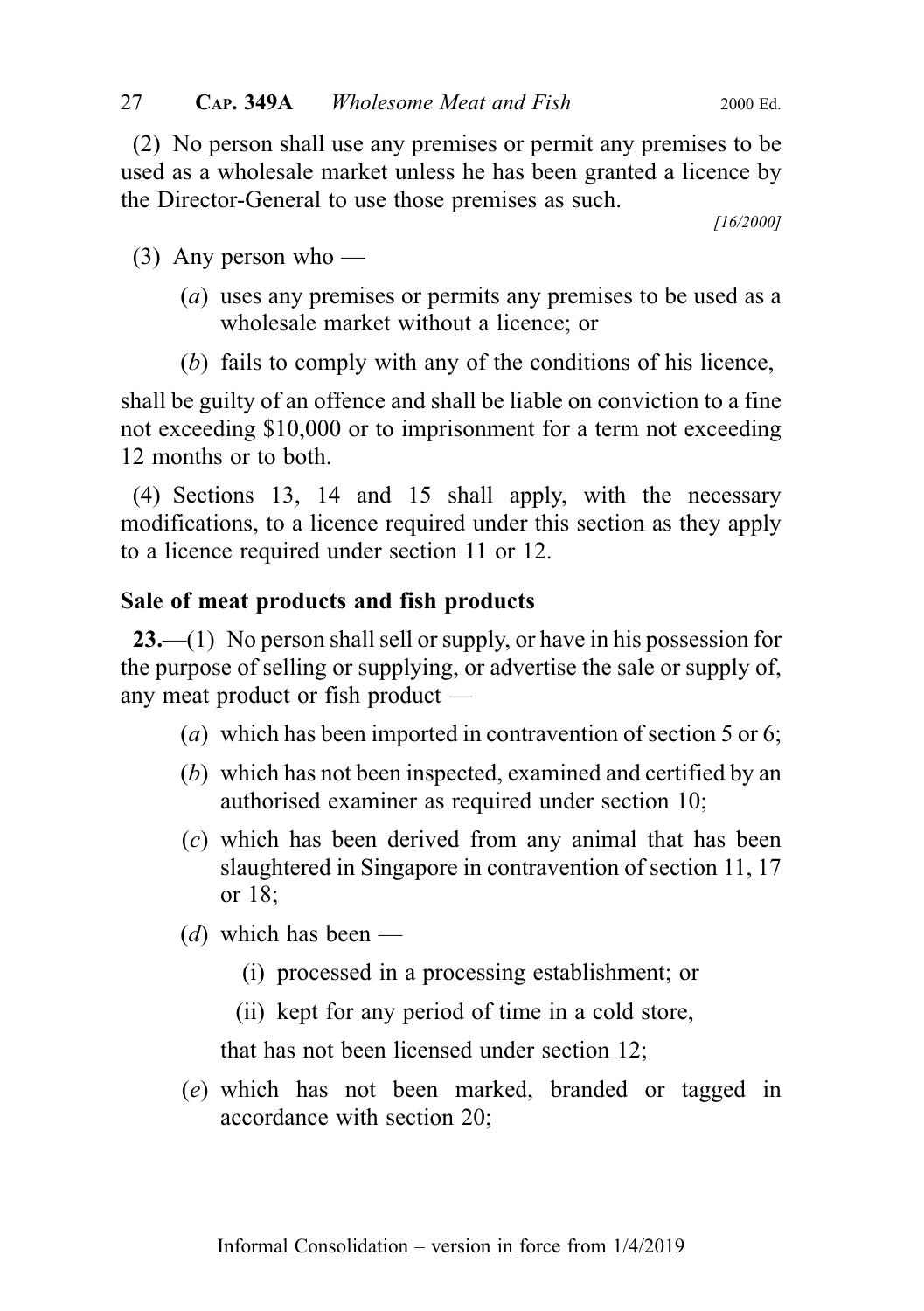- (f) which has not been labelled in the prescribed manner or which has been labelled with any information that is false, inaccurate or misleading;
- (g) which has been obtained from a wholesale market that has not been licensed under section 22; or
- (h) which is diseased, adulterated or unfit for human consumption or which is otherwise in contravention of any of the other provisions of this Act or the rules.

(2) Any person who contravenes subsection (1) shall be guilty of an offence and shall be liable on conviction to a fine not exceeding \$50,000 or to imprisonment for a term not exceeding 2 years or to both and, in the case of a second or subsequent conviction, to a fine not exceeding \$100,000 or to imprisonment for a term not exceeding 3 years or to both.

(3) Subject to subsection (4), in any proceedings for an offence under subsection (2), it shall be a defence for the person charged to prove —

- (a) that the commission of the offence was due to the act or default of another person or to some other cause beyond his control; and
- (b) that he took all reasonable precautions and exercised all due diligence to avoid the commission of such an offence by himself or by any person under his control.

(4) If in any case the defence provided by subsection (3) involves the allegation that the commission of the offence was due to the act or default of another person, the person charged shall not, without leave of the court, be entitled to rely on that defence unless, within a period ending 7 clear days before the hearing, he has served on the prosecutor a notice in writing giving such information as was then in his possession identifying or assisting in the identification of that other person.

(5) For the purpose of this section, where any meat product or fish product is found on any premises used by any person for the sale of meat products or fish products or for the storage of meat products or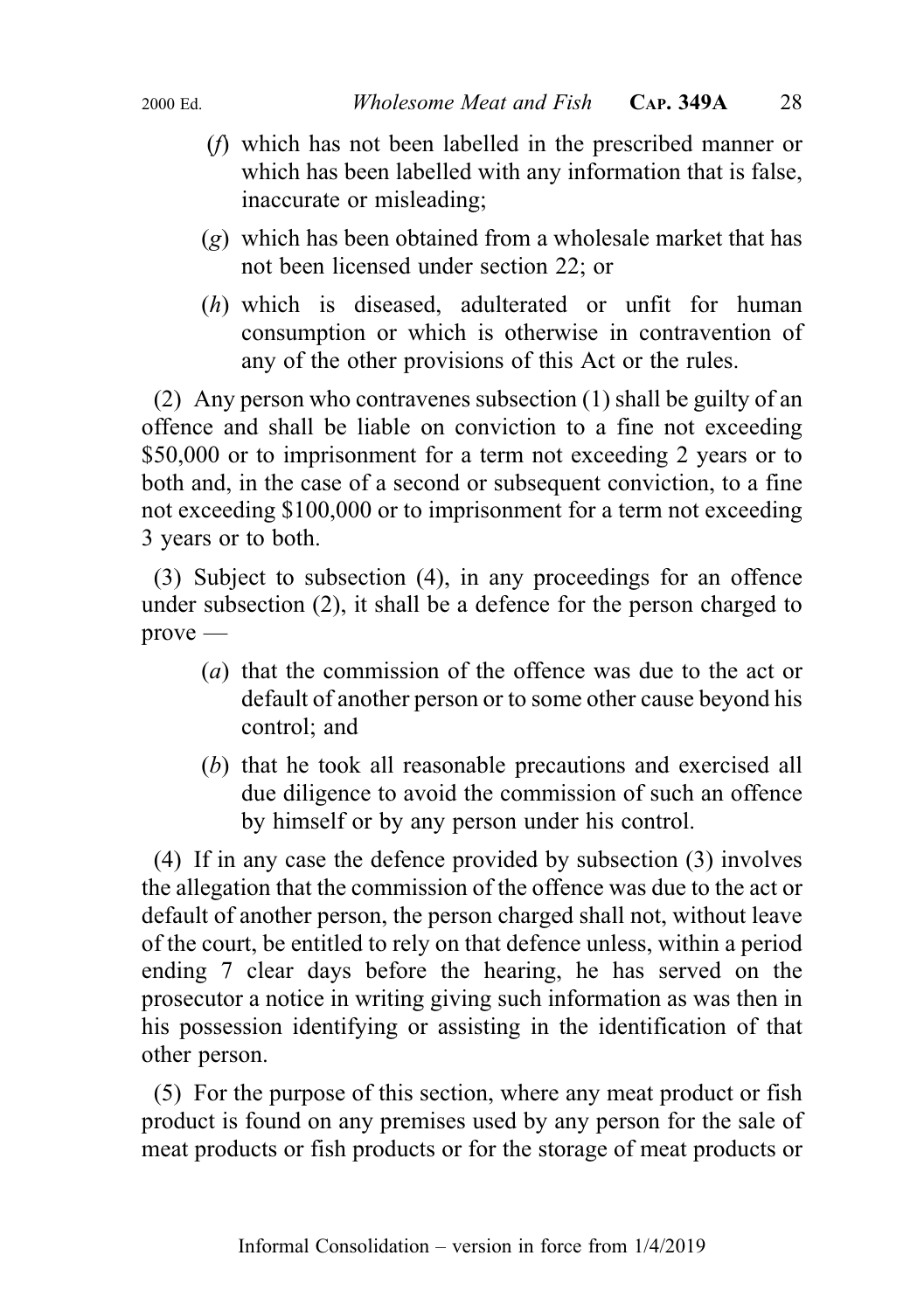fish products intended for sale, it shall be deemed to be in the possession of that person for sale until the contrary is proved.

## PART V

## POWERS OF ENFORCEMENT

## Power to require production of documents, etc.

 $24$ ,  $-$ (1) For the purpose of discharging his functions and duties under this Act and the rules, the Director-General or an authorised officer may at any time require any person —

- (a) to produce to the Director-General or authorised officer for inspection or for the purpose of obtaining copies or extracts, or to provide the Director-General or authorised officer with copies or extracts of, any book, shipping bill, bill of lading or other document or record that the Director-General or authorised officer believes on reasonable grounds contains any information relevant to the administration or enforcement of this Act or the rules; or
- (b) to furnish any information as the Director-General or authorised officer may reasonably require.

[16/2000]

(2) The Director-General or an authorised officer may record any information furnished by any person under subsection  $(1)(b)$  as a statement which shall be admissible as evidence in any proceedings in connection with any offence under this Act or the rules.

[16/2000]

(3) Any person who fails to comply with any requirement made by the Director-General or authorised officer under subsection  $(1)(a)$  or (b) shall be guilty of an offence and shall be liable on conviction to a fine not exceeding \$10,000 or to imprisonment for a term not exceeding 12 months or to both.

[16/2000]

## Other powers of investigation

24A.—(1) For the purpose of investigating any offence under this Act or the rules, the Director-General or an authorised officer may —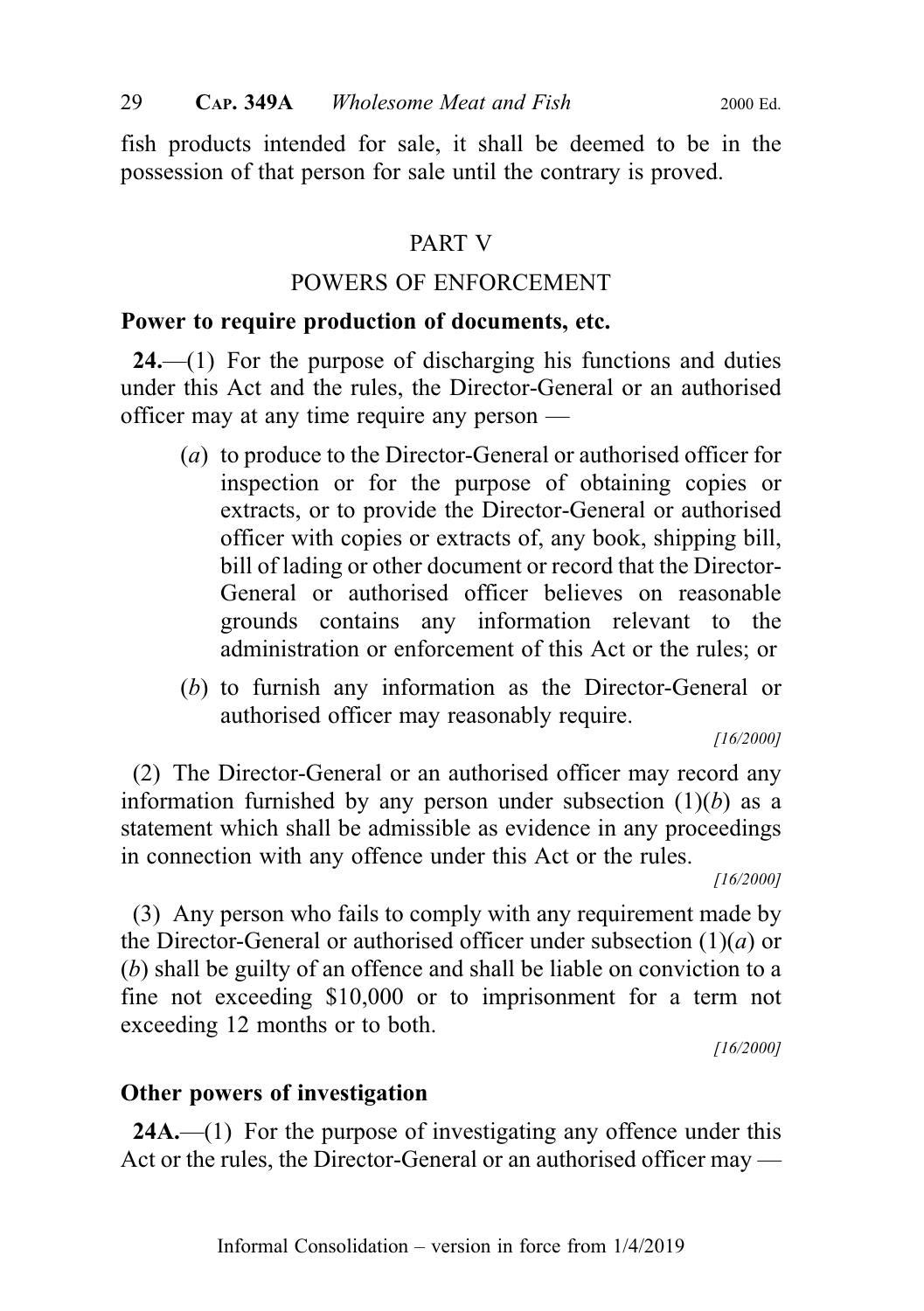- - (a) require any person in Singapore whom the Director-General or authorised officer (as the case may be) has reason to believe to be acquainted with any facts or circumstances relevant to that investigation to attend before the Director-General or authorised officer to answer any question (to the best of that person's knowledge, information and belief); or
	- (b) examine orally any person supposed to be acquainted with the facts and circumstances of the case.

(2) The person mentioned in subsection  $(1)(b)$  is bound to state truly the facts and circumstances with which the person is acquainted concerning the case except only that the person may decline to make, with regard to any fact or circumstance, a statement which would have a tendency to expose the person to a criminal charge or to penalty or forfeiture.

(3) Any statement made by any person in answer to a question under subsection (1) must —

- (a) be reduced to writing;
- (b) be read over to the person;
- (c) if the person does not understand English, be interpreted in a language that the person understands; and
- (*d*) after correction (if necessary), be signed by the person.

(4) If any person fails to attend before the Director-General or an authorised officer as required under subsection (1), the Director-General or authorised officer may report the failure to a Magistrate who may issue a warrant to secure the attendance of that person as required by the order.

[Act 11 of 2019 wef 01/04/2019]

#### Powers of entry, search and seizure, etc.

25.—(1) In discharging his functions and duties under this Act and the rules, the Director-General or an authorised officer may —

(a) at all reasonable times without warrant enter, search and inspect any premises, or stop, enter, search and inspect any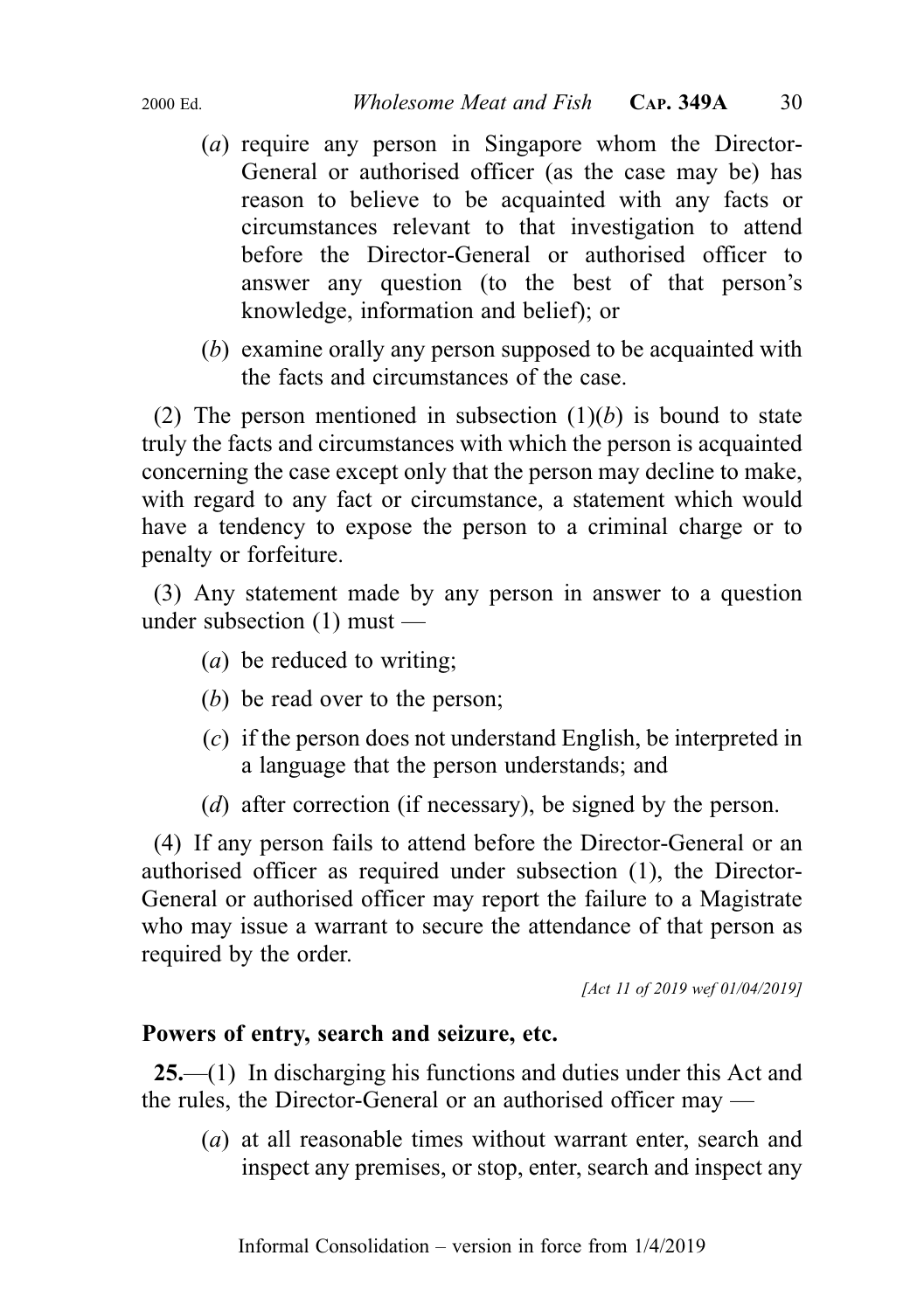conveyance, in which the Director-General or authorised officer believes on reasonable grounds there is any item to which this Act applies;

- (b) inspect any item to which this Act applies that is found in any premises or conveyance entered into under paragraph  $(a)$ ;
- (c) take, without payment, for the purpose of examination reasonable samples of any meat product or fish product that is found in any premises or conveyance entered into under paragraph  $(a)$ ; or
- (d) seize and detain any item to which this Act applies that is found in any premises or conveyance entered into under paragraph  $(a)$  and that the Director-General or authorised officer believes on reasonable grounds is not in compliance with this Act or the rules or is otherwise connected with the commission of an offence under this Act or the rules.

[16/2000]

(2) For the purpose of subsection  $(1)(a)$ , the Director-General or an authorised officer may —

- (a) require the owner or occupier of any premises or conveyance being inspected to provide all reasonable assistance to the Director-General or authorised officer for the purpose of the inspection; and
- (b) if the circumstances so warrant, with such assistance as he thinks necessary, break open any door, window, lock, fastener, hold, compartment, box, container, receptacle or any other thing.

[16/2000]

(3) Where the Director-General or an authorised officer seizes any item under subsection  $(1)(d)$ , the Director-General or authorised officer shall forthwith give notice in writing of the seizure to the owner of the item seized or to the agent of such owner, if the name and address of such owner or agent thereof are known.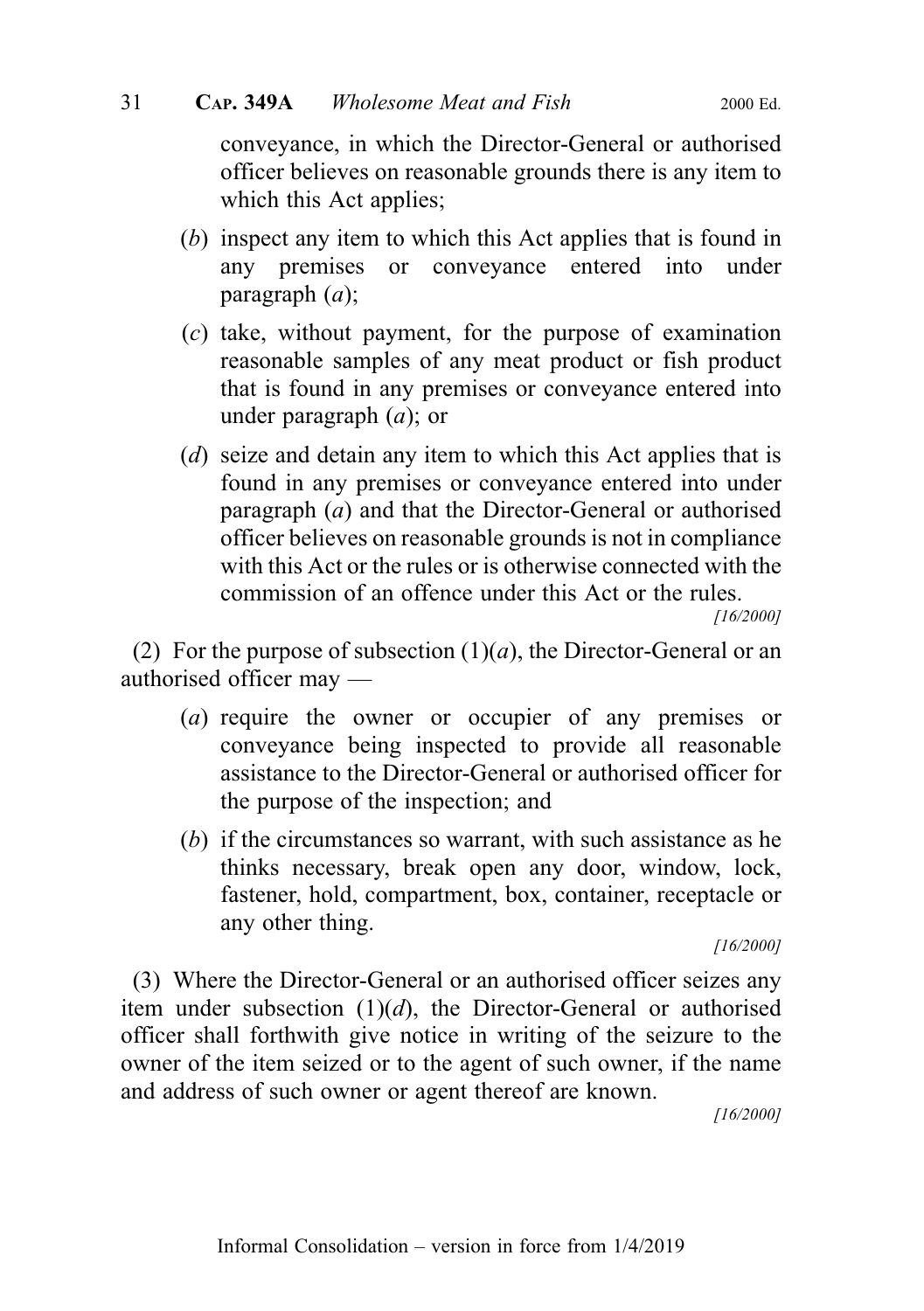(4) Any person aggrieved by the seizure of any item under subsection  $(1)(d)$  may, within 48 hours after the seizure, complain thereof to a Magistrate's Court.

(5) Upon hearing such complaint, the Magistrate's Court may —

- (a) confirm the seizure wholly or in part;
- (b) disallow the seizure wholly or in part;
- (c) order that any item seized be restored to its owner, subject to any condition which the Court may think fit to impose to ensure that the item is preserved for any purpose for which it may subsequently be required; or
- (d) order payment to be made to the owner of the item seized of such amount as the Court considers will compensate him for any loss or depreciation resulting from the seizure.

(6) Any item seized under subsection  $(1)(d)$  may be kept or stored in the premises or conveyance where it was seized or may, at the direction of the Director-General or an authorised officer, be removed to any other place to be kept or stored thereat.

[16/2000]

(7) The Director-General or an authorised officer may mark, seal or label any item being detained under subsection  $(1)(d)$  in such manner as he thinks fit for the purpose of indicating that the item is under detention and may lock or seal the premises or conveyance in which the item is being detained.

[16/2000]

(8) Any person who fails to comply with any requirement made by the Director-General or an authorised officer under subsection  $(2)(a)$ shall be guilty of an offence and shall be liable on conviction to a fine not exceeding \$10,000 or to imprisonment for a term not exceeding 12 months or to both.

[16/2000]

(9) Any person who, without the authority of the Director-General or an authorised officer —

(a) interferes, tampers with, removes, distributes, sells, or otherwise disposes of any item seized or detained under

<sup>[16/2000]</sup>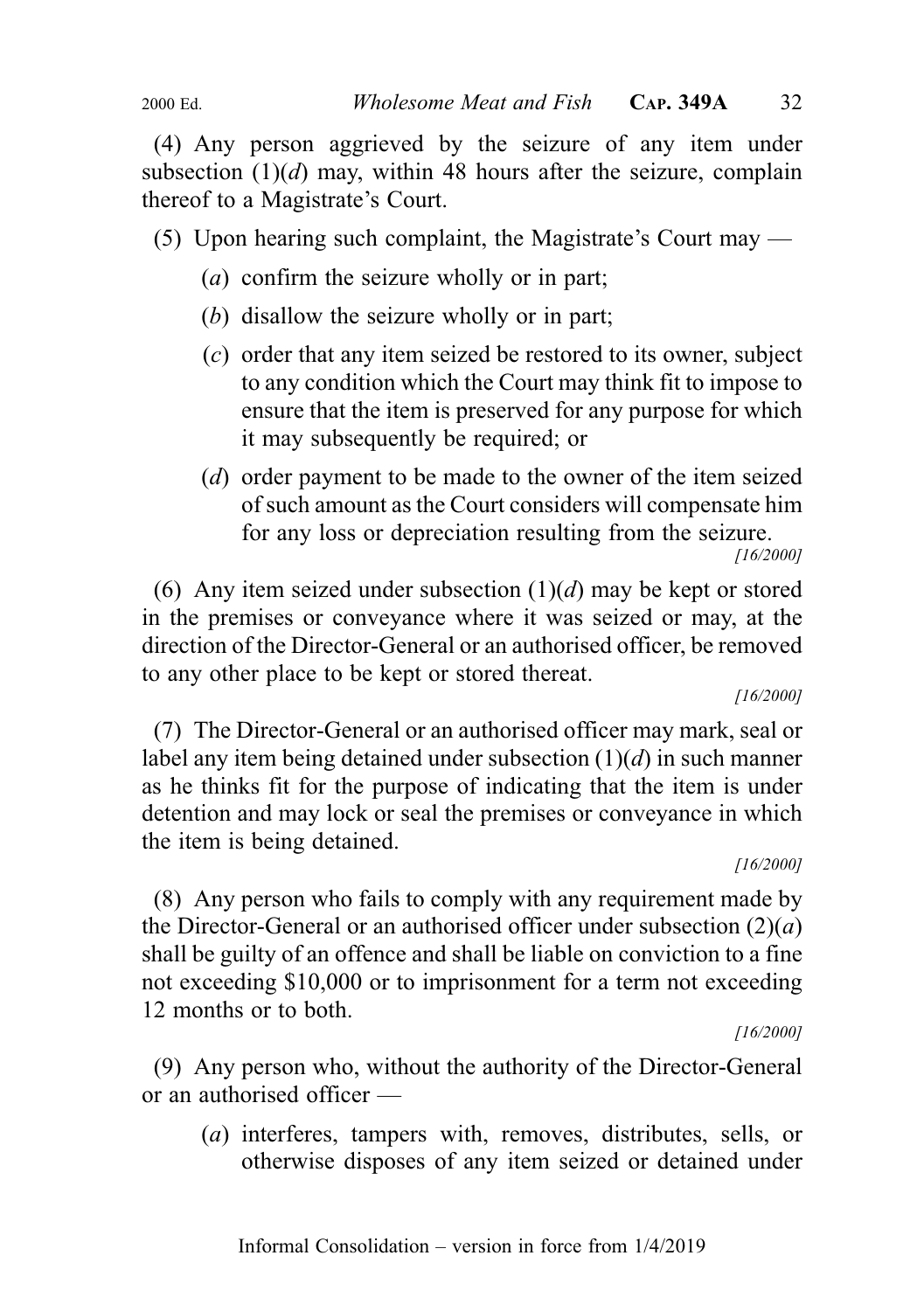subsection  $(1)(d)$  or alters, counterfeits, defaces, destroys, erases or removes any mark, seal or label placed by the Director-General or an authorised officer on such item under subsection (7); or

(b) opens, breaks or otherwise tampers with the lock or seal placed by the Director-General or an authorised officer on any premises or conveyance or part thereof under subsection (7),

shall be guilty of an offence and shall be liable on conviction to a fine not exceeding \$10,000 or to imprisonment for a term not exceeding 12 months or to both.

[16/2000]

## Power to require destruction treatment or disposal of meat products or fish products found to be diseased, etc.

 $26$ —(1) Where the result of the examination of any sample taken from any meat product or fish product under section  $25(1)(c)$  reveals that the meat product or fish product is diseased, adulterated or unfit for human consumption, the Director-General or an authorised officer may direct the owner of the meat product or fish product or the agent of such owner to destroy or treat or otherwise dispose of the meat product or fish product in such manner as the Director-General or authorised officer thinks fit, and the costs of an incidental thereto shall be borne by such owner or agent thereof.

[16/2000]

(2) If a person to whom any direction under subsection (1) is given fails to comply with the direction —

- (a) he shall be guilty of an offence and shall be liable on conviction to a fine not exceeding \$10,000 or to imprisonment for a term not exceeding 12 months or to both; and
- (b) any authorised officer may take such steps as he thinks fit to secure the destruction, treatment or disposal of the meat product or fish product to which the direction relates and recover any costs and expenses reasonably incurred by him from that person.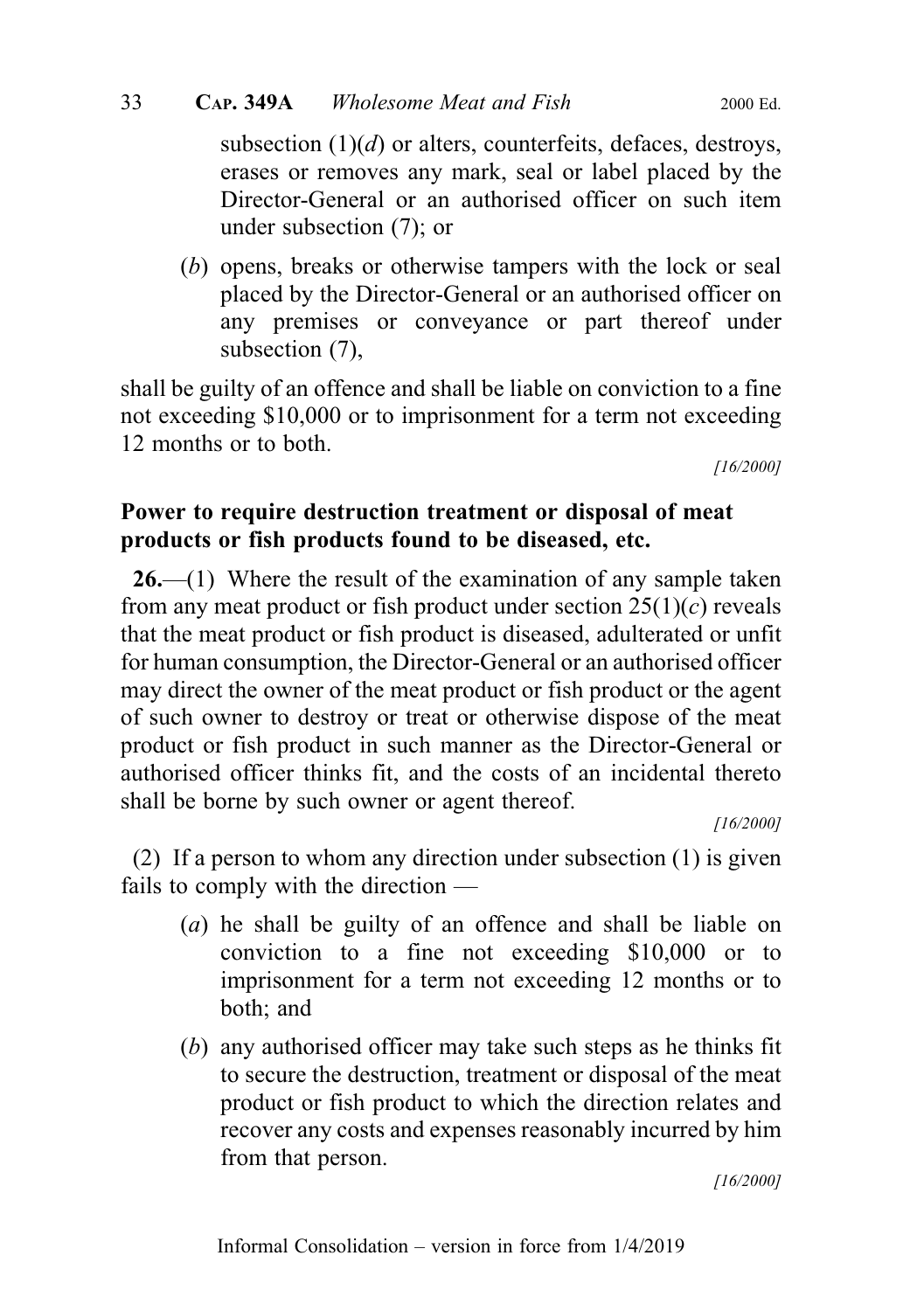### Powers of arrest

27.—(1) The Director-General or any authorised officer, police officer or officer of customs may arrest without warrant any person committing or attempting to commit or whom he reasonably suspects of being engaged in committing or attempting to commit any offence under this Act or the rules, if —

- (a) the person refuses to furnish his name and address or furnishes an address out of Singapore; or
- (b) there are reasonable grounds for believing that the person has furnished a false name or address or that the person is likely to abscond.

[16/2000]

(2) The Director-General or any authorised officer, police officer or officer of customs making an arrest without warrant shall, subject to subsection (3), without unnecessary delay bring the person arrested before a Magistrate's Court.

[16/2000]

(3) No person who has been arrested by the Director-General or any authorised officer, police officer or officer of customs shall be released, except on his own bond or on bail or on the special order in writing of the Magistrate or the Director-General.

[16/2000]

## PART VI

## **MISCELLANEOUS**

#### Obstructing officers in execution of their duties

28. Any person who obstructs, hinders or impedes the Director-General or any authorised officer, police officer or officer of customs or any other person acting under the direction of the Director-General, in the performance or execution of his duty or anything which he is authorised, empowered or required to do under this Act or the rules shall be guilty of an offence and shall be liable on conviction to a fine not exceeding \$10,000 or to imprisonment for a term not exceeding 12 months or to both.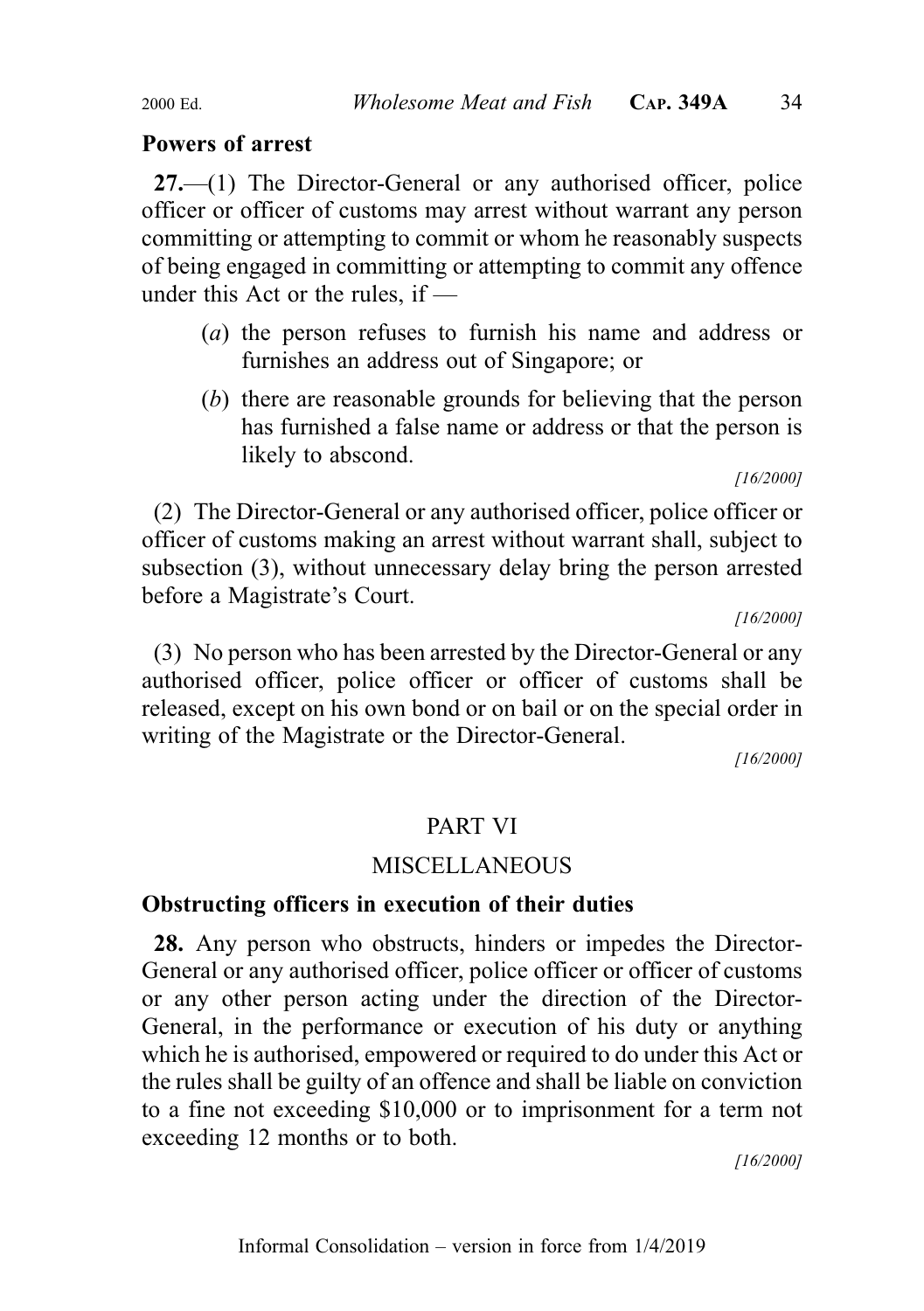## Altering licence, permit or certificate

29. Any person who —

- (a) without lawful authority alters, forges, mutilates or defaces any licence, permit or certificate granted under this Act or the rules; or
- (b) knowingly makes use of any licence, permit or certificate which has been so altered, forged, mutilated or defaced,

shall be guilty of an offence and shall be liable on conviction to a fine not exceeding \$10,000 or to imprisonment for a term not exceeding 12 months or to both.

## Penalty for false declaration, etc.

30. Any person who, being required by this Act or the rules to make or furnish any declaration, statement, representation or information or to produce any permit or who, for the purpose of obtaining any licence, permit or certificate under this Act —

- (a) makes or furnishes any declaration, statement, representation or information which is false in a material particular; or
- (b) produces any licence, permit or certificate which he knows or has reason to believe is false in any material particular or has not been granted by the person by whom it purports to have been granted, or has been in any way altered or tampered with,

shall be guilty of an offence and shall be liable on conviction to a fine not exceeding \$10,000 or to imprisonment for a term not exceeding 12 months or to both.

## Offences committed by bodies corporate and by agents and servants

31.—(1) Where an offence under this Act or the rules has been committed by a body corporate, a partnership or an unincorporated association of persons, any person who at the time of the commission of the offence was a director, manager, partner, secretary or other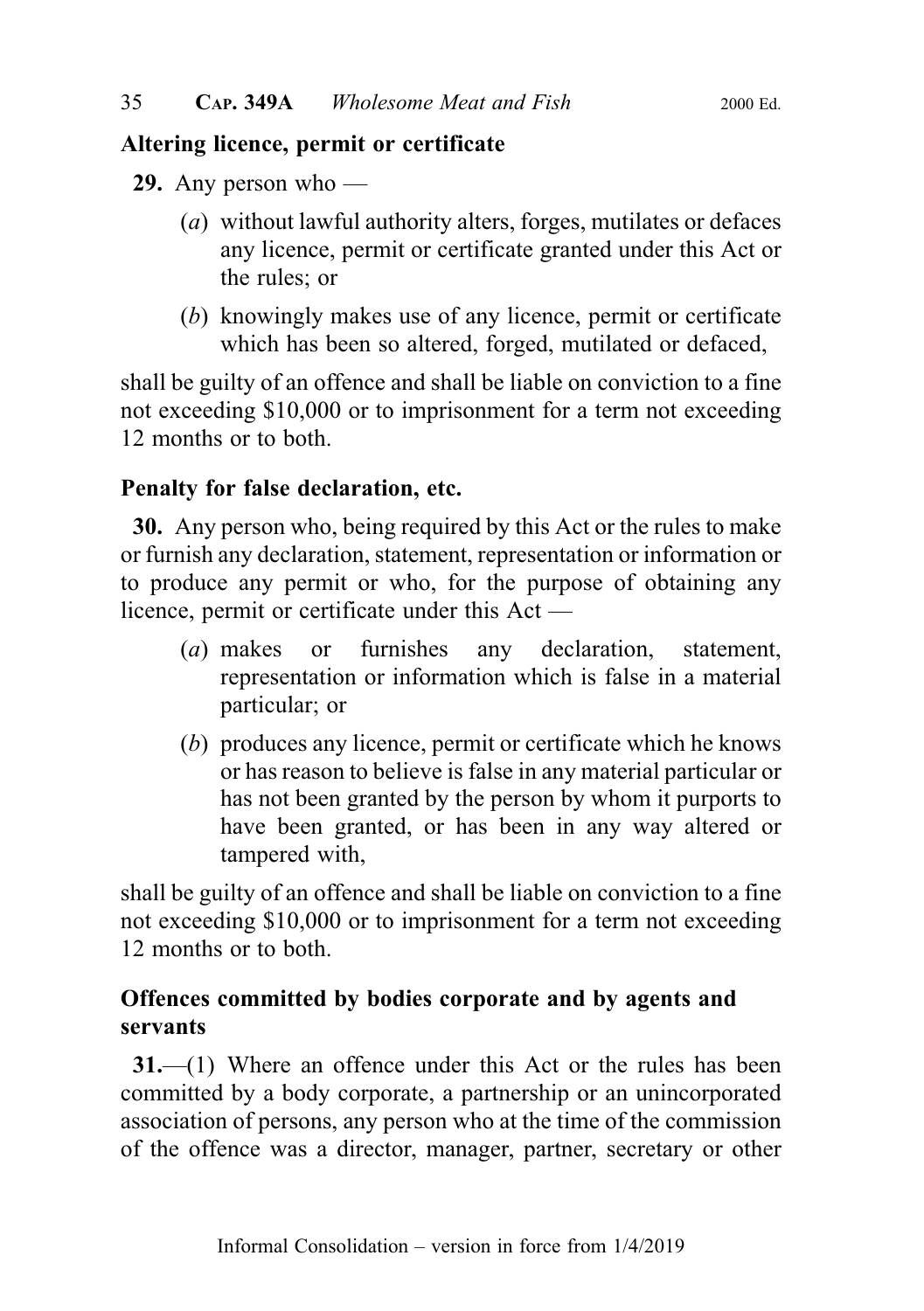similar officer thereof, or was purporting to act in any such capacity shall be guilty of that offence unless he proves —

- (a) that the offence was committed without his consent or connivance; and
- (b) that he had exercised all such diligence to prevent the commission of the offence as he ought to have exercised having regard to the nature of his functions in that capacity and to all the circumstances.

(2) Where an offence under this Act or the rules is committed by any person acting as an agent or servant of another person, or being otherwise subject to the supervision or instruction of another person for the purposes of any employment in the course of which the offence was committed, that other person shall, without prejudice to the liability of the first-mentioned person, be liable under this Act or the rules in the same manner and to the same extent as if he had personally committed the offence if it is proved that the act which constituted the offence was committed with his consent or connivance or that it was attributable to any neglect on his part.

## Forfeiture

32.—(1) The court before which any person is tried for an offence under this Act or the rules may make an order for the forfeiture of any item which has been seized under the provisions of this Act if —

- (*a*) the court is satisfied that
	- (i) an offence under this Act or the rules has been committed; and
	- (ii) the item seized was the subject-matter, or was used in the commission, of the offence; and
- (b) having regard to the circumstances of the case, the court thinks it fit to order the forfeiture of the item.

(2) Where no party raises the question of forfeiture under subsection (1), the court shall consider the question on its own motion.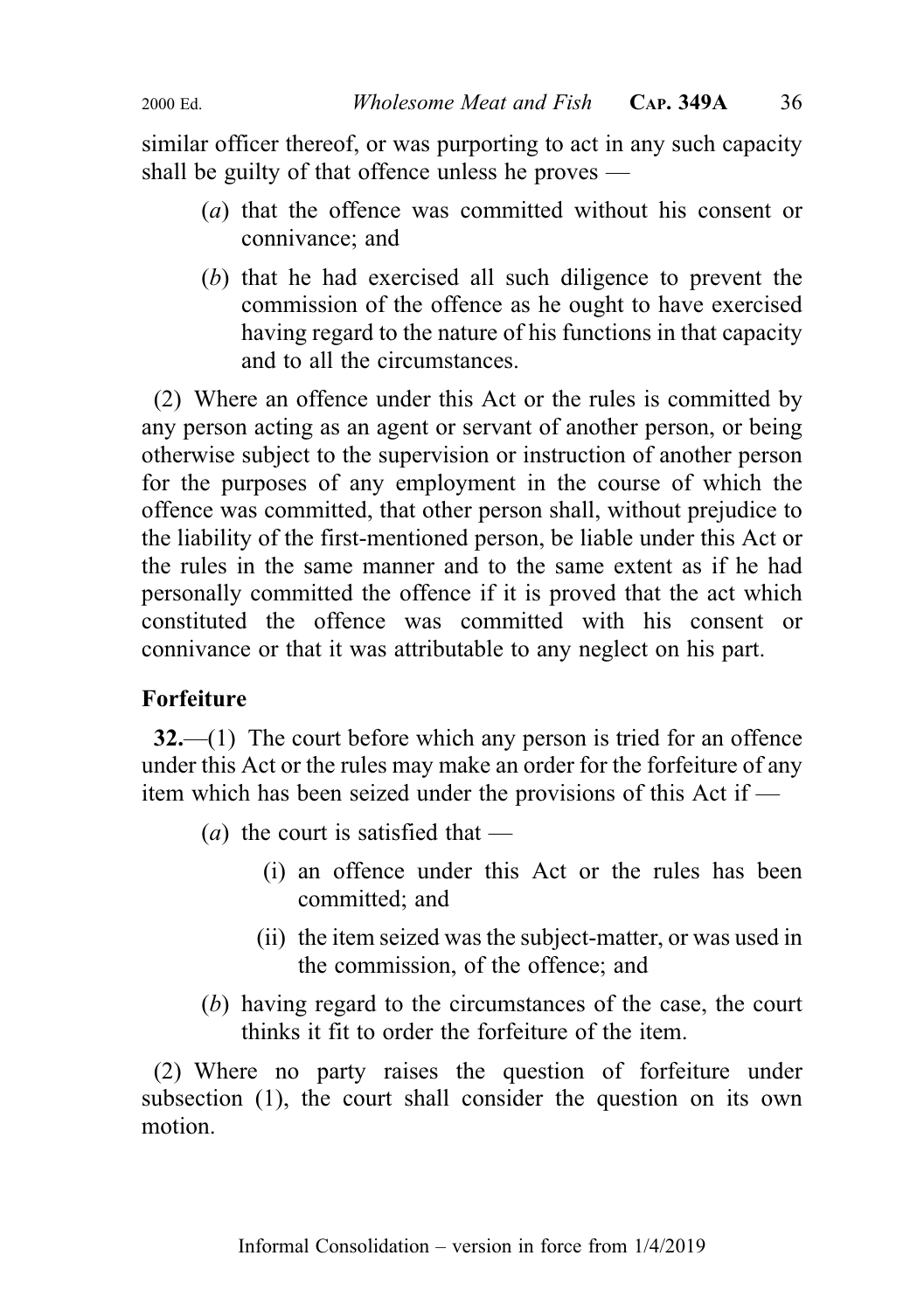(3) The court may make an order under subsection (1) for the forfeiture of any item which has been seized under the provisions of this Act notwithstanding that no person may have been convicted of an offence.

(4) If the court, having regard to the circumstances of the case, does not think it fit to order the forfeiture of any item which has been seized under the provisions of this Act, the court shall order that the item be released to the owner thereof or the person entitled thereto.

(5) In the absence of any prosecution with regard to any item which has been seized under the provisions of this Act, the Director-General shall give to the person from whom the item was seized or to the owner of the item notice in writing that the item shall, on the expiration of 7 days of the date specified in the notice, be deemed to be forfeited unless a claim thereto is made before then in accordance with subsection  $(6)$ .

[16/2000]

 $(6)$  A person asserting —

- $(a)$  that he is the owner of, or that he is entitled to, any item which has been seized under the provisions of this Act; and
- (b) that the item is not liable to forfeiture,

may, personally or by his agent authorised in writing, give written notice to the Director-General that he claims the item.

[16/2000]

(7) On receipt of a notice under subsection (6), the Director-General may direct that the item be released to the person who has given the notice or may refer the matter to a court for decision.

[16/2000]

(8) Where no claim is received on the expiration of 7 days of the date specified in the notice referred to in subsection (5), the item to which the notice relates shall be deemed to be forfeited.

(9) Where the owner of any item seized under the provisions of this Act consents to its disposal, the item shall thereupon be deemed to be forfeited.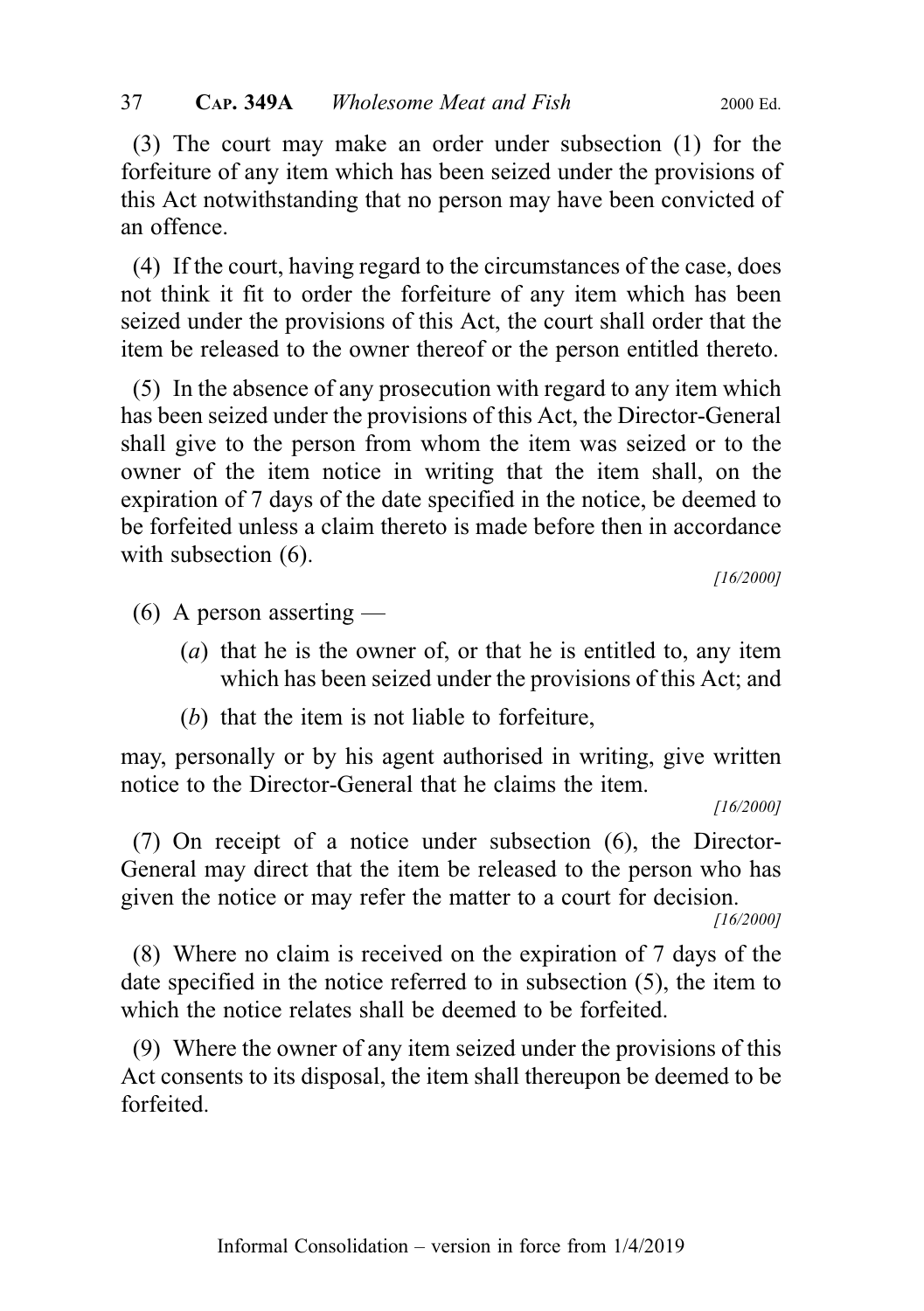(10) Any item forfeited or deemed to be forfeited under this section shall be delivered to an authorised officer and shall be disposed of in such manner as the Director-General thinks fit.

[16/2000]

## Form and authentication of notices, orders and other documents

33.—(1) All notices, orders and other documents of whatsoever nature which the Director-General is empowered to give by this Act or the rules may be in such form as the Director-General may determine, and may be given by any authorised officer.

[16/2000]

(2) Where any such notice, order or document requires authentication —

- (a) the signature of the Director-General or an authorised officer; or
- (b) an official facsimile of such signature,

appended thereto shall be sufficient authentication.

[16/2000]

## Inaccuracies in documents

34.—(1) No misnomer or inaccurate description of any person, premises, building, street, place, vehicle or other conveyance named or described in any notice, order or document prepared, issued or served under or for the purposes of this Act or the rules shall in any way affect the operation of this Act or any such rules as respects that person, premises, building, street, place, vehicle or other conveyance if that person, premises, building, street, place, vehicle or other conveyance is so designated in the notice, order or document as to be identifiable.

(2) No proceedings taken under or by virtue of this Act or any rules shall be invalid for want of form.

## Service of documents

35.—(1) Any notice, order or document required or authorised by this Act or the rules to be served on any person, and any summons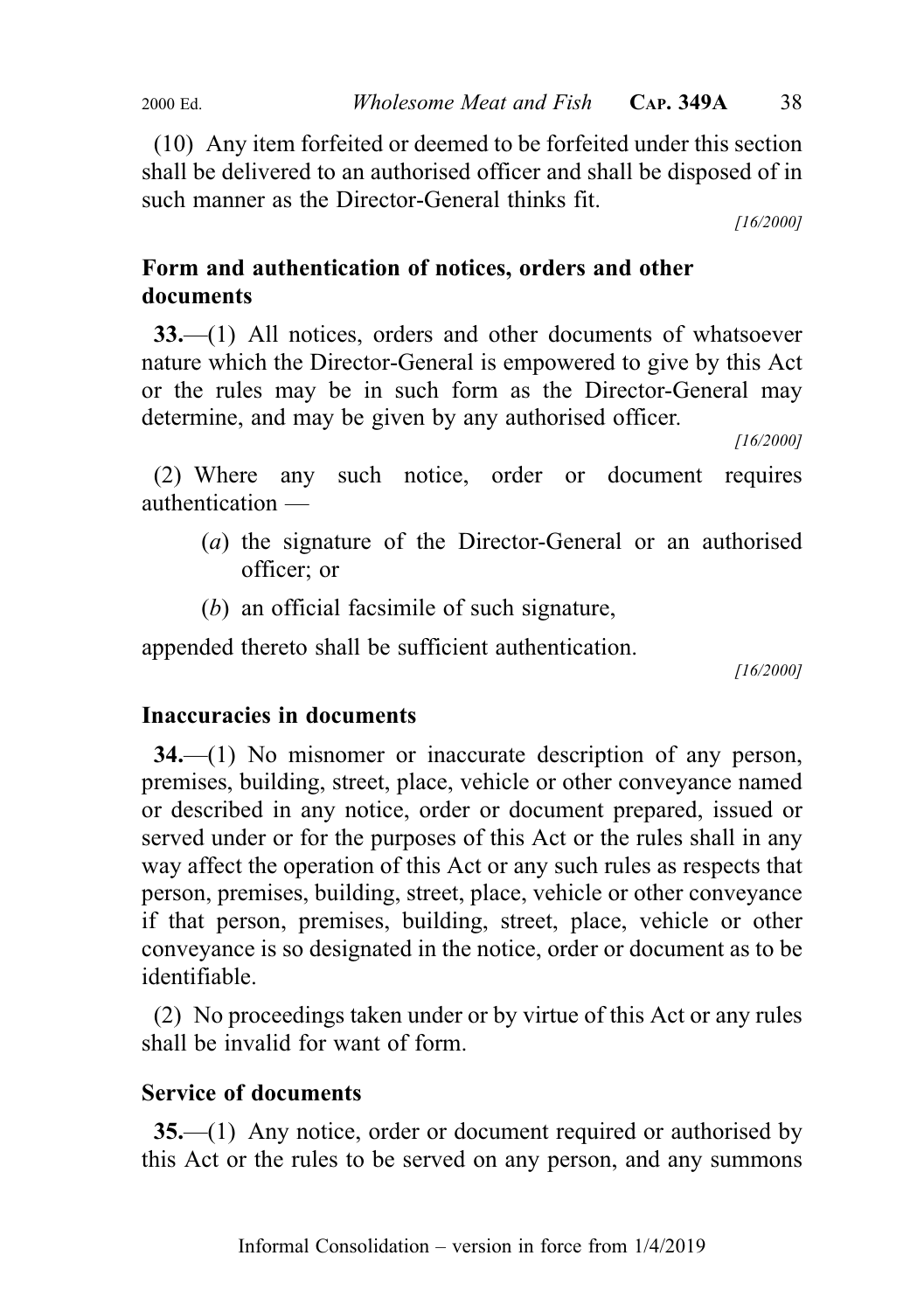issued by a court against any person in connection with any offence under this Act or the rules may be served on the person —

- (a) by delivering it to the person or to some adult member or employee of his family or household at his last known place of residence;
- (b) by leaving it at his usual or last known place of residence or place of business in an envelope addressed to the person;
- (c) by sending it by registered post addressed to the person at his usual or last known place of residence or place of business; or
- (d) in the case of an incorporated company, a partnership or a body of persons —
	- (i) by delivering it to the secretary or other like officer of the company, partnership or body of persons at its registered office or principal place of business; or
	- (ii) by sending it by registered post addressed to the company, partnership or body of persons at its registered office or principal place of business.

(2) Any notice, order, document or summons sent by registered post to any person in accordance with subsection (1) shall be deemed to be duly served on the person at the time when the notice, order, document or summons, as the case may be, would in the ordinary course of post be delivered and, in proving service of the notice, order, document or summons, it shall be sufficient to prove that the envelope containing the same was properly addressed, stamped and posted by registered post.

(3) Any notice, order or document required or authorised by this Act or the rules to be served on the owner or occupier of any premises or any summons issued by a court against any such owner or occupier in connection with any offence under this Act or the rules may be served by delivering it or a true copy thereof to some adult person on the premises or, if there is no such person on the premises to whom it can with reasonable diligence be delivered, by affixing the notice, order, document or summons to some conspicuous part of the premises.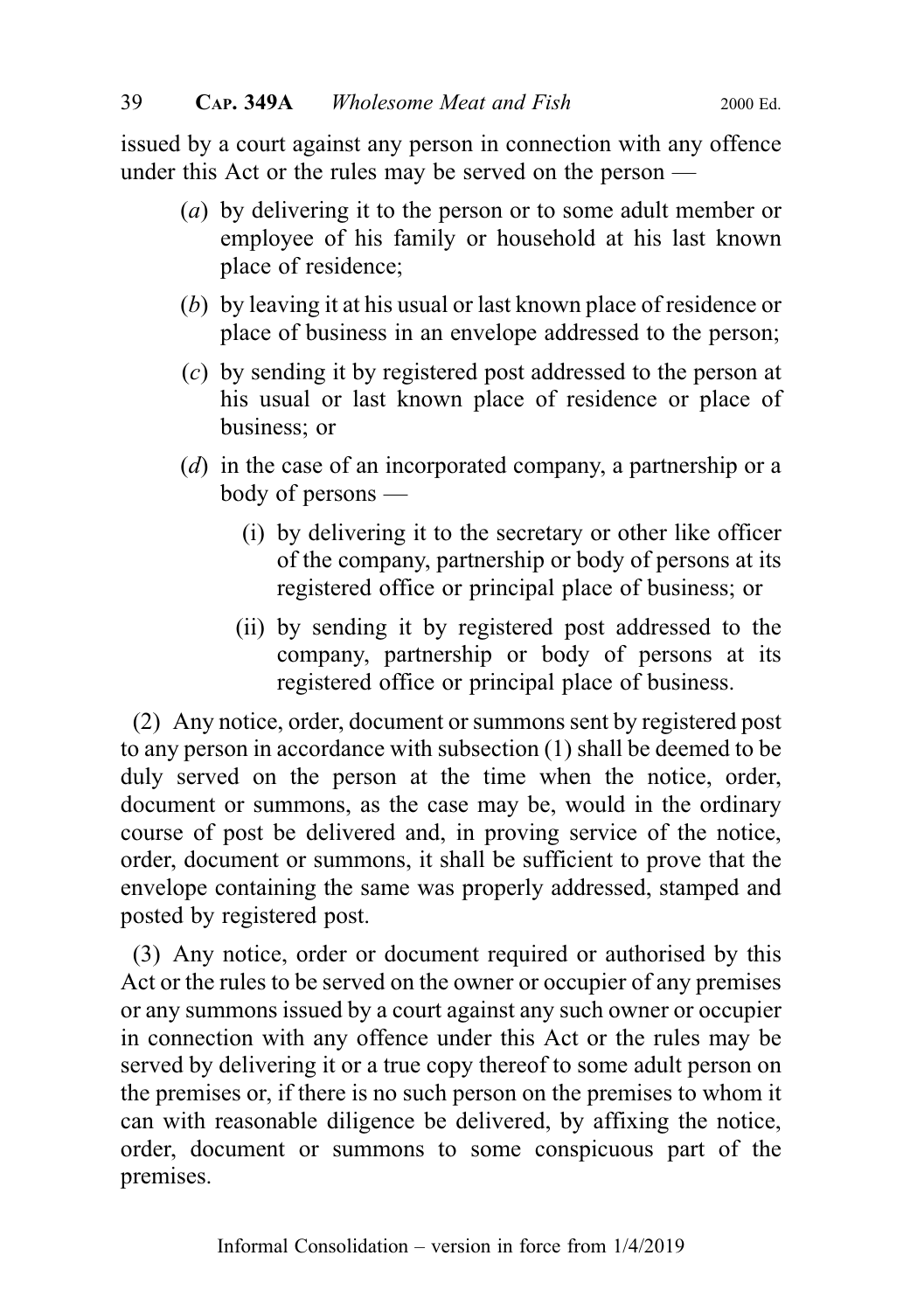(4) Any notice, order or document required or authorised by this Act or the rules to be served on the owner or occupier of any premises or any summons issued by a court against any such owner or occupier in connection with any offence under this Act or the rules shall be deemed to be properly addressed if addressed by the description of the owner or occupier of the premises without further name or description.

## Protection from liability

36. No suit or other legal proceedings shall lie against the Director-General or any authorised officer, police officer or officer of customs or any other person acting under the direction of the Director-General for anything which is in good faith done in the execution or purported execution of this Act or the rules.

[16/2000]

## Jurisdiction of Courts

37. Notwithstanding anything to the contrary contained in the Criminal Procedure Code (Cap. 68), a District Court or a Magistrate's Court shall have jurisdiction to try any offence under this Act or the rules and to impose the full penalty or punishment in respect of any such offence.

## Evidence

**38.**—(1) Subject to subsection  $(3)$  —

- (a) a document or certificate purporting to be report under the hand of the Director-General or an authorised officer upon any matter or thing in connection with the administration or enforcement of this Act or with any investigation carried out under this Act shall be admissible as evidence in any proceedings under this Act and shall be prima facie evidence of the facts stated therein; and
- (b) a certificate of an authorised examiner stating that he has analysed or examined any meat product or fish product and stating the result of his analysis or examination shall be admissible in evidence in any proceedings for an offence under this Act as prima facie evidence of the facts stated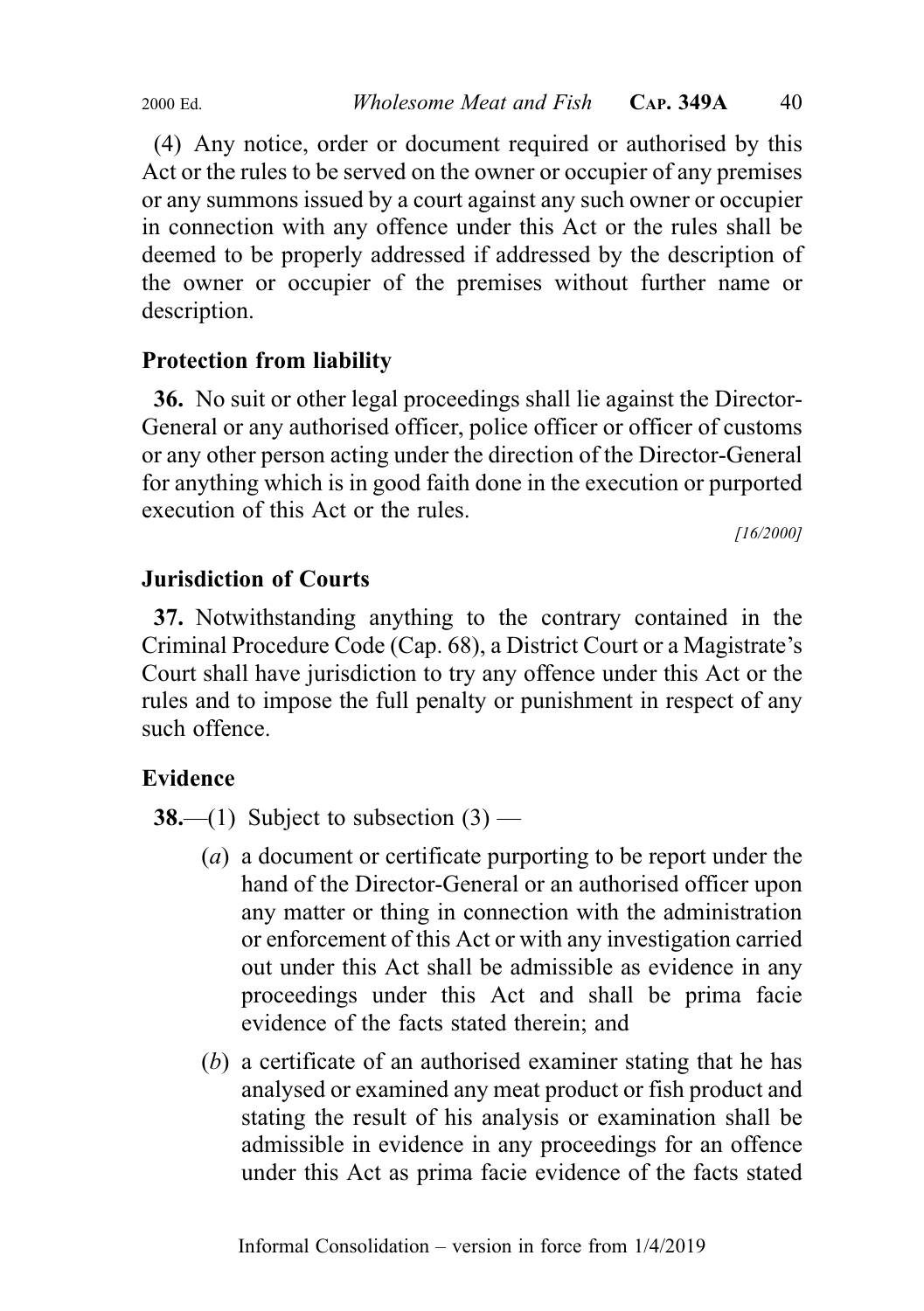therein and of the correctness of the result of the analysis or examination.

[16/2000]

(2) For the purposes of this section, a document purporting to be a certificate referred to in subsection (1) on its production by the prosecution shall, unless the contrary is proved, be deemed to be such a certificate.

(3) A certificate referred to in subsection (1) shall not be received in evidence in pursuance of that subsection unless the person charged has been given —

- (a) a copy of the certificate; and
- (b) notice of the intention of the prosecution to produce the certificate as evidence in the proceedings,

not less than 10 clear days before the commencement of the proceedings.

(4) Where a certificate of the Director-General, an authorised officer or an authorised examiner is admitted in evidence under subsection (1), the person charged may require the Director-General, authorised officer or authorised examiner to be called as a witness for the prosecution and be cross-examined as if he had given evidence of the matters stated in the certificate.

[16/2000]

## Composition of offences

39.—(1) The Director-General or any officer authorised in writing in that behalf by the Minister may, in his discretion, compound any offence under this Act or the rules which is prescribed as a compoundable offence by collecting from a person reasonably suspected of having committed the offence a sum of money not exceeding \$1,000.

[16/2000]

(2) On payment of such sum of money, no further proceedings shall be taken against such person in respect of the offence.

(3) All composition sums collected under this section must be paid into the Consolidated Fund.

[Act 11 of 2019 wef 01/04/2019]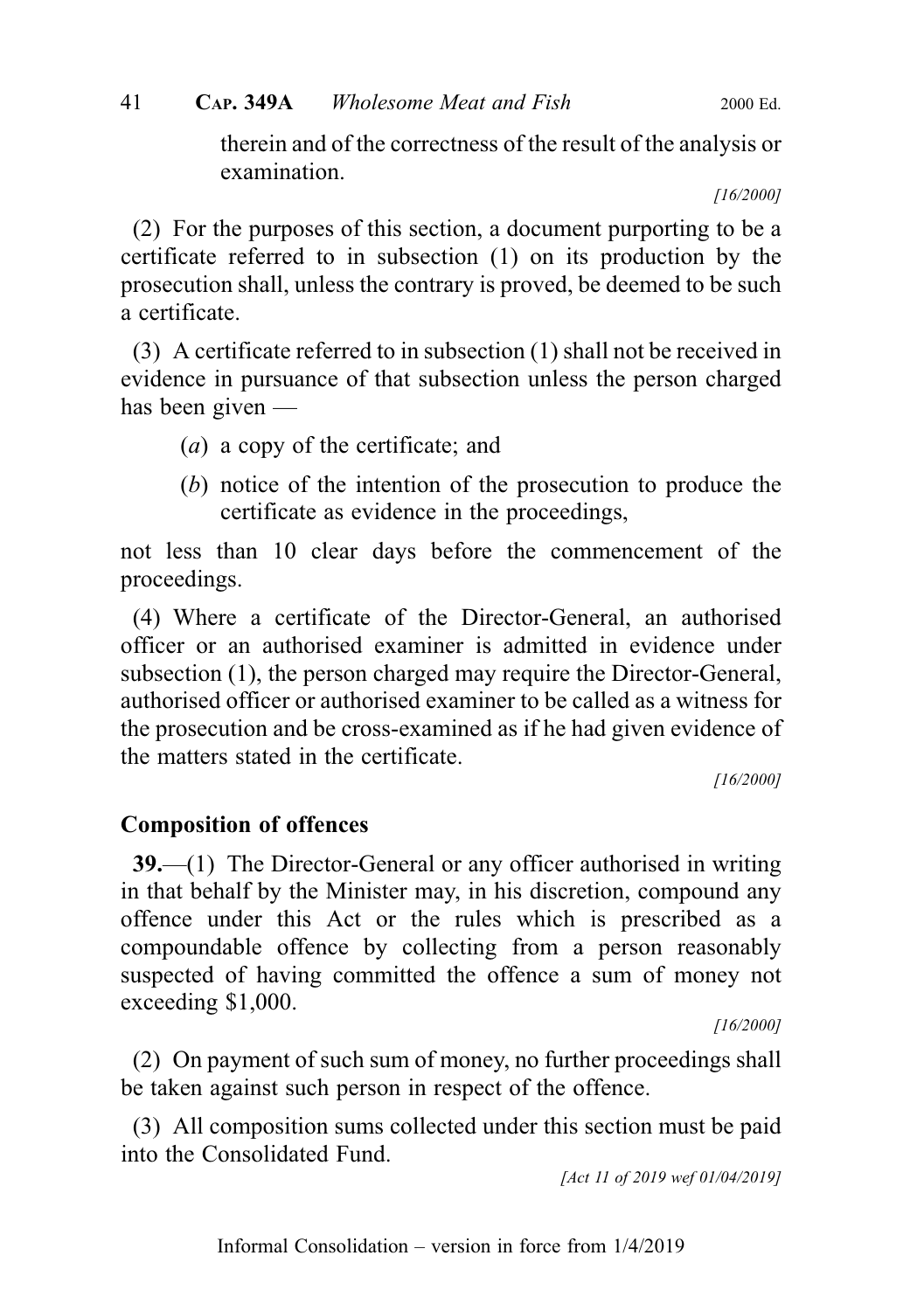## Exemption

40. The Director-General may, in his discretion, either permanently or for such period as he may think fit, exempt any person or premises or any class of persons or premises from any of the provisions of this Act or the rules.

[16/2000]

## Fees, etc., payable to Agency

41. All fees, charges and moneys collected under this Act or any rules made thereunder (except composition sums) must be paid to the Agency.

[Act 11 of 2019 wef 01/04/2019]

## Rules

 $42$ ,—(1) The Minister may make rules for carrying out the purposes of this Act and for any matter which is required under this Act to be prescribed.

(2) Without prejudice to the generality of subsection (1), the Minister may make rules —

- (a) prescribing the particulars, information and documents to be furnished with any application made under this Act;
- (b) prescribing the form to be used for any purpose under this Act;
- (c) prescribing the fees to be charged for the purposes of this Act;
- (*d*) providing for
	- (i) the inspection of premises subject to this Act and of conveyances used for the carriage of animals, fish, meat products and fish products; and
	- (ii) the inspection, examination and certification of animals, fish, meat products and fish products;
- (e) providing for the authorisation of an authorised examiner, the conditions to be complied with by an authorised examiner and the withdrawal of any such authorisation;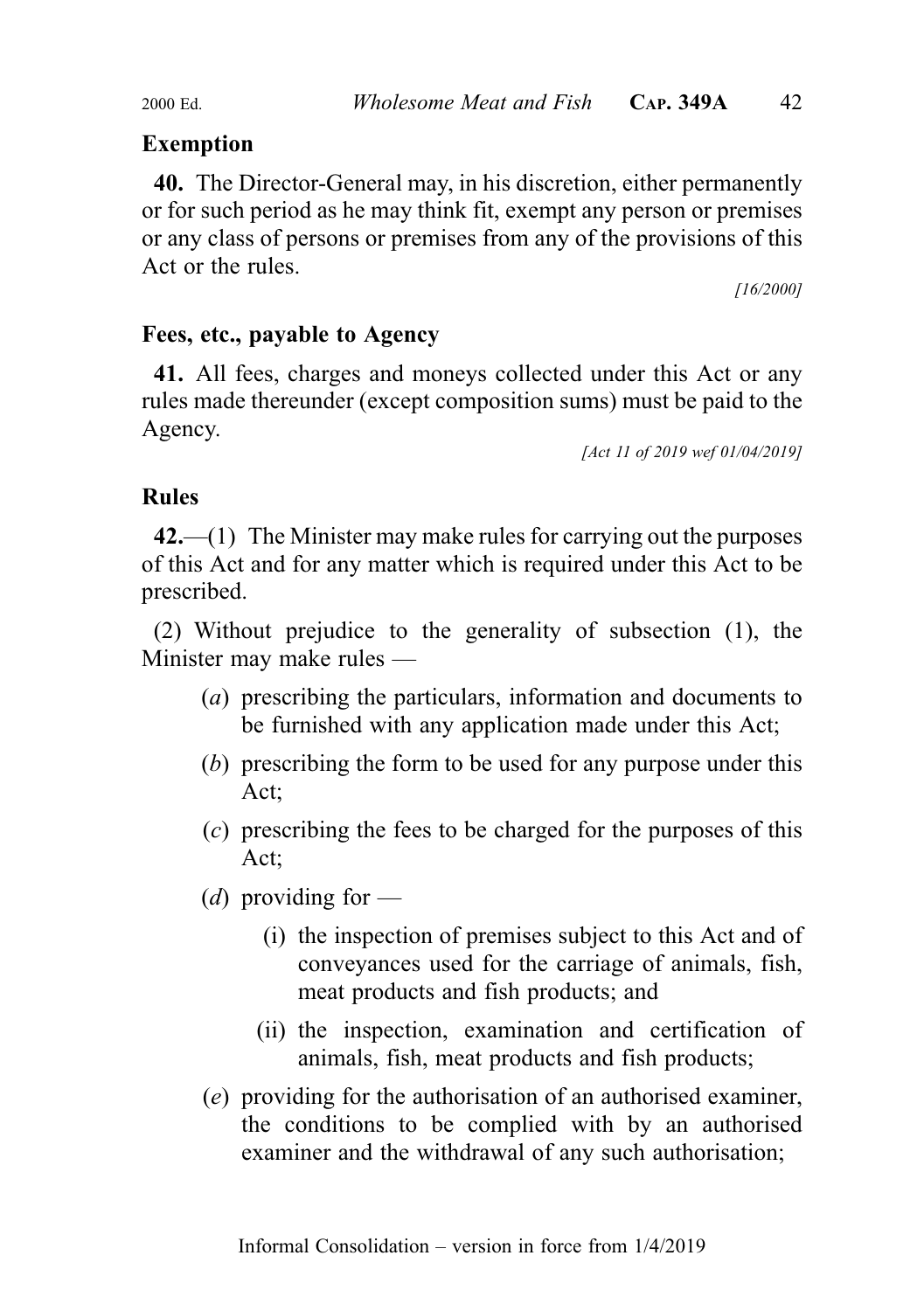- (f) prescribing the powers and functions of authorised officers and authorised examiners;
- (g) providing for the certification of meat products and fish products intended for export and the conditions under which such certificates may be withdrawn;
- (h) regulating or prohibiting the administration of drugs or other substances to animals before slaughter;
- $(i)$  regulating or prohibiting the acceptance at slaughterhouses of animals for slaughter which are diseased or otherwise unfit for use in the production of meat products;
- $(i)$  regulating the manner in which animals intended for slaughter, fish, meat products and fish products are to be conveyed from place to place and providing for the inspection of conveyances carrying or intended to be used for carrying animals, fish, meat products and fish products;
- (k) regulating and controlling the processing and packing of meat products or fish products in licensed processing establishments;
- (l) prescribing requirements for the chilling, freezing and storage of any meat product or fish product and providing for the approval of any material used in packing any product;
- $(m)$  regulating
	- (i) the construction, lighting, ventilation, air temperature, cleansing, drainage, water supply, maintenance and good management of premises subject to this Act;
	- (ii) the construction, cleansing and maintenance of all fixtures, appliances, instruments, utensils and things connected or used therewith or connected with the management thereof; and
	- (iii) the hygiene requirements to be observed by or in relation to any person working therein so far as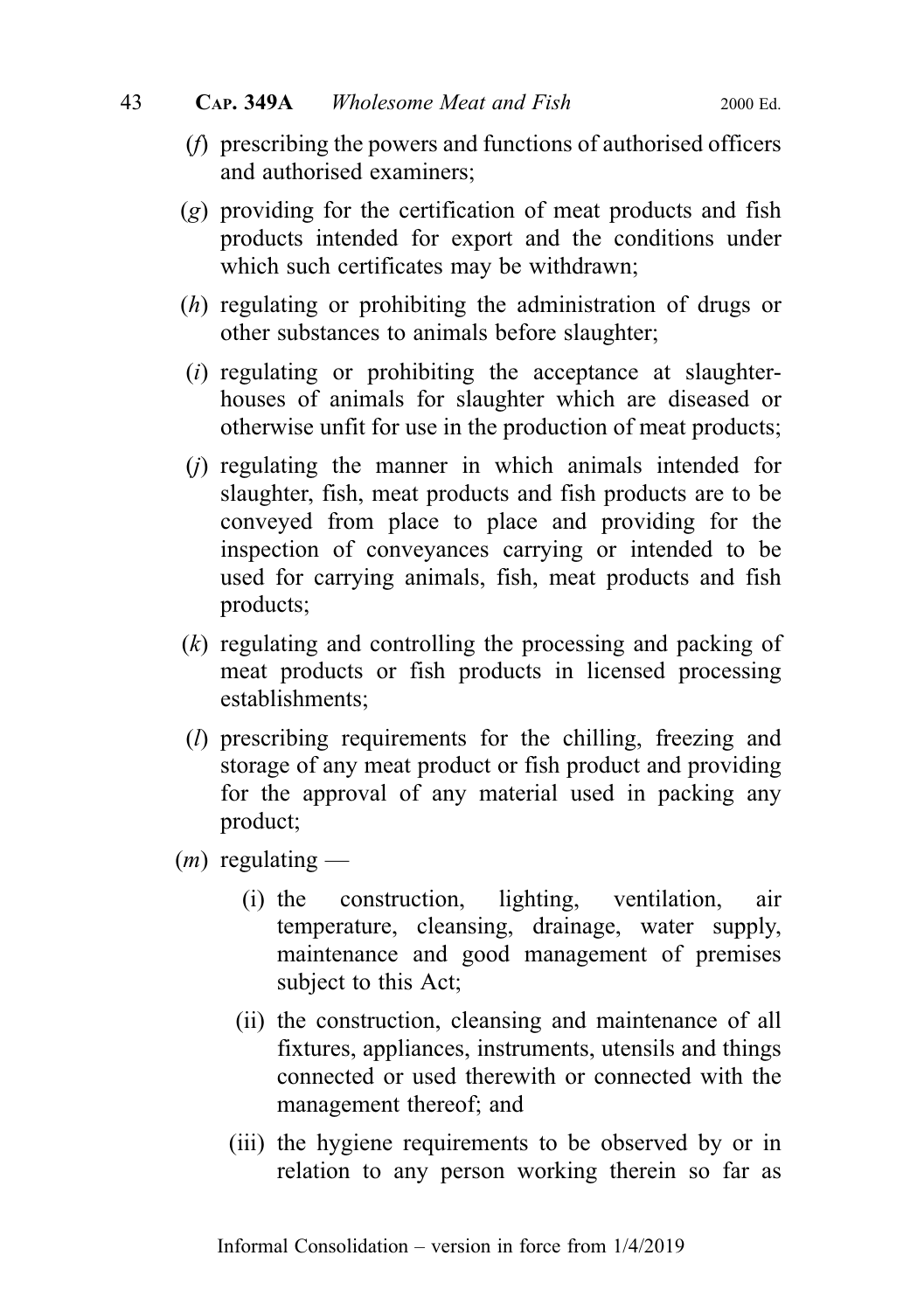concerns the clothing, conduct and health of such person;

- (n) regulating and controlling the application of chemicals, drugs and other substances to meat products or fish products and the use of ingredients in the processing of meat products or fish products;
- (o) requiring information as to the nature and quantity of chemicals, drugs or other substances which have been applied to any meat product or fish product or of the ingredients which have been used in the processing of any meat product or fish product to be shown on the labels of such products;
- (p) prescribing the mode of dealing with animals and fish which are diseased or otherwise unfit for use in the production of meat products or fish products;
- (q) requiring that any meat product or fish product intended for export should conform to the requirements of the country to which it is to be exported, and prohibiting or restricting the export of any such product unless the prescribed requirements are complied with;
- (r) providing for the handling and treatment of live animals intended for slaughter for human consumption;
- (s) regulating methods for the slaughter of animals;
- (t) providing for the standards of dressing animals slaughtered in licensed slaughter-houses;
- $(u)$  regulating and controlling the import of animals, fish, meat products and fish products into Singapore and prescribing the mode of dealing with such animals, fish, meat products and fish products upon their entry into Singapore;
- (ua) setting out requirements and procedures for document control and recording by persons licensed under this Act so as to monitor the supply of meat products and fish products of acceptable quality in Singapore, including —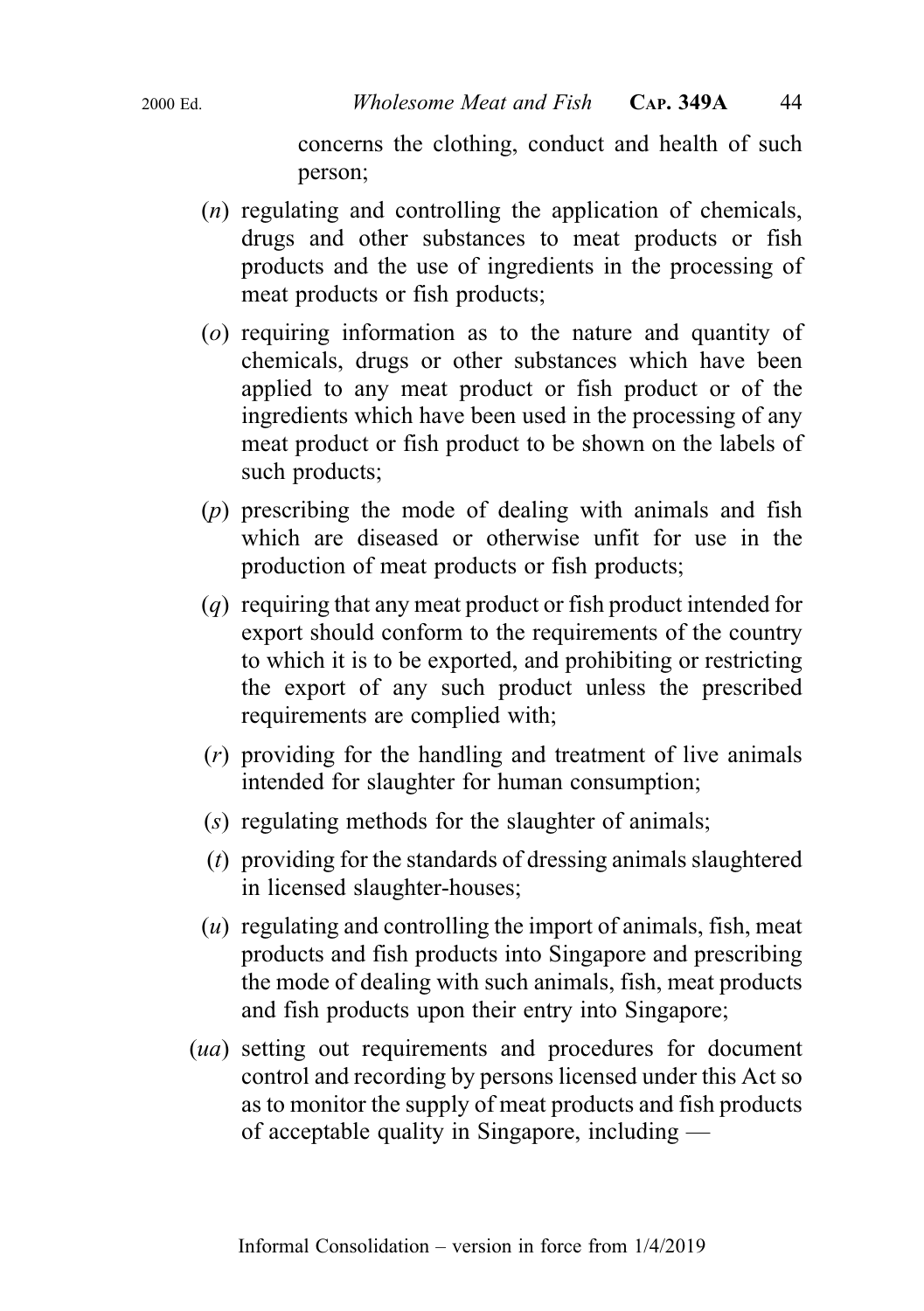- (i) the information that must be collected about the meat product or fish product;
- (ii) the periods for which the information must be kept; and
- (iii) how, when and to whom that information must be reported;

[Act 11 of 2019 wef 01/04/2019]

- (v) prescribing the procedure for the taking and analysis of samples under this Act;
- (w) prescribing the offences which may be compounded and the method and procedure by which such offences may be compounded; and
- $(x)$  empowering the Director-General to issue, from time to time, such directives as the Director-General may consider necessary for the proper control and management of slaughter-houses, processing establishments and cold stores or for any matter connected with the provisions of this Act.

[16/2000]

(3) The Minister may, in making any rules, provide that any contravention of, or failure or neglect to comply with, any provision of the rules or any directive issued by the Director-General pursuant to the rules shall be an offence and may prescribe the fine with which the offence shall be punishable, except that no such fine shall exceed for any one offence, the sum of \$10,000 and, in the case of a continuing offence, the sum of \$100 for every day or part thereof during which the offence continues after conviction.

[16/2000]

(4) All rules made under this Act shall be presented to Parliament as soon as possible after publication in the Gazette.

[41

#### Transitional provisions

43. Any licence, permit, document, application, approval, permission, order, direction, ruling or notice issued, made, given or approved by the relevant authority under —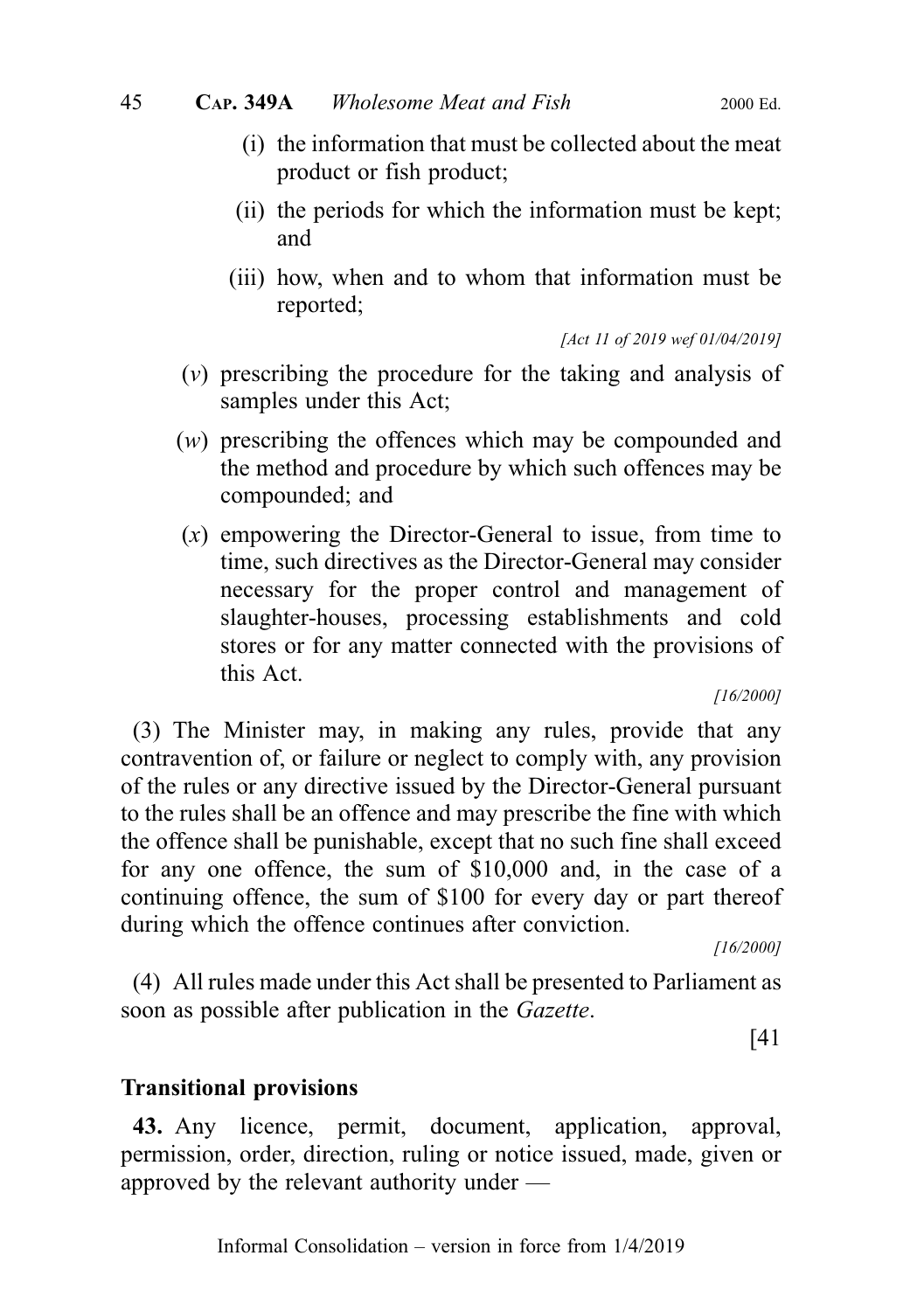- (a) the repealed Slaughter-houses and Meat Processing Factories Act (Cap. 307, 1985 Ed.); or
- (b) any rules made under the repealed paragraphs  $(n)$ ,  $(o)$  and  $(p)$  of section 7(2) of the Fisheries Act,

shall, so far as it is not inconsistent with the provisions of this Act and except as otherwise expressly provided in this Act or in any other written law, continue and be deemed to have been prepared, made, granted or approved under the corresponding provisions of this Act. [42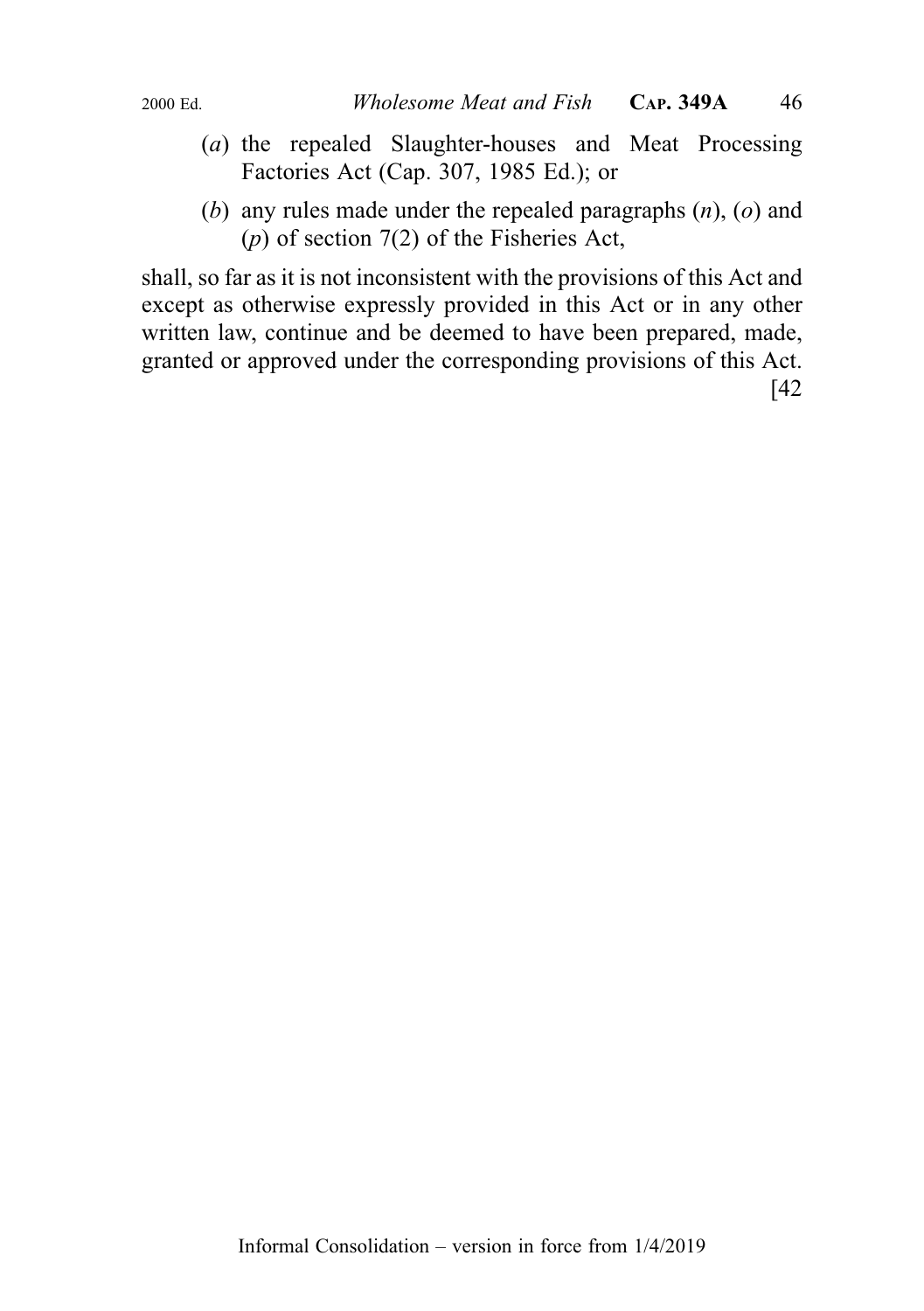## LEGISLATIVE HISTORY WHOLESOME MEAT AND FISH ACT (CHAPTER 349A)

This Legislative History is provided for the convenience of users of the Wholesome Meat and Fish Act. It is not part of the Act.

#### 1. Act 5 of 1999 — Wholesome Meat and Fish Act 1999

| Date of First Reading             | : 23 November 1998<br>(Bill No. 52/98 published on<br>24 November 1998) |
|-----------------------------------|-------------------------------------------------------------------------|
| Date of Second and Third Readings | $\therefore$ 20 January 1999                                            |
| Date of commencement              | $\therefore$ 10 December 1999                                           |

2. Act 16 of 2000 — Agri-food and Veterinary Authority Act 2000 (Consequential amendments made by)

| Date of First Reading             | $: 21$ February 2000<br>(Bill No. 11/2000 published on<br>22 February 2000) |
|-----------------------------------|-----------------------------------------------------------------------------|
| Date of Second and Third Readings | : 17 March 2000                                                             |
| Date of commencement              | $: 1$ April 2000                                                            |

3. 2000 Revised Edition — Wholesome Meat and Fish Act

| Date of operation | 30 December 2000 |
|-------------------|------------------|
|-------------------|------------------|

#### 4. Act 4 of 2003 — Customs (Amendment) Act 2003 (Consequential amendments made to Act by)

| Date of First Reading             | $: 10$ March 2003<br>(Bill No. 6/2003 published on<br>11 March 2003) |
|-----------------------------------|----------------------------------------------------------------------|
| Date of Second and Third Readings | $: 21$ March 2003                                                    |
| Date of commencement              | $\therefore$ 1 April 2003                                            |

#### 5. Act 48 of 2017 — Sale of Food (Amendment) Act 2017

| Date of First Reading             | $\therefore$ 2 October 2017 (Bill No.<br>42/2017 published on 2 October<br>2017) |
|-----------------------------------|----------------------------------------------------------------------------------|
| Date of Second and Third Readings | $: 7$ November 2017                                                              |
| Date of commencement              | $\therefore$ 1 February 2018                                                     |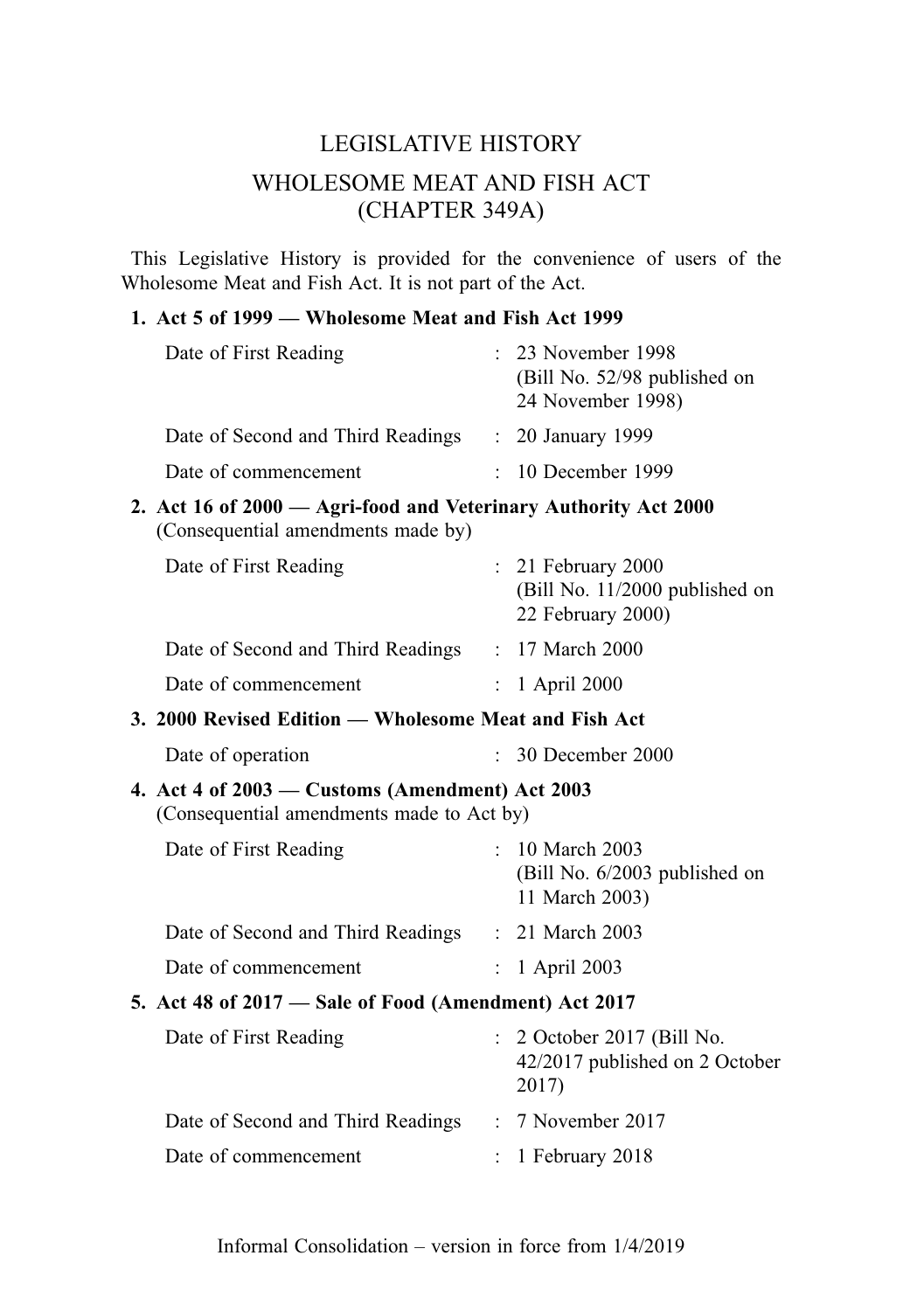## 6. Act 11 of 2019 — Singapore Food Agency Act 2019

| Date of First Reading             | : 15 January 2019 (Bill No.<br>5/2019 published on 15 January<br>2019) |
|-----------------------------------|------------------------------------------------------------------------|
| Date of Second and Third Readings | $: 12$ February 2019                                                   |
| Date of commencement              | $: 1$ April 2019                                                       |